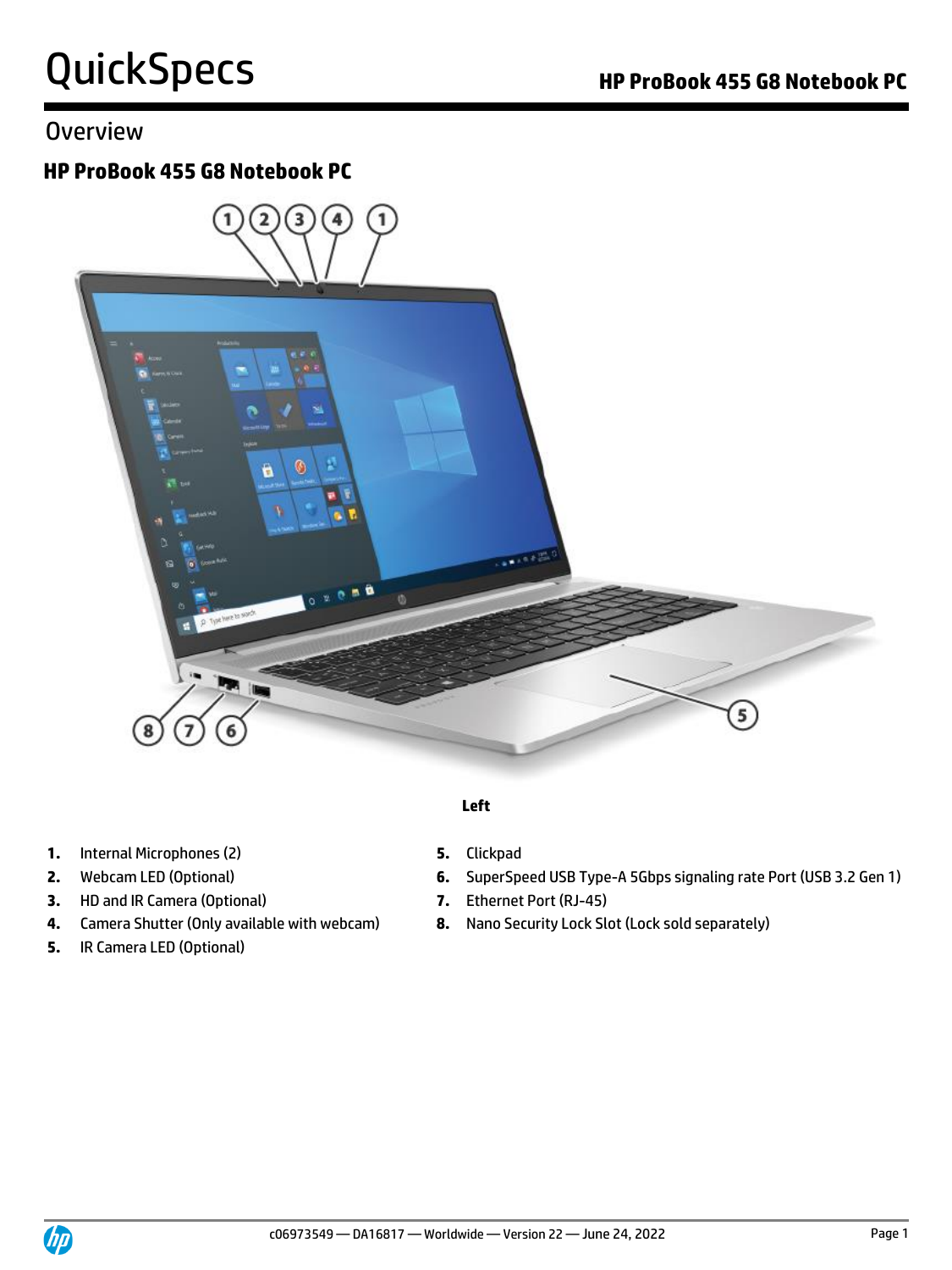## **Overview**



#### **Right**

- 
- **2.** SuperSpeed USB Type-C® 10Gbps signaling rate (USB Power Delivery, DisplayPort™ 1.4) (Select models)
- **3.** SuperSpeed USB Type-A 5Gbps signaling rate Charging Port (USB 3.2 Gen 1)
- **4.** SuperSpeed USB Type-A 5Gbps signaling rate Port (USB 3.2 Gen 1)
- **5.** HDMI Port 1.4b (Cable not included)
- **1.** Power Connector **6.** Audio Combo Jack
	- **7.** Micro SD Card Reader (Select Models)
	- **8.** Touch Fingerprint Sensor (Select models)

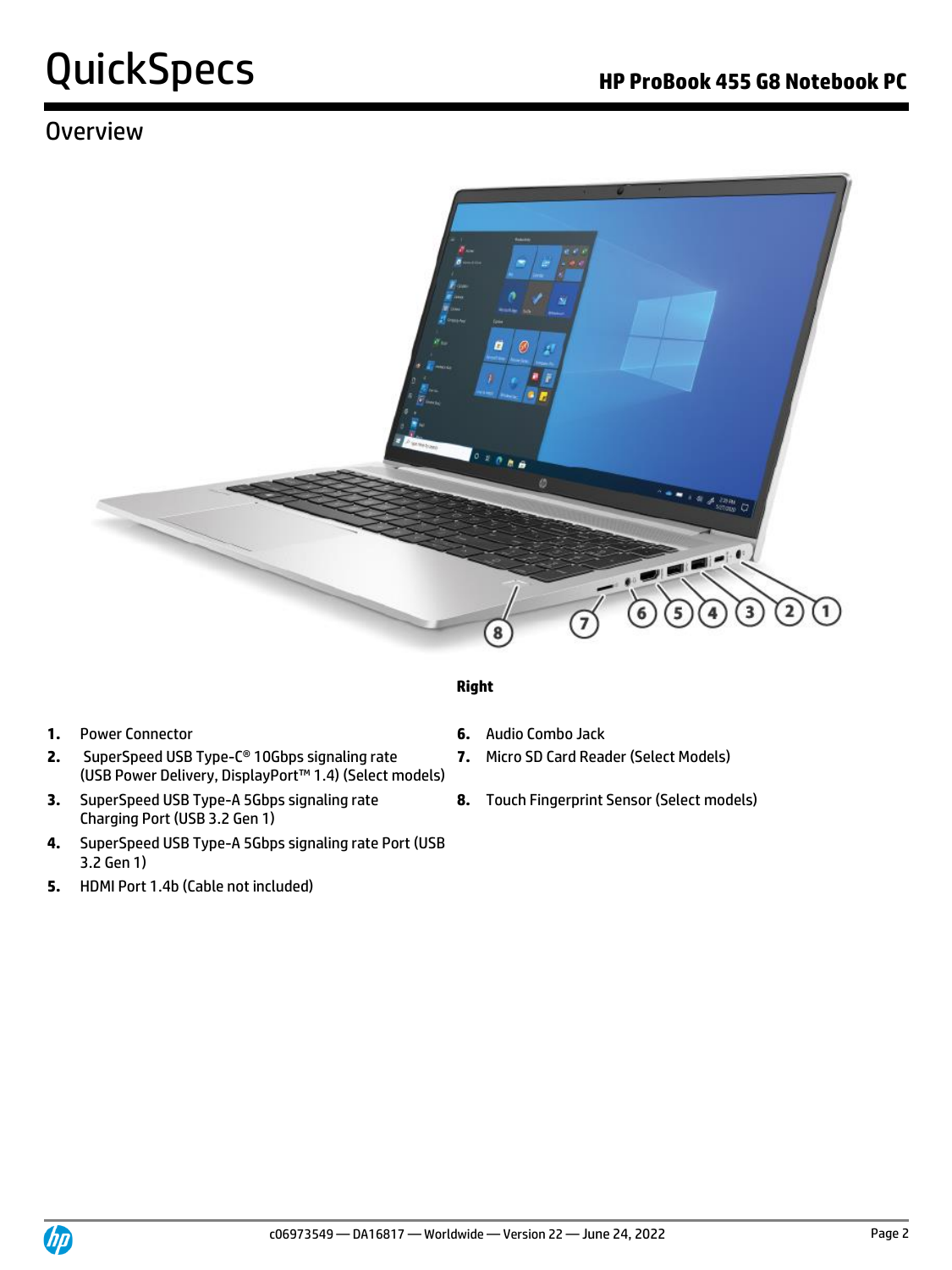## Overview

### **AT A GLANCE**

- Windows 11 Pro, other Windows OS, or FreeDOS preinstalled
- A new compact design with lift-anywhere edge and configurable all metal chassis
- Choice of AMD Cezanne™ 5000 series mobile processors, R3, R5, R5 Pro, R7 and R7 Pro
- Integrated AMD Radeon™ Vega graphics
- Fast and upgradeable dual channel DDR4 SODIMM memory up to 32 GB
- Choice of 39.62 cm (15.6") diagonal HD, Ultra-Wide Viewing Angle FHD, and Privacy Panel option
- Features redesigned quiet and responsive HP Keyboard with the HP Programmable key and backlit options
- Choice of solid state drives up to 1 TB
- Multi-layered security with HP SureStart Gen6, HP Privacy Camera, HP Sure View Gen3, HP Sure Sense, HP Sure Click, and optional Touch Fingerprint sensor
- Supports wireless options for connectivity on the go including gigabit-speed Wi-Fi 6
- Supports fast charging (50% in 30 minutes) with no impact on battery recharge cycles
- Designed to support optional HP docking solutions including the HP Universal Dock G5
- Undergoes MIL-STD 810H tests<sup>1</sup>
- Battery Life 14 hours and 45 minutes

1. MIL-STD 810H is not intended to demonstrate fitness of U.S. Department of Defense contract requirements or for military use. Test results are not a guarantee of future performance under these test conditions. Accidental damage requires an optional HP Accidental Damage Protection Care Pack.

**NOTE: See important legal disclosures for all listed specs in their respective features sections.**

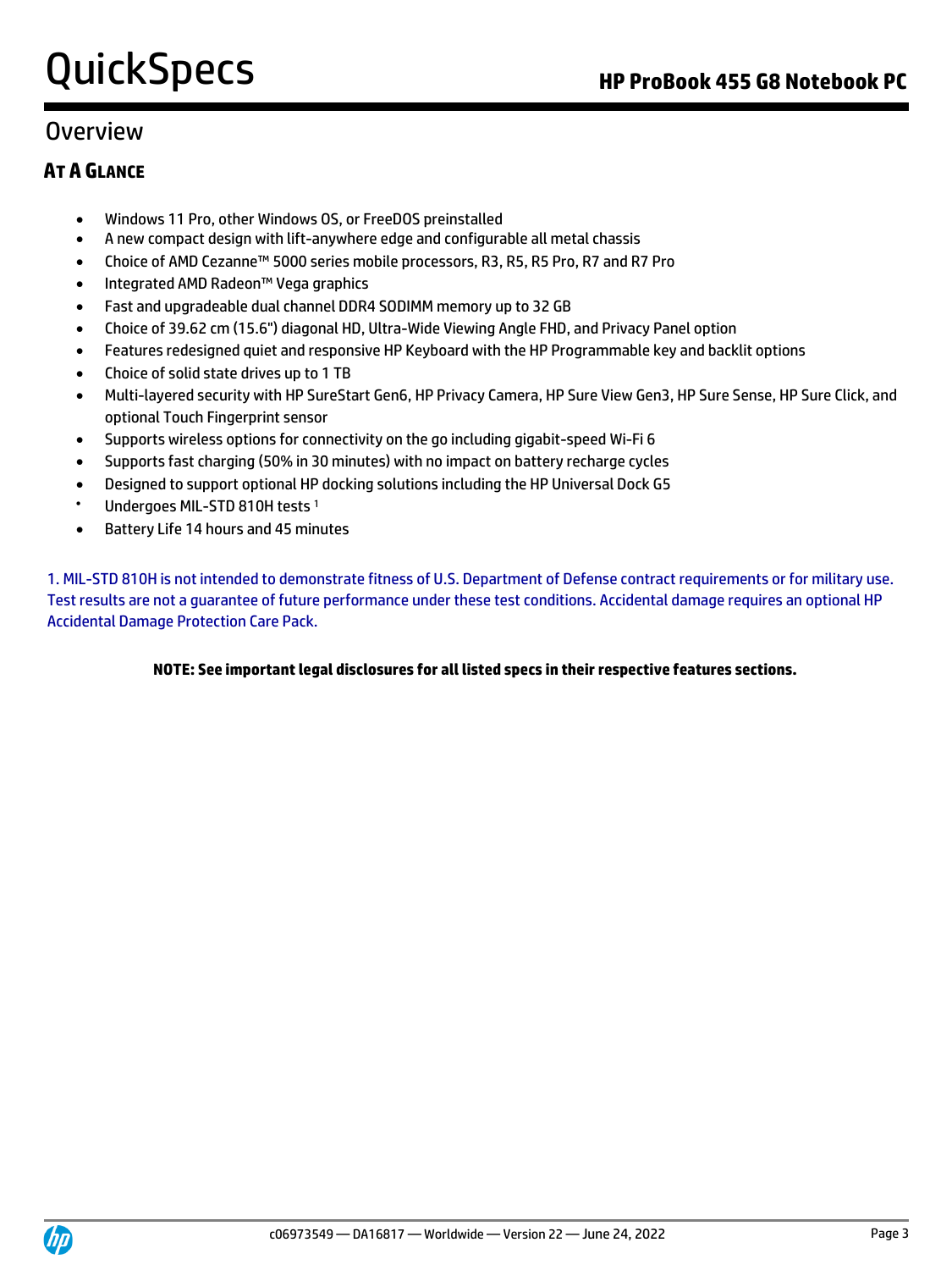### **PRODUCT NAME**

HP ProBook 455 G8 Notebook PC

### **OPERATING SYSTEM**

**Preinstalled** Windows 11 Pro <sup>2</sup> Windows 11 Pro Education <sup>2</sup> Windows 11 Home – HP recommends Windows 11 Pro for business <sup>2</sup> Windows 11 Home Single Language - HP recommends Windows 11 Pro for business<sup>2</sup> Windows 11 Pro (Windows 11 Enterprise available with a Volume Licensing Agreement) <sup>2</sup> Windows 10 Pro 1,2 Windows 10 Pro Education 1,2 Windows 10 Home – HP recommends Windows 11 Pro for business <sup>1,2</sup> Windows 10 Home Single Language – HP recommends Windows 11 Pro for business 1,2 Windows 10 Pro (Windows 10 Enterprise available with a Volume Licensing Agreement) <sup>1,2</sup> FreeDOS

1. Device comes with Windows 10 and a free Windows 11 upgrade or may be preloaded with Windows 11. Upgrade timing may vary by device. Features and app availability may vary by region. Certain features require specific hardware (see Windows 11 Specifications).

2. Not all features are available in all editions or versions of Windows. Systems may require upgraded and/or separately purchased hardware, drivers, software or BIOS update to take full advantage of Windows functionality. Windows is automatically updated and enabled. High speed internet and Microsoft account required. ISP fees may apply and additional requirements may apply over time for updates. Se[e http://www.windows.com.](http://www.windows.com/)

**NOTE**: HP tested Windows 10, version 1909 on this platform. For testing information on newer versions of Windows 10, please se[e https://support.hp.com/document/c05195282.](https://support.hp.com/document/c05195282)

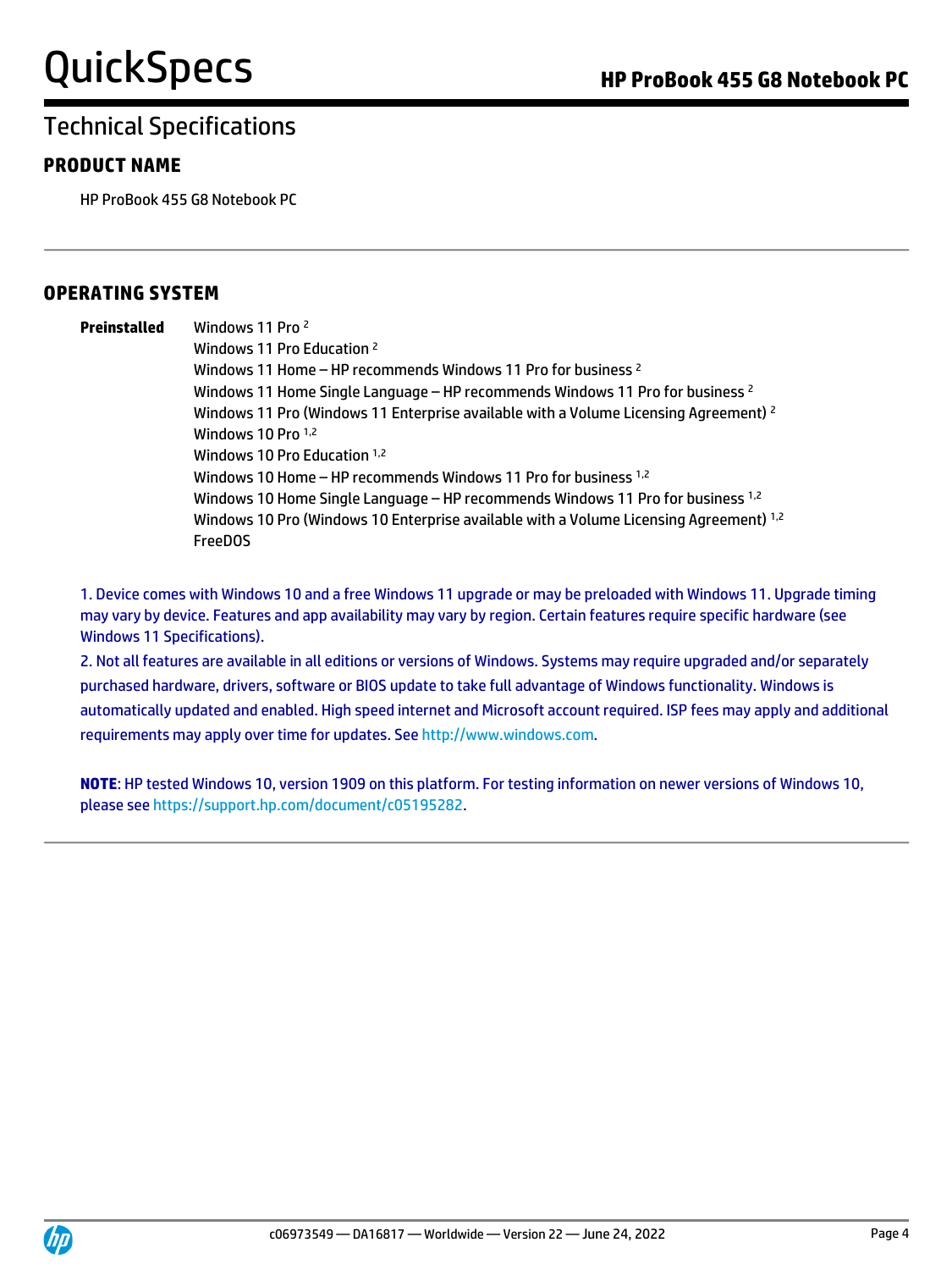### **PROCESSORS**

AMD Ryzen™ 3 5400U APU with AMD Radeon™ Graphics (2.6 GHz base clock, up to 4.0 GHz max boost clock, 8 MB L3 cache, 4 cores)3,4,5,6 AMD Ryzen™ 5 5600U APU with AMD Radeon™ Graphics (2.3 GHz base clock, up to 4.2 GHz max boost clock, 16MB L3 cache, 6 cores) 3,4,5,6 AMD Ryzen™ 7 5800U APU with AMD Radeon™ Graphics (1.9 GHz base clock, up to 4.4 GHz max boost clock, 16 MB L3 cache, 8 cores)3,4,5,6 AMD Ryzen™ 5 PRO 5650U APU with Radeon™ Graphics (2.3 GHz base clock, up to 4.2 GHz max boost clock, 16 MB L3 cache, 6cores) 3,4,5,6 AMD Ryzen™ 7 PRO 5850U APU with Radeon™ Graphics (1.9 GHz base clock, up to 4.4 GHz max boost clock, 16 MB L3 cache, 8cores) 3,4,5,6

#### **Processor Family**

AMD Cezanne™ 5000 Series Mobile Processors <sup>6</sup>

3. Processor speed denotes maximum performance mode; processors will run at lower speeds in battery optimization mode. 4. Multicore is designed to improve performance of certain software products. Not all customers or software applications will necessarily benefit from use of this technology. Performance and clock frequency will vary depending on application workload and your hardware and software configurations. AMD's numbering is not a measurement of clock speed. 5. AMD Max Burst frequency performance varies depending on hardware, software and overall system configuration.

6. In accordance with Microsoft's support policy, HP does not support the Windows 8 or Windows 7 operating system on products configured with Intel and AMD 7th generation and forward processors or provide any Windows 8 or Windows 7 drivers o[n http://www.support.hp.com.](http://www.support.hp.com/)

### **GRAPHICS**

**Integrated** AMD Radeon™ Graphics

#### **Supports**

Supports HD decode, DX12, HDMI 1.4 <sup>7</sup>

7. HDMI cable not included.

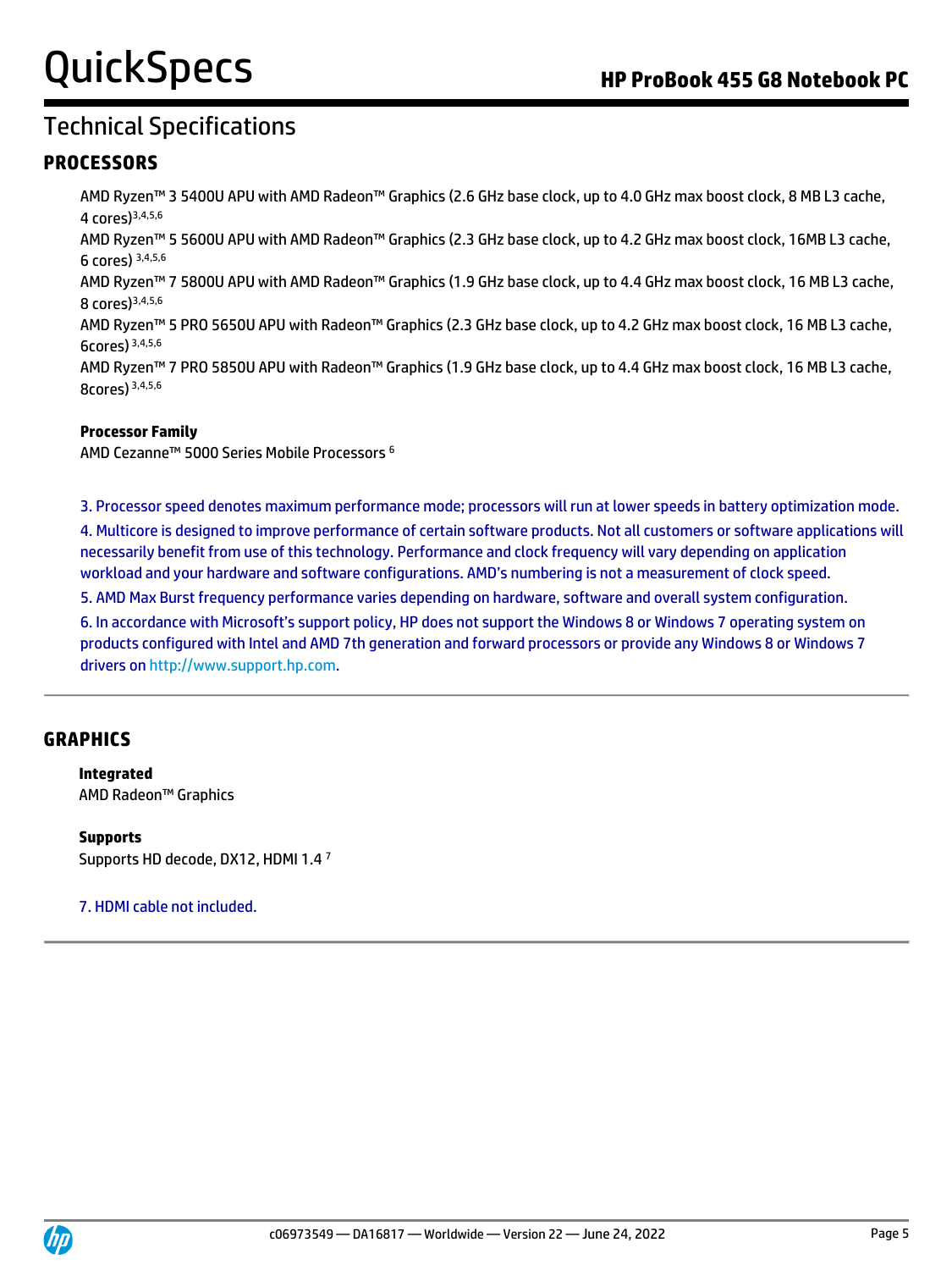### **DISPLAY**

#### **Non-Touch**

39.6 cm (15.6") diagonal HD SVA eDP anti-glare, narrow bezel bent, 250 nits, 45% NTSC (1366 x 768) 9,10 39.6 cm (15.6") diagonal HD SVA eDP anti-glare, narrow bezel bent, 250 nits, 45% NTSC for HD camera (1366 x 768)  $9,10$ 39.6 cm (15.6") diagonal HD SVA eDP anti-glare, narrow bezel bent, 250 nits, 45% NTSC for HD+IR camera (1366 x 768) 9,10 39.6 cm (15.6") diagonal FHD UWVA eDP+PSR anti-glare, low power narrow bezel bent, 400 nits, 100% sRGB for HD camera (1920 x 1080) 9,10

39.6 cm (15.6") diagonal FHD UWVA eDP+PSR anti-glare, low power narrow bezel bent, 400 nits, 100% sRGB for HD+IR camera (1920 x 1080) 9,10

39.6 cm (15.6") diagonal FHD UWVA eDP anti-glare, narrow bezel bent, 250 nits, 45% NTSC (1920 x 1080) 9,10 39.6 cm (15.6") diagonal FHD UWVA eDP anti-glare, narrow bezel bent, 250 nits, 45% NTSC for HD camera (1920 x 1080) 9,10 39.6 cm (15.6") diagonal FHD UWVA eDP anti-glare, narrow bezel bent, 250 nits, 45% NTSC for HD + IR camera  $(1920 \times 1080)$ <sup>9,10</sup>

39.6 cm (15.6") diagonal FHD UWVA eDP+PSR anti-glare, narrow bezel bent with HP Sure View Gen3 Integrated Privacy Screen, 1000 nits, 100% sRGB for HD camera (1920 x 1080) 9,10,11,12

39.6 cm (15.6") diagonal FHD UWVA eDP+PSR anti-glare, narrow bezel bent with HP Sure View Gen3 Integrated Privacy Screen, 1000 nits, 100% sRGB for HD+IR camera (1920 x 1080) 9,10,11,12

#### **HDMI <sup>8</sup>**

HDMI 1.4 up to 4K 30Hz

8. HDMI cable not included.

9. FHD/HD content required to view FHD/HD images.

10. Resolutions are dependent upon monitor capability, and resolution and color depth settings.

11. Actual brightness will be lower with touchscreen or Sure View.

12. HP Sure View integrated privacy screen is an optional feature that must be configured at purchase and is designed to function in landscape orientation.

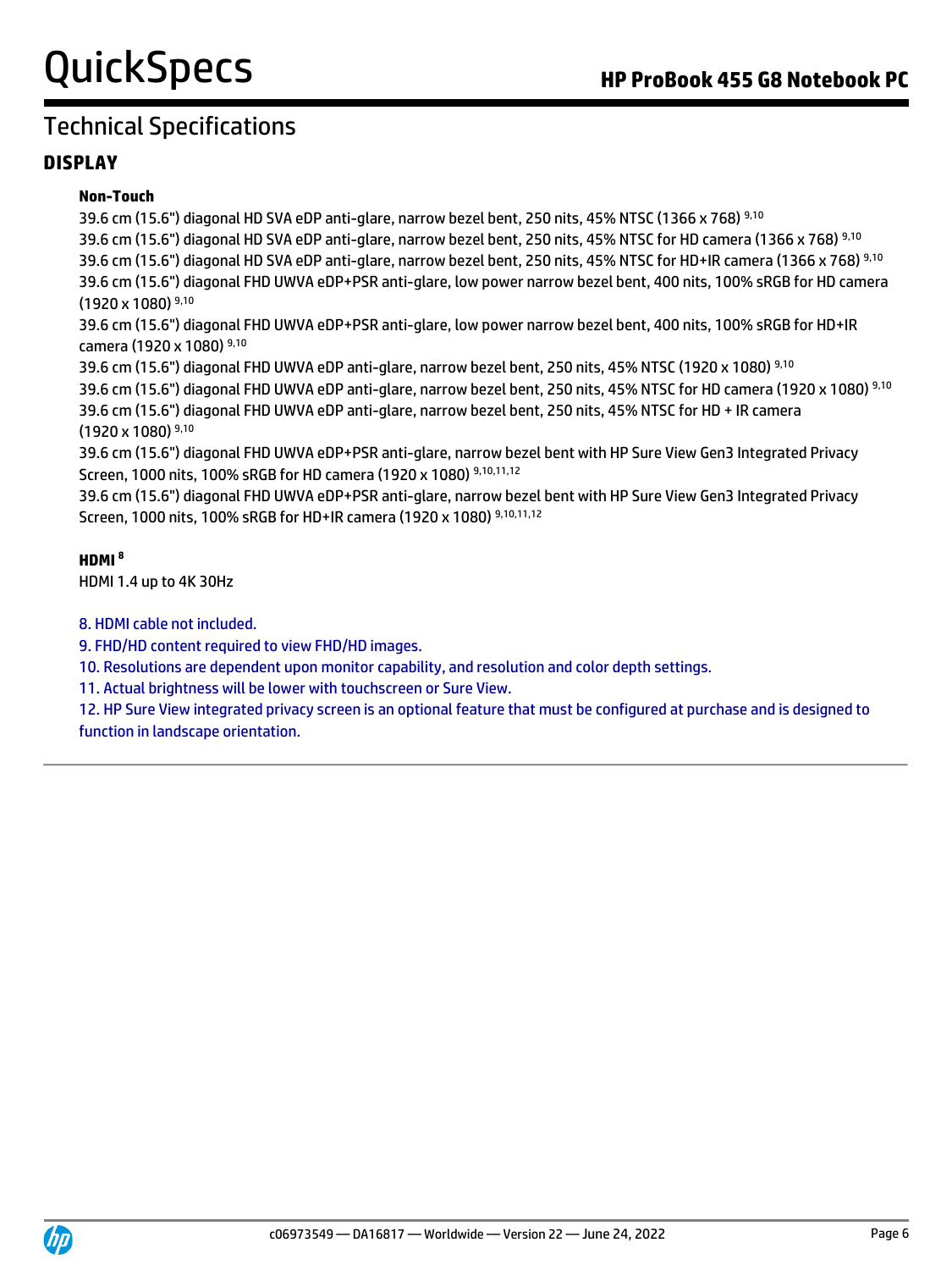## **STORAGE AND DRIVES**

### **Primary M.2 Storage**

128 GB PCIe® NVMe™ M.2 TLC Solid State Drive 13 256 GB PCIe® NVMe™ M.2 Value Solid State Drive 13 1 TB PCIe® NVMe™ M.2 TLC Solid State Drive <sup>13</sup> 512 GB PCIe® NVMe™ M.2 Value Solid State Drive <sup>13</sup>

13. For storage drives, GB = 1 billion bytes. TB = 1 trillion bytes. Actual formatted capacity is less. Up to 30 GB (for Windows 10) is reserved for system recovery software.

### **MEMORY**

#### **Maximum Memory**

32 GB DDR4-3200 SDRAM <sup>14</sup>

#### **Memory**

32 GB DDR4-3200 SDRAM (2 x 16 GB) <sup>14</sup> 16 GB DDR4-3200 SDRAM (1 x 16 GB) <sup>14</sup> 12 GB DDR4- 3200 SDRAM (1 x 4 GB + 1 x 8 GB) <sup>14</sup> 8 GB DDR4-3200 SDRAM (1 x 8 GB) <sup>14</sup> 8 GB DDR4-3200 SDRAM (2 x 4 GB) <sup>14</sup> 4 GB DDR4-3200 SDRAM (1 x 4 GB) <sup>14</sup>

#### **Memory Slots** 2 SODIMM Both slots are accessible/upgradeable by IT or self-maintainers only. DDR4 PC4 SODIMMS, system runs at 3200 Supports Dual Channel Memory

14. Due to the non-industry standard nature of some third-party memory modules, we recommend HP branded memory to ensure compatibility. If you mix memory speeds, the system will perform at the lower memory speed.

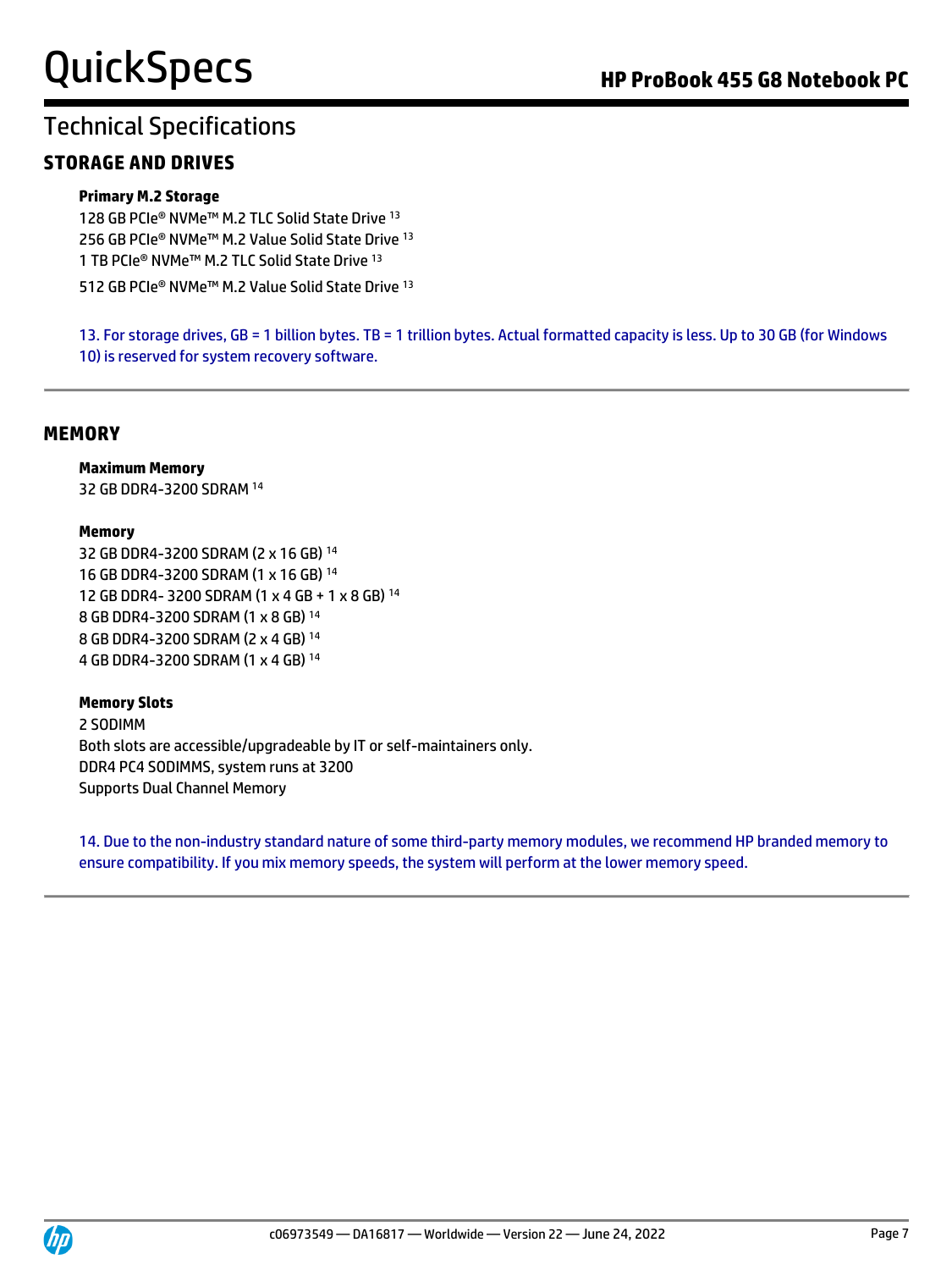### **NETWORKING/COMMUNICATIONS**

#### **WLAN**

Realtek RTL8822CE 802.11ac (2x2) and Bluetooth® 5 Combo <sup>15</sup> Intel® Dual Band Wireless-AC 9260 802.11a/b/g/n/ac (2x2) Wi-Fi ®and Bluetooth® 5 Combo, non-vPro® <sup>15</sup> Intel® AX200 Wi-Fi 6 (2x2) and Bluetooth® 5 Combo, non-vPro®16, Qualcomm WCN6856 Wi-Fi 6E (2x2) and Bluetooth<sup>®</sup> 5.2 combo<sup>15, 45</sup> Mediatek MT7921 Wi-Fi CERTIFIED 6™ (2x2) and Bluetooth® 5.2 combo<sup>15, 16</sup>

**Miracast** Native Miracast Support <sup>46</sup>

**Ethernet** Realtek 10/100/1000 GbE NIC <sup>17</sup>

#### **Wake on WLAN**

Support on S3 AC mode only

15. Wireless access point and internet service required and sold separately. Availability of public wireless access points limited. Wi-Fi 5 (802.11 ac) is backwards compatible with prior 802.11 specs.

16. Wireless access point and Internet service required and sold separately. Availability of public wireless access points limited. Wi-Fi 6 (802.11ax) is backwards compatible with prior 802.11 specs.

17. The term "10/100/1000" or "Gigabit" Ethernet indicates compatibility with IEEE standard 802.3ab for Gigabit Ethernet, and does not connote actual operating speed of 1 Gb/s. For high-speed transmission, connection to a Gigabit Ethernet server and network infrastructure is required.

45. Wi-Fi 6E requires a Wi-Fi 6E router, sold separately, to function in the 6GHz band. Availability of public wireless access points limited. Wi-Fi 6E is backwards compatible with prior 802.11 specs. And available in countries where Wi-Fi 6E is supported.

46. Miracast is a wireless technology your PC can use to project your screen to TVs, projectors, and streaming.

### **AUDIO/MULTIMEDIA**

#### **Audio**

2 Integrated stereo speakers Integrated microphone (Dual Array)

**Speaker Power**  2W/4ohm per speaker

**Camera** 720p HD camera <sup>9</sup> 720p HD camera + IR Camera 9,18

9.FHD/HD content required to view FHD/HD images. 18. Sold separately or as an optional feature.

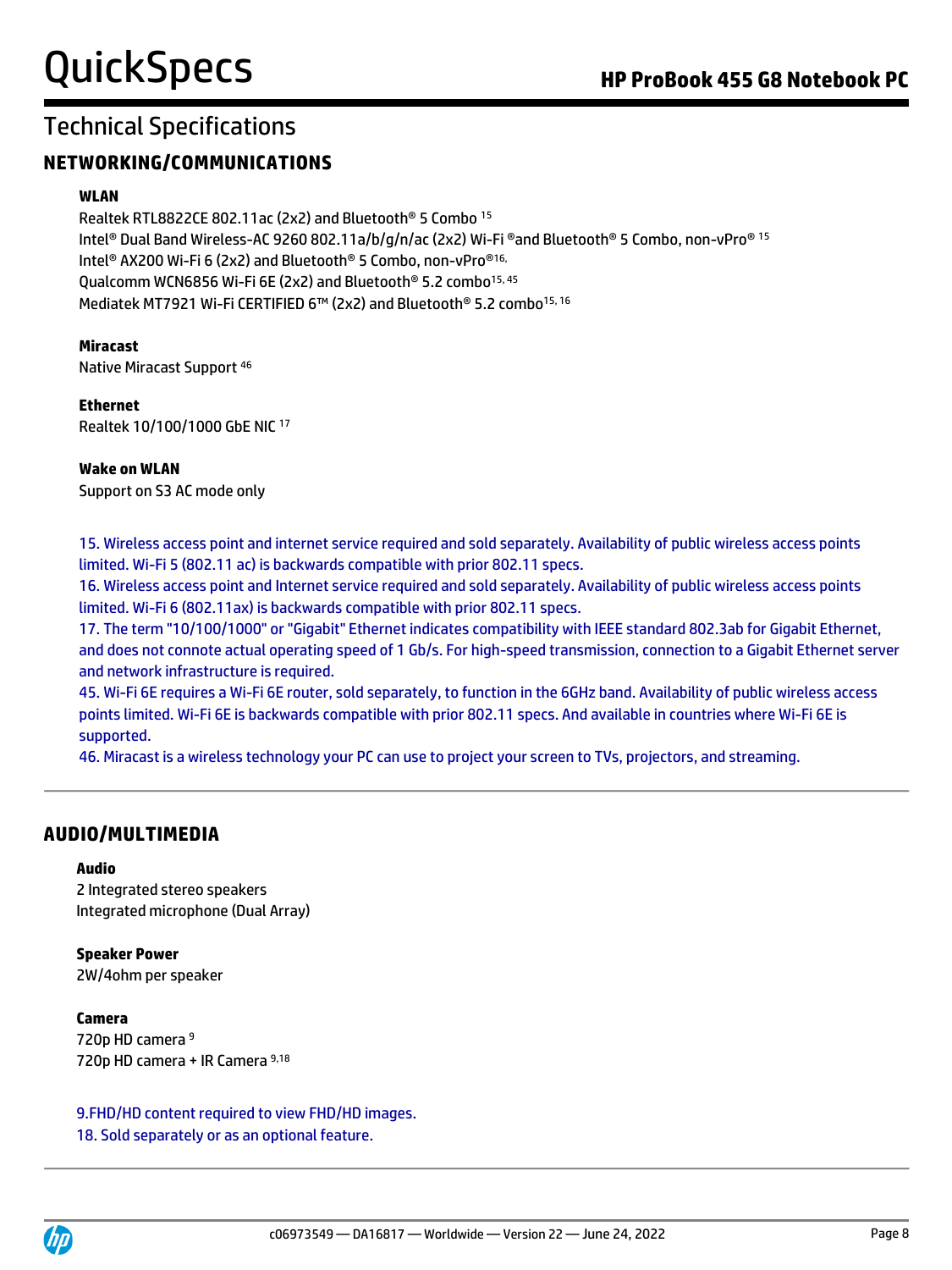## Technical Specifications

### **KEYBOARDS/POINTING DEVICES/BUTTONS & FUNCTION KEYS**

#### **Keyboard**

HP Premium Keyboard, spill resistant and optional Durakeys and backlit

#### **Pointing Device**

Clickpad with multi-touch gesture support

#### **Function Keys**

F1 - Display Switching F2 - Blank or SureView On/Off F3 - Brightness Down F4 - Brightness Up F5 - Audio Mute F6 - Volume Down F7 - Volume Up F8 - Mic Mute F9 - Blank or Backlit Toggle F10 - Insert F11 - Airplane Mode F12 - Programmable key Print Screen Power Button (with LED)

#### **Hidden Function Keys**

Fn+R - Break Fn+S - Sys Rq Fn+C - Scroll Lock

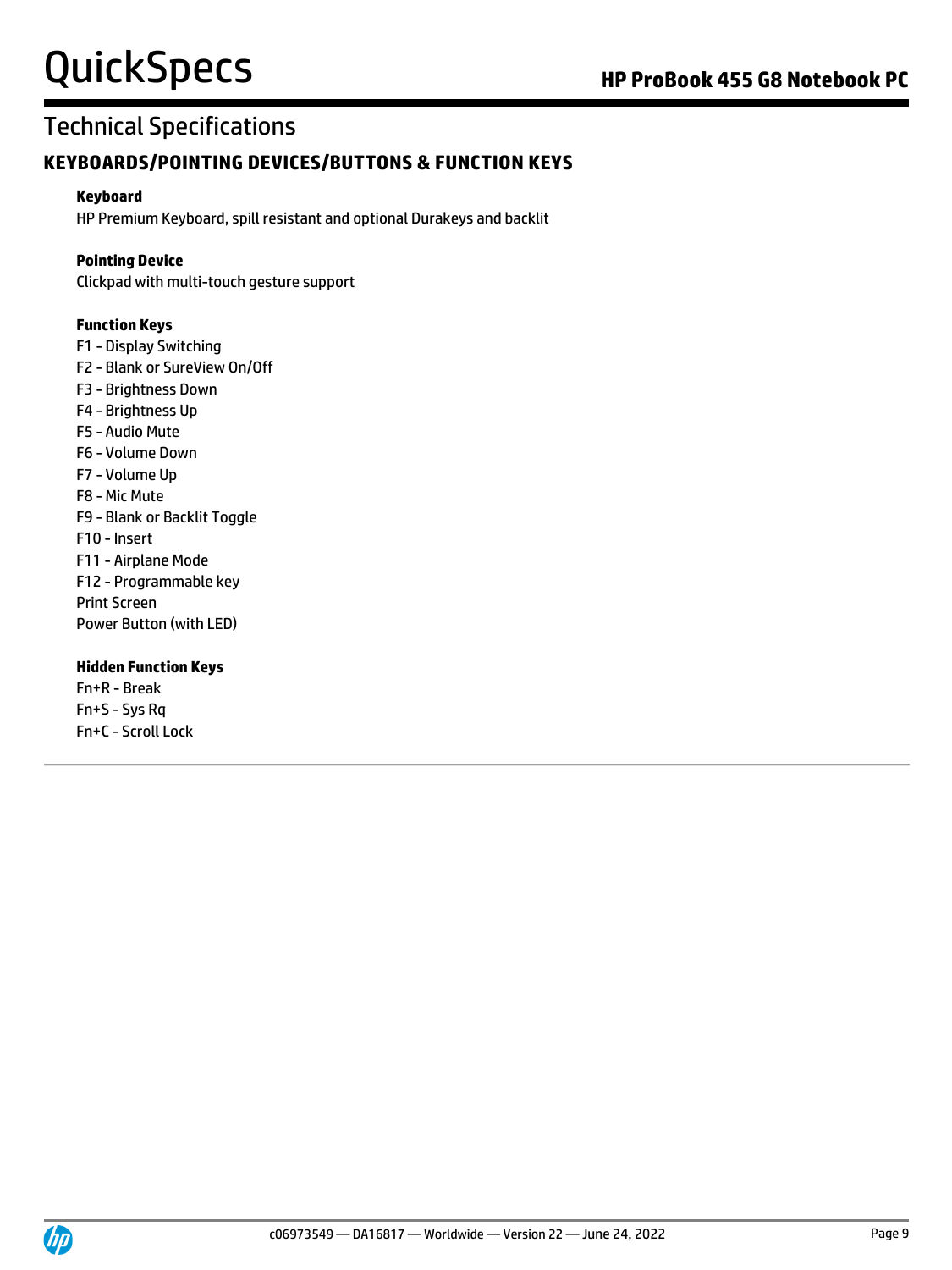## Technical Specifications

### **SOFTWARE AND SECURITY**

#### **BIOS**

HP BIOSphere Gen5 19 HP Drive Lock & Automatic Drive Lock BIOS Update via Network HP Secure Erase <sup>20</sup> Absolute Persistence Module <sup>21</sup> HP LAN-Wireless Protection USB enable/disable (via BIOS)

#### **Software**

HP Connection Optimizer <sup>22</sup> HP Hotkey Support myHP HP Support Assistant<sup>23</sup> HP QuickDrop<sup>24</sup> HP PC Hardware Diagnostics Windows HP Noise Cancellation Software Touchpoint Customizer for Commercial HP Notifications HP Privacy Settings HP Wireless Button Driver HP Power Manager Buy Microsoft Office (Sold separately) Microsoft Defender <sup>25</sup> Xerox® DocuShare® 30 day free trial offer<sup>43</sup> HP Smart Support<sup>44</sup>

#### **Manageability Features**

HP Driver Packs (download) <sup>26</sup> HP Manageability Integration Kit Gen4 (download) <sup>27</sup> HP Client Catalog (download) HP Client Management Script Library (download) HP Image Assistant (download) Ivanti Management Suite (download)

#### **Security Management**

HP Pro Security Edition (Select models)<sup>28</sup> HP Fingerprint Sensor (Select models) <sup>29</sup> HP Sure Click 30 HP Sure Sense <sup>31</sup> HP Sure Admin <sup>32</sup> HP Wolf Pro Security Edition <sup>33</sup>

TPM 2.0 Embedded Security Chip (Common Criteria EAL4+ Certified) (FIPS 140-2 Level 2 Certified)

19. HP BIOSphere Gen6 requires Windows 10 and is available on select HP Pro and Elite PCs. Features may vary depending on the platform and configurations

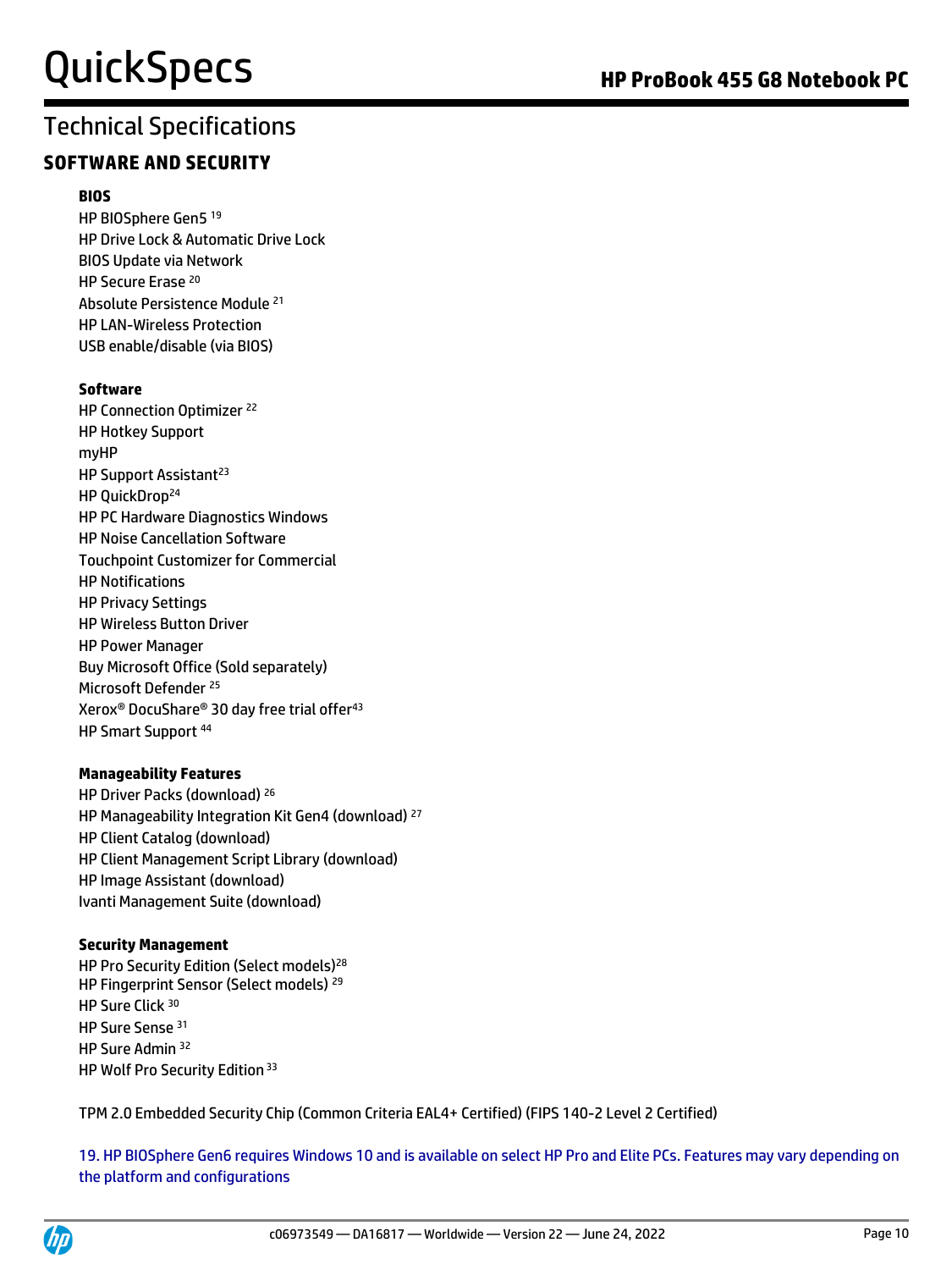20. HP Secure Erase For the methods outlined in the National Institute of Standards and Technology Special Publication 800- 88 "Clear" sanitation method. HP Secure Erase does not support platforms with Intel® Optane™.

21. Absolute firmware module is shipped turned off and can only be activated with the purchase a license subscription and full activation of the software agent. License subscriptions can be purchased for terms ranging multiple years. Service is limited, check with Absolute for availability outside the U.S. Certain conditions apply. For full details visit: <https://www.absolute.com/about/legal/agreements/absolute/>

22. HP Connection Optimizer requires Windows 10.

23. HP Support Assistant requires Windows and Internet access.

24. HP Quick Drop requires Internet access and Windows 10 PC preinstalled with HP QuickDrop app and either an Android device (phone or tablet) running Android 7 or higher with the Android HP QuickDrop app, and /or an iOS device (phone or tablet) running iOS 12 or higher with the iOS HP QuickDrop app.

25. Microsoft Defender Opt in and internet connection required for updates.

26. HP Driver Packs not preinstalled, however available for download at [http://www.hp.com/go/clientmanagement.](http://www.hp.com/go/clientmanagement)

27. HP Manageability Integration Kit can be downloaded fro[m http://www.hp.com/go/clientmanagement.](http://www.hp.com/go/clientmanagement)

28. HP Pro Security Edition is available preloaded on select HP PCs and includes HP Sure Click Pro and HP Sure Sense Pro. 3 year license required. The HP Pro Security Edition software is licensed under the license terms of the HP End User License Agreement (EULA) that can be found at[: https://h30670.www3.hp.com/ecommerce/common/disclaimer.do#EN\\_US](https://h30670.www3.hp.com/ecommerce/common/disclaimer.do#EN_US) as modified by the following: "7. Term. Unless otherwise terminated earlier pursuant to the terms contained in this EULA, the license for the HP Pro Security Edition (HP Sure Sense Pro and HP Sure Click Pro) is effective upon activation and will continue for thirty-six (36) months thereafter ("Initial Term"). At the end of the Initial Term you may either (a) purchase a renewal license for the HP Pro Security Edition from HP.com, HP Sales or an HP Channel Partner, or (b) continue using the standard versions of HP Sure Click and HP Sure Sense at no additional cost with no future software updates or HP Support." HP Pro Security Edition is optimized for the SMB environment and ships pre-configured - manageability is optional. The HP Pro Security Edition supports a limited tool set that can be used by the HP Manageability Integration Kit which can be downloaded fro[m http://www.hp.com/go/clientmanagement.](http://www.hp.com/go/clientmanagement)

29. HP Fingerprint sensor is an optional feature that must be configured at purchase.

30. HP Sure Click requires Windows 10 Pro or Enterprise. Se[e https://bit.ly/2PrLT6A\\_SureClick](https://bit.ly/2PrLT6A_SureClick) for complete details.

31. HP Sure Sense is available on select HP PCs and is not available with Windows10 Home.

32. HP Sure Admin requires Windows 10, HP BIOS, HP Manageability Integration Kit from

<http://www.hp.com/go/clientmanagement> and HP Sure Admin Local Access Authenticator smartphone app from the Android or Apple store.

33. HP Wolf Pro Security Edition (including HP Sure Click Pro and HP Sure Sense Pro) is available preloaded on select SKUs and, depending on the HP product purchased, includes a paid 1-year or 3-year license. The HP Wolf Pro Security Edition software is licensed under the license terms of the HP Wolf Security Software - End-User license Agreement (EULA) that can be found at: [https://support.hp.com/us-en/document/ish\\_3875769-3873014-16](https://support.hp.com/us-en/document/ish_3875769-3873014-16) as that EULA is modified by the following: "7. Term. Unless otherwise terminated earlier pursuant to the terms contained in this EULA, the license for the HP Wolf Pro Security Edition (HP Sure Sense Pro and HP Sure Click Pro) is effective upon activation and will continue for either a twelve (12) month or thirty-six (36) month license term ("Initial Term"). At the end of the Initial Term you may either (a) purchase a renewal license for the HP Wolf Pro Security Edition from HP.com, HP Sales or an HP Channel Partner, or (b) continue using the standard versions of HP Sure Click and HP Sure Sense at no additional cost with no future software updates or HP Support.

43. Simply sign up and start using Xerox® DocuShare® Go. No credit card. No obligation. Data will become unavailable unless a subscription is entered before the end of the 30 day free trial period. See visit http://www.xerox.com/docusharego for details.

44. HP Smart Support is available to commercial customers through your HP Service Representative and HP Factory Configuration Services; or it can be downloaded at[: http://www.hp.com/smart-support.](http://www.hp.com/smart-support) HP Smart Support automatically collects the telemetry necessary upon initial boot of the product to deliver device-level configuration data and health insights.

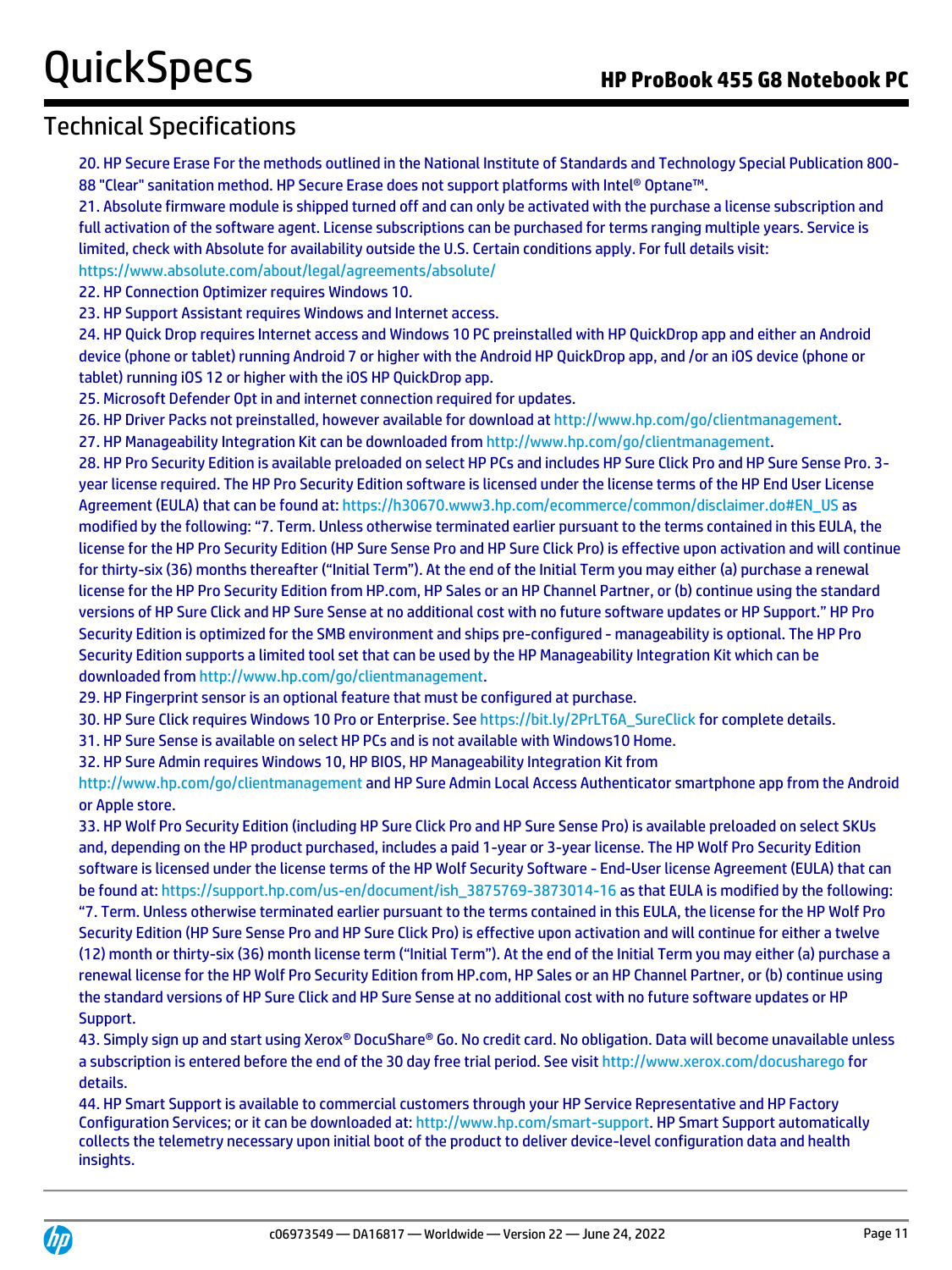## Technical Specifications

### **POWER**

#### **Power Supply**

HP Smart 65 W External AC power adapter <sup>34</sup> HP Smart 65 W EM External AC power adapter <sup>34</sup> HP Smart 65 W USB Type-C adapter <sup>34</sup> HP Smart 45 W External AC power adapter <sup>34</sup> HP Smart 45 W USB Type-C adapter <sup>34</sup>

#### **Power Cord**

3-wire plug -  $1<sup>34</sup>$ 2-wire plug -  $1<sup>34</sup>$ 

#### **Primary Battery**  HP Long Life 3-cell, 45 Wh Polymer 35,36

**Battery Life** Up to 14 hours and 45 minutes <sup>37</sup>

#### **Battery Weight**

0.42 lb 190 g

34. Availability may vary by country.

35. Battery is internal and not replaceable by customer. Serviceable by warranty.

36. Actual battery Watt-hours (Wh) will vary from design capacity. Battery capacity will naturally decrease with shelf life, time, usage, environment, temperature, system configuration, loaded apps, features, power management settings and other factors.

37. Windows 10 MM18 battery life will vary depending on various factors including product model, configuration, loaded applications, features, use, wireless functionality, and power management settings. The maximum capacity of the battery will naturally decrease with time and usage. See http://www.bapco.com for additional details.

### **WEIGHTS & DIMENSIONS**

#### **Product Weight**

Starting at 3.83 lb 38 Starting at 1.74 kg 38

#### **Product Dimensions (w x d x h)**

35.94 x 23.39 x 1.99 cm 14.15 x 9.21 x 0.78 in

38. Weight will vary by configuration.

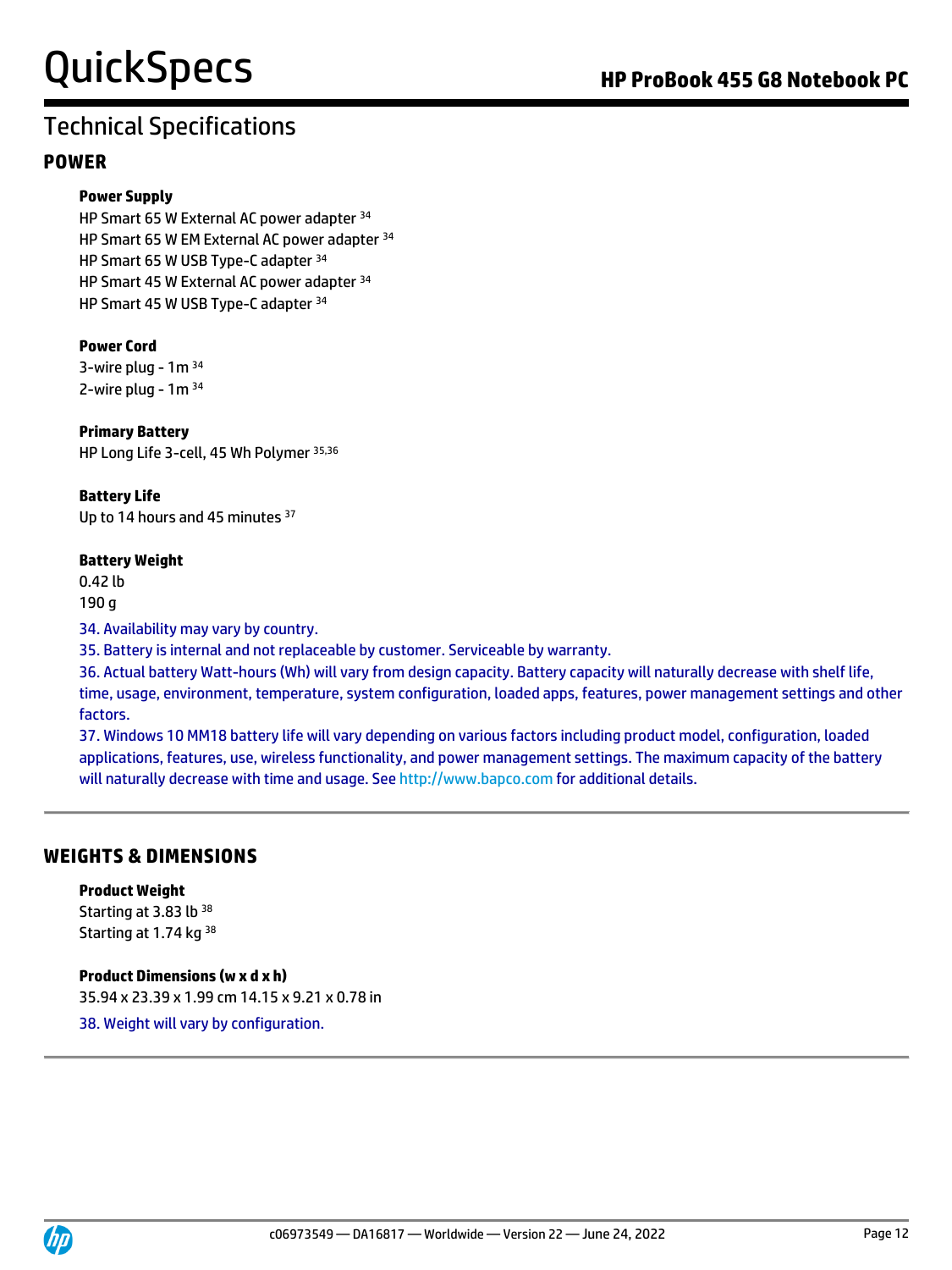## **PORTS/SLOTS**

1 SuperSpeed USB Type-C® 10Gbps signaling rate (USB Power Delivery, DisplayPort™ 1.4) 3 SuperSpeed USB Type-A 5 Gbps signaling rate Port includes 1 Charging, 1 powered port (USB 3.2 Gen 1) 1 HDMI 1.4b <sup>39</sup> 1 RJ-45 1 Headphone/microphone combo jack 1 AC power

### **Expansion Slots**

1 micro SD Supports SD, SDHC, SDXC

39. HDMI cable sold separately.

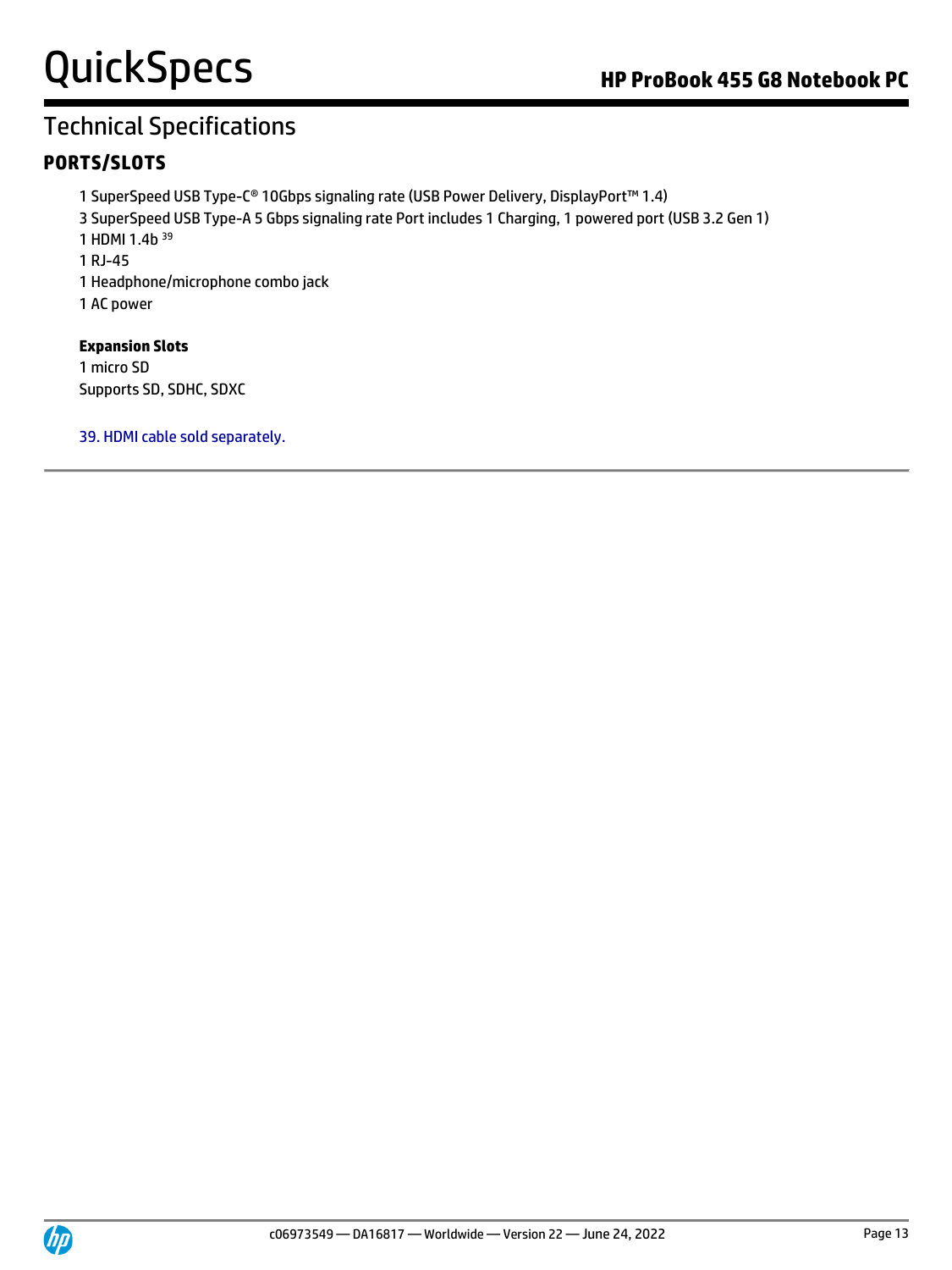### **SERVICE AND SUPPORT**

1-year or 3-year limited warranty and 90 day software limited warranty options depending on country. Batteries have a default one-year limited warranty except for HP Long Life batteries which will follow the one or three year warranty of the platform. Refer t[o http://www.hp.com/support/batterywarranty/](http://www.hp.com/support/batterywarranty/)

for additional battery information. On-site service and extended coverage is also available. HP Care Pack Services are optional extended service contracts that go beyond the standard limited warranties. To choose the right level of service for your HP product, use the HP Care Pack Services Lookup Tool at: <http://www.hp.com/go/cpc.><sup>40</sup>

40. HP Care Packs are sold separately. Service levels and response times for HP Care Packs may vary depending on your geographic location. Service starts on date of hardware purchase. Restrictions and limitations apply. For details, visit [http://www.hp.com/go/cpc.](http://www.hp.com/go/cpc) HP services are governed by the applicable HP terms and conditions of service provided or indicated to Customer at the time of purchase. Customer may have additional statutory rights according to applicable local laws, and such rights are not in any way affected by the HP terms and conditions of service or the HP Limited Warranty provided with your HP Product.

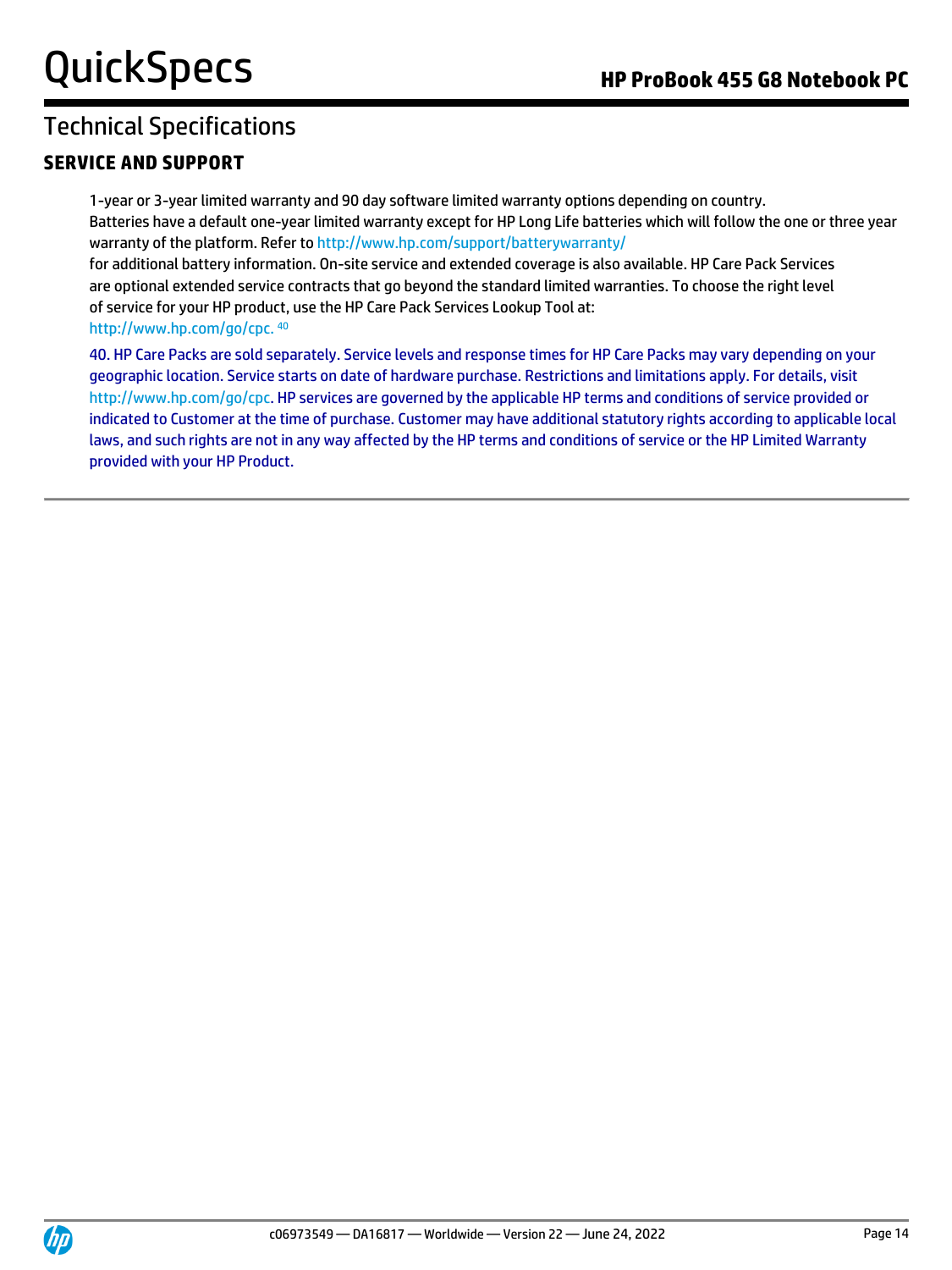### **SYSTEM UNIT**

| <b>Stand-Alone Power Requirements (AC Power)</b> |                                                                                                                 |
|--------------------------------------------------|-----------------------------------------------------------------------------------------------------------------|
| <b>Nominal Operating Voltage</b>                 | <b>19V</b>                                                                                                      |
| <b>Average Operating Power</b>                   | 8.1W (Idle)                                                                                                     |
| Integrated graphics                              | Yes                                                                                                             |
| <b>Discrete Graphics</b>                         | N/A                                                                                                             |
|                                                  | Discrete < 65W                                                                                                  |
| <b>Max Operating Power</b>                       | <b>UMA &lt; 45W</b>                                                                                             |
| <b>Temperature</b>                               |                                                                                                                 |
| <b>Operating</b>                                 | 32° to 95° F (0° to 35° C)                                                                                      |
| Non-operating                                    | -4° to 140° F (-20° to 60° C)                                                                                   |
| <b>Relative Humidity</b>                         |                                                                                                                 |
| <b>Operating</b>                                 | 10% to 90%, non-condensing                                                                                      |
| Non-operating                                    | 5% to 95%, 101.6° F (38.7° C) maximum wet bulb temperature                                                      |
| <b>Shock</b>                                     |                                                                                                                 |
| <b>Operating</b>                                 | 40 G, 2 ms, half-sine                                                                                           |
| Non-operating                                    | 200 G, 2 ms, half-sine                                                                                          |
| <b>Random Vibration</b>                          |                                                                                                                 |
| <b>Operating</b>                                 | $0.75$ grms                                                                                                     |
| Non-operating                                    | 1.50 grms                                                                                                       |
| Altitude (unpressurized)                         |                                                                                                                 |
| <b>Operating</b>                                 | -50 to 10,000 ft (-15.24 to 3,048 m)                                                                            |
| Non-operating                                    | -50 to 40,000 ft (-15.24 to 12,192 m)                                                                           |
| <b>Planned Industry Standard Certifications</b>  |                                                                                                                 |
| UL                                               | Yes                                                                                                             |
| <b>CSA</b>                                       | Yes                                                                                                             |
| <b>FCC Compliance</b>                            | Yes                                                                                                             |
| <b>ENERGY STAR®</b>                              | Select models <sup>41</sup>                                                                                     |
| <b>EPEAT</b>                                     | EPEAT 2019 Gold in United States 42                                                                             |
| <b>ICES</b>                                      | Yes                                                                                                             |
| Australia /                                      | Yes                                                                                                             |
| NZ A-Tick Compliance                             | Yes                                                                                                             |
| <b>CCC</b>                                       | Yes                                                                                                             |
| Japan VCCI Compliance                            | Yes                                                                                                             |
| KC                                               | Yes                                                                                                             |
| <b>BSMI</b>                                      | Yes                                                                                                             |
| <b>CE Marking Compliance</b>                     | Yes                                                                                                             |
| <b>BNCI or BELUS</b>                             | Yes                                                                                                             |
| <b>CIT</b>                                       | Yes                                                                                                             |
| <b>GOST</b>                                      | Yes                                                                                                             |
| Saudi Arabian Compliance (ICCP)                  | Yes                                                                                                             |
| <b>SABS</b>                                      | Yes                                                                                                             |
|                                                  | 41. Configurations of the HP ProBook 455 G8 that are ENERGY STAR® qualified are identified as HP ProBook 455 G8 |

ENERGY STAR on HP websites and o[n http://www.energystar.gov.](http://www.energystar.gov/)

42. Based on US EPEAT® registration according to IEEE 1680.1-2018 EPEAT®. EPEAT® status varies by country. Visit http://www.epeat.net for more information.

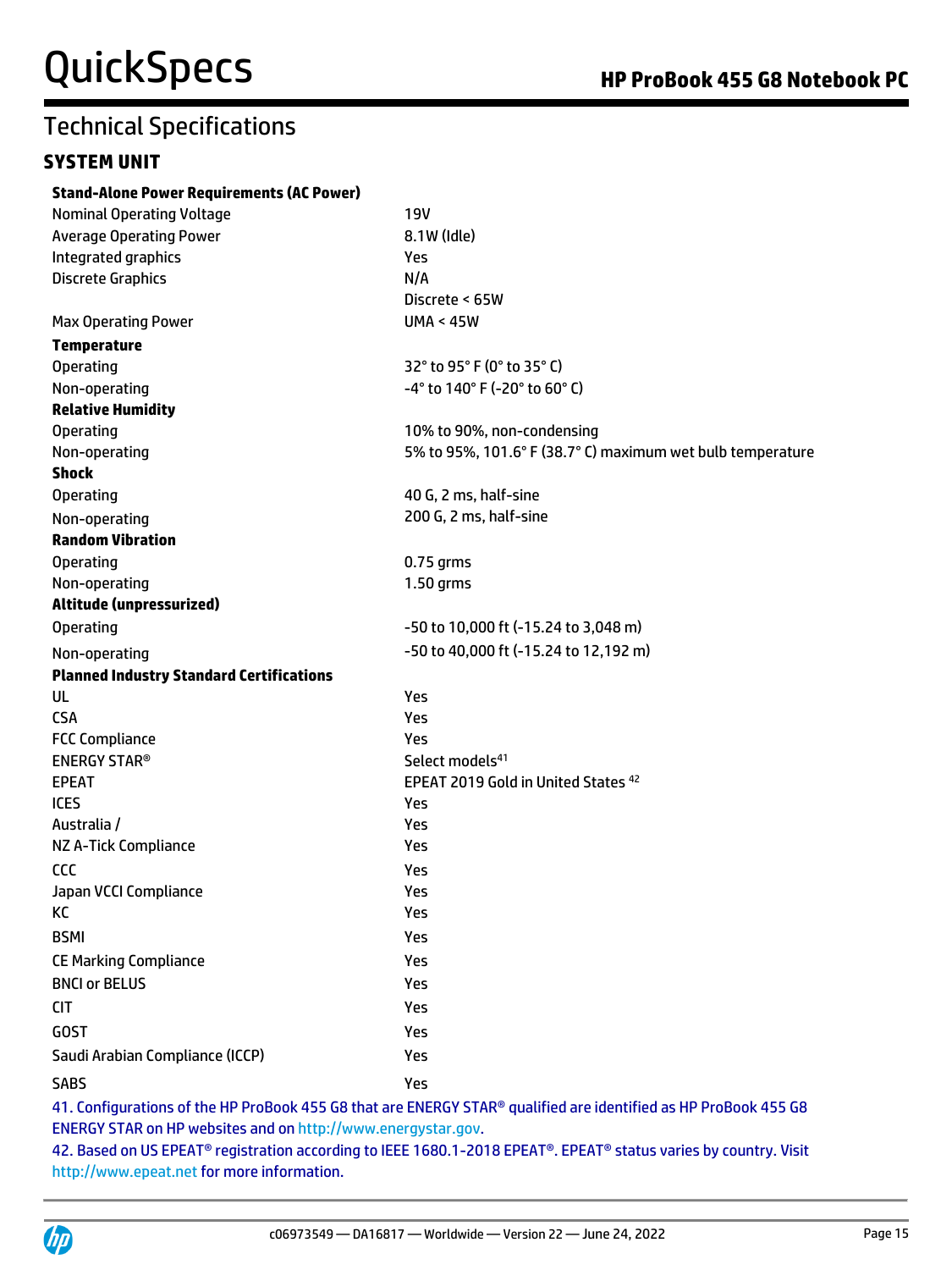## **DISPLAYS**

1. Actual brightness will be lower with touchscreen or sure view.

Note: all specifications represent the typical specifications provided by hp's component manufacturers; actual performance may vary either higher or lower.

| Panel LCD 15.6 inch FHD                                  | <b>Outline Dimensions (W x H x D)</b> | 350.96 x 205.54 mm (max)                          |  |
|----------------------------------------------------------|---------------------------------------|---------------------------------------------------|--|
| (1920x1080) Anti-Glare WLED                              | <b>Active Area</b>                    | 344.16 x 193.59 mm (typ.)                         |  |
| UWVA 45 percent cg 250 nits eDP<br>1.2 w/o PSR bent NWBZ | Weight                                | 370 g (max)                                       |  |
|                                                          | <b>Diagonal Size</b>                  | 15.6 inch                                         |  |
|                                                          | <b>Thickness</b>                      | 3.0 mm/ 5.0 mm (w/PCB) (max)                      |  |
|                                                          | <b>Interface</b>                      | eDP 1.2 (2 lane)                                  |  |
|                                                          | <b>Surface Treatment</b>              | Anti-Glare                                        |  |
|                                                          | <b>Touch Enabled</b>                  | No                                                |  |
|                                                          | <b>Contrast Ratio</b>                 | 600:1 (typ.)                                      |  |
|                                                          | <b>Refresh Rate</b>                   | 60 Hz                                             |  |
|                                                          | <b>Brightness</b>                     | 250 nits                                          |  |
|                                                          | <b>Pixel Resolution</b>               | 1920 x 1080 (FHD)                                 |  |
|                                                          | Format                                | <b>RGB Stripe</b>                                 |  |
|                                                          | <b>Backlight</b>                      | LED                                               |  |
|                                                          | <b>Color Gamut Coverage</b>           | <b>NTSC 45%</b>                                   |  |
|                                                          | <b>Color Depth</b>                    | 6 bits (Hi FRC supportive w/ condition to enable) |  |
|                                                          | <b>Viewing Angle</b>                  | UWVA 85/85/85/85                                  |  |
|                                                          |                                       |                                                   |  |
| Panel LCD 15.6 inch FHD<br>(1920x1080) Anti-Glare WLED   | <b>Outline Dimensions (W x H x D)</b> | 349.46 x 204.79 mm (max)                          |  |
| <b>UWVA sRGB 100percent cg</b>                           | <b>Active Area</b>                    | 344.16 x 193.59 mm (typ.)                         |  |
|                                                          |                                       |                                                   |  |
| 400nits eDP 1.4+PSR2 bent LP                             | Weight                                | 325 g (max)                                       |  |
| <b>NWBZ</b>                                              | <b>Diagonal Size</b>                  | 15.6 inch                                         |  |
|                                                          | <b>Thickness</b>                      | 2.6mm / 4.6mm (PCB) (max)                         |  |
|                                                          | <b>Interface</b>                      | eDP 1.4                                           |  |
|                                                          | <b>Surface Treatment</b>              | Anti-Glare                                        |  |
|                                                          | <b>Touch Enabled</b>                  | No                                                |  |
|                                                          | <b>Contrast Ratio</b>                 | 1200:1 (typ.)                                     |  |
|                                                          | <b>Refresh Rate</b>                   | 60 Hz                                             |  |
|                                                          | <b>Brightness</b>                     | 400 nits                                          |  |
|                                                          | <b>Pixel Resolution</b>               | 1920 x 1080 (FHD)                                 |  |
|                                                          | <b>Format</b>                         | <b>RGB Stripe</b>                                 |  |
|                                                          | <b>Backlight</b>                      | LED                                               |  |
|                                                          | <b>Color Gamut Coverage</b>           | sRGB 100%                                         |  |
|                                                          | <b>Color Depth</b>                    | 8 bit                                             |  |
|                                                          | <b>Viewing Angle</b>                  | UWVA 85/85/85/85                                  |  |

**Outline Dimensions (W x H x D)** 349.52x 205.39 mm (max)

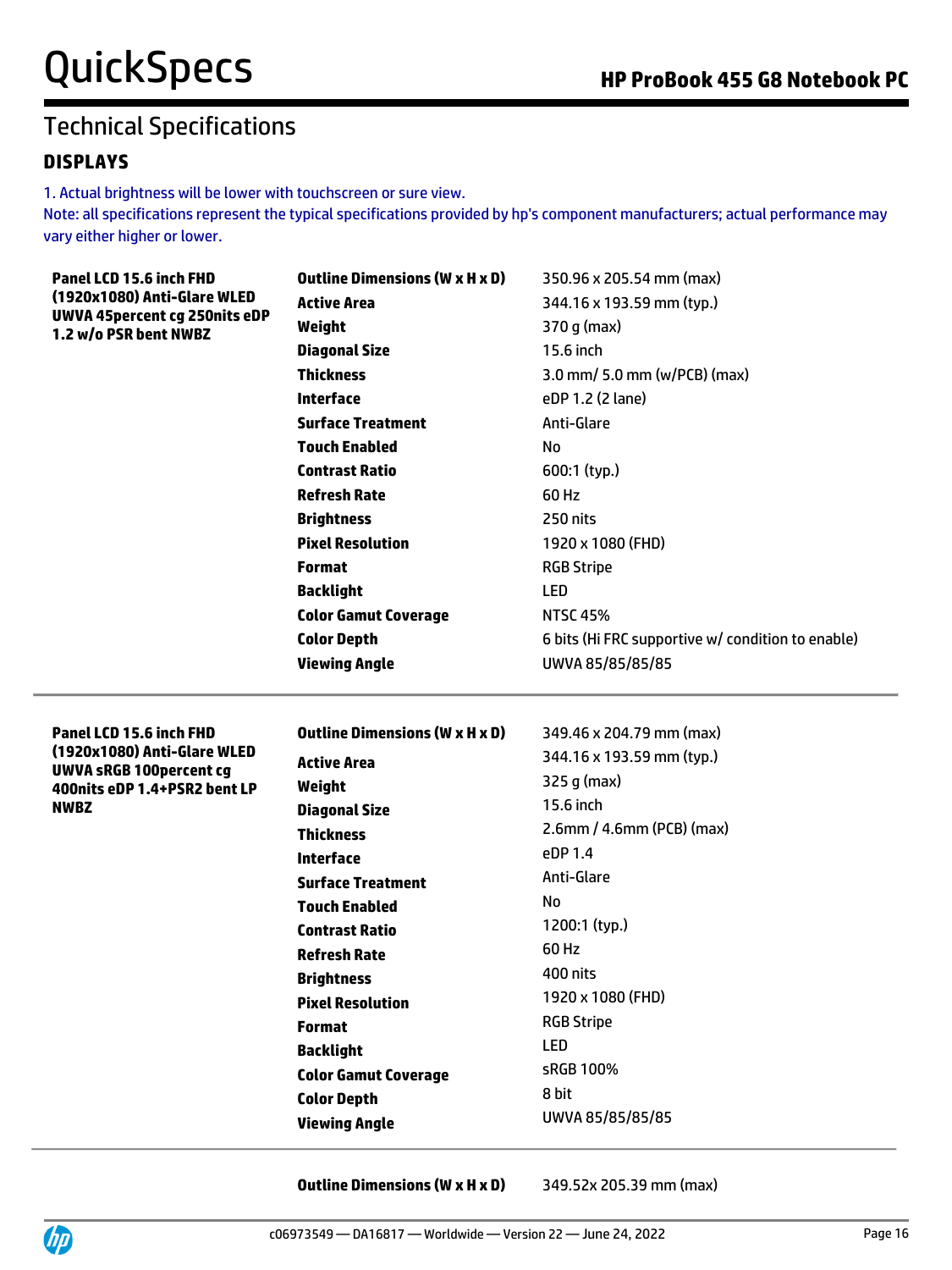| Panel LCD 15.6-in FHD                                            | <b>Active Area</b>                    | 344.16 x 193.59 mm (typ.)            |
|------------------------------------------------------------------|---------------------------------------|--------------------------------------|
| (1920x1080) Anti-Glare WLED                                      | Weight                                | $350$ g (max)                        |
| UWVA 72 percent cg 1000 nits eDP<br>1.4+PSR2 PrivacyG3 NWBZ bent | <b>Diagonal Size</b>                  | 15.6 inch                            |
|                                                                  | <b>Thickness</b>                      | 2.6mm / 4.5mm Max. (PCB side)        |
|                                                                  | <b>Interface</b>                      | eDP 1.4 + PSR (4 lane)               |
|                                                                  | <b>Surface Treatment</b>              | Anti-Glare                           |
|                                                                  | <b>Touch Enabled</b>                  | No                                   |
|                                                                  | <b>Contrast Ratio</b>                 | 2000:1 (typ.)                        |
|                                                                  | <b>Refresh Rate</b>                   | 60 Hz                                |
|                                                                  | <b>Brightness</b>                     | 1000 nits $1$                        |
|                                                                  | <b>Pixel Resolution</b>               | 1920 x 1080 (FHD)                    |
|                                                                  | <b>Format</b>                         | <b>RGB</b>                           |
|                                                                  | <b>Backlight</b>                      | <b>LED</b>                           |
|                                                                  | <b>Color Gamut Coverage</b>           | sRGB 100%                            |
|                                                                  | <b>Color Depth</b>                    | 8 bits                               |
|                                                                  | <b>Viewing Angle</b>                  | UWVA 85/85/85/85                     |
|                                                                  |                                       |                                      |
|                                                                  |                                       |                                      |
| Panel LCD 15.6-in HD (1366x768)                                  | <b>Outline Dimensions (W x H x D)</b> | 350.96 x 205.54 (mm) max             |
| <b>Anti-Glare WLED SVA 45percent</b>                             | <b>Active Area</b>                    | 344.23 x 193.54 mm (typ.)            |
| cg 250nits eDP 1.2 w/o PSR<br><b>NWBZ</b> bent                   | Weight                                | 370 g max                            |
|                                                                  | <b>Diagonal Size</b>                  | 15.6"                                |
|                                                                  | <b>Thickness</b>                      | 3.2t (panel) / 5.0t (panel+PCB) max. |
|                                                                  | <b>Interface</b>                      | eDP 1.2 (1 lane)                     |
|                                                                  | <b>Surface Treatment</b>              | Anti-Glare                           |
|                                                                  | <b>Touch Enabled</b>                  | No                                   |
|                                                                  | <b>Contrast Ratio</b>                 | 300:1 (typ)                          |
|                                                                  | <b>Refresh Rate</b>                   | 60 Hz                                |
|                                                                  | <b>Brightness</b>                     | 250nits                              |
|                                                                  | <b>Pixel Resolution</b>               | 1366 x 768 (HD)                      |
|                                                                  | <b>Format</b>                         | <b>RGB</b>                           |
|                                                                  | <b>Backlight</b>                      | LED                                  |
|                                                                  | <b>Color Gamut Coverage</b>           | <b>NTSC 45%</b>                      |
|                                                                  | <b>Color Depth</b>                    | 6 bits<br>SVA 45/45/15/35            |

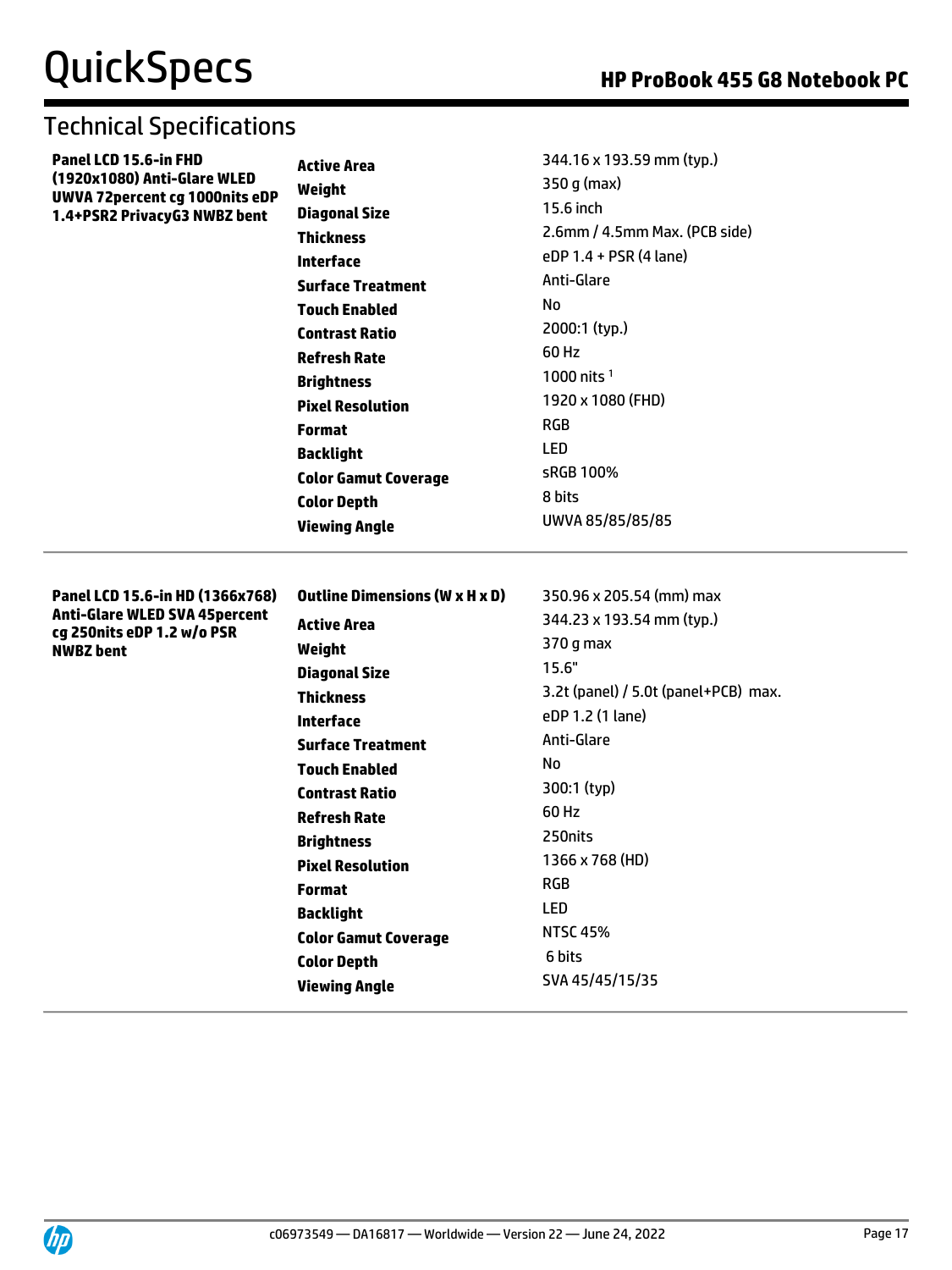## **STORAGE<sup>1</sup>**

1. For storage drives, GB = 1 billion bytes. TB = 1 trillion bytes. Actual formatted capacity is less. Up to 30 GB (for Windows 10) is reserved for system recovery software.

| SSD 128GB 2280 PCIe-3x2 Three        | <b>Form Factor</b>              | M.2 2280                                 |  |
|--------------------------------------|---------------------------------|------------------------------------------|--|
| <b>Layer Cell</b>                    | <b>Capacity</b>                 | 128 GB                                   |  |
|                                      | <b>NAND Type</b>                | <b>TLC</b>                               |  |
|                                      | <b>Height</b>                   | $0.09$ in (2.3 mm)                       |  |
|                                      | <b>Width</b>                    | $0.87$ in (22 mm)                        |  |
|                                      | Weight                          | $0.02$ lb $(10q)$                        |  |
|                                      | <b>Interface</b>                | <b>PCIe NVMe</b>                         |  |
|                                      | <b>Maximum Sequential Read</b>  | 1400~2100 MB/s                           |  |
|                                      | <b>Maximum Sequential Write</b> | 800~1200 MB/s                            |  |
|                                      | <b>Logical Blocks</b>           | 250,069,680                              |  |
|                                      | <b>Operating Temperature</b>    | 32° to 158°F (0° to 70°C) [ambient temp] |  |
|                                      | <b>Features</b>                 | ATA Security; DIPM; TRIM; DEVSLP         |  |
|                                      |                                 |                                          |  |
| SSD 1TB 2280 PCIe-3x4 NVMe           | <b>Form Factor</b>              | M.2 2280                                 |  |
| <b>Three Layer Cell single-sided</b> | <b>Capacity</b>                 | 1TB                                      |  |
|                                      | <b>NAND Type</b>                | <b>TLC</b>                               |  |
|                                      | <b>Height</b>                   | $0.09$ in (2.3 mm)                       |  |
|                                      | <b>Width</b>                    | $0.87$ in (22 mm)                        |  |
|                                      | Weight                          | $0.02$ lb $(10q)$                        |  |
|                                      | <b>Interface</b>                | PCIe NVMe Gen3X4                         |  |
|                                      | <b>Maximum Sequential Read</b>  | 3100~3500 MB/s                           |  |
|                                      | <b>Maximum Sequential Write</b> | 2770~3037 MB/s                           |  |
|                                      | <b>Logical Blocks</b>           | 2,000,409,264                            |  |
|                                      | <b>Operating Temperature</b>    | 32° to 158°F (0° to 70°C) [ambient temp] |  |
|                                      | <b>Features</b>                 | ATA Security; TRIM; L1.2                 |  |
|                                      |                                 |                                          |  |
| SSD 256GB 2280 PCIe NVMe             | <b>Capacity</b>                 | 256 GB                                   |  |
| <b>Value</b>                         | <b>NAND Type</b>                | Value                                    |  |
|                                      | <b>Height</b>                   | $0.09$ in (2.3 mm)                       |  |
|                                      | Width                           | $0.87$ in (22 mm)                        |  |
|                                      | Weight                          | $0.02$ lb $(10q)$                        |  |
|                                      | <b>Interface</b>                | PCIe NVMe Gen3                           |  |
|                                      | <b>Maximum Sequential Read</b>  | 2100~2200 MB/s                           |  |
|                                      | <b>Maximum Sequential Write</b> | 900~1400 MB/s                            |  |
|                                      | <b>Logical Blocks</b>           | 500,118,192                              |  |
|                                      | <b>Operating Temperature</b>    | 32° to 158°F (0° to 70°C) [ambient temp] |  |
|                                      | <b>Features</b>                 | ATA Security (optional); TRIM; L1.2      |  |

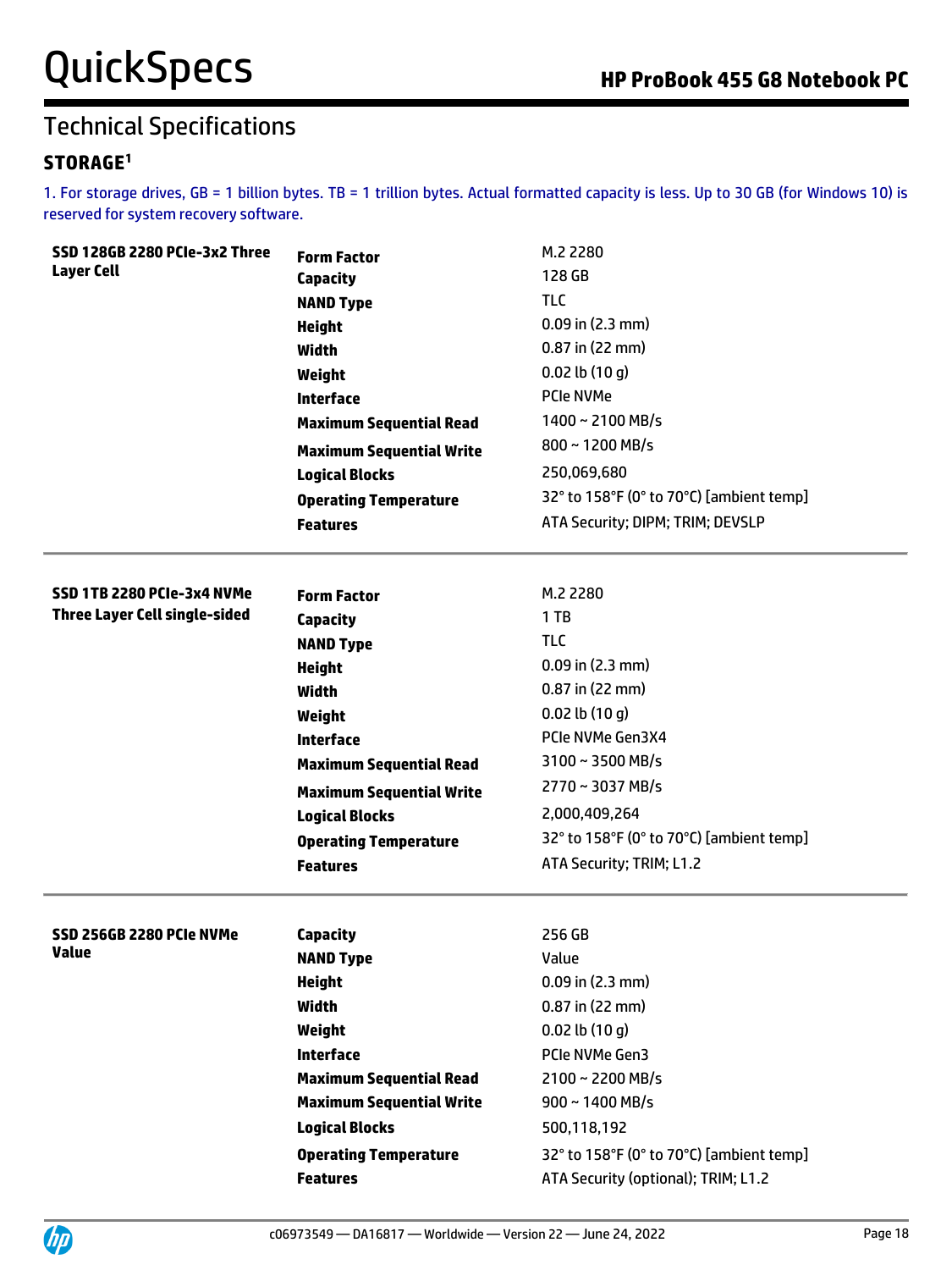| SSD 512GB 2280 PCIe NVMe | Capacity                        | 512 GB                                   |
|--------------------------|---------------------------------|------------------------------------------|
| <b>Value</b>             | <b>NAND Type</b>                | Value                                    |
|                          | <b>Height</b>                   | $0.09$ in $(2.3$ mm)                     |
|                          | Width                           | $0.87$ in (22 mm)                        |
|                          | Weight                          | $0.02$ lb $(10q)$                        |
|                          | <b>Interface</b>                | PCIe NVMe Gen3                           |
|                          | <b>Maximum Sequential Read</b>  | $2200 \sim 2300$ MB/s                    |
|                          | <b>Maximum Sequential Write</b> | $1000 \sim 1600$ MB/s                    |
|                          | <b>Logical Blocks</b>           | 1,000,215,215                            |
|                          | <b>Operating Temperature</b>    | 32° to 158°F (0° to 70°C) [ambient temp] |
|                          | <b>Features</b>                 | ATA Security (optional); TRIM; L1.2      |
|                          |                                 |                                          |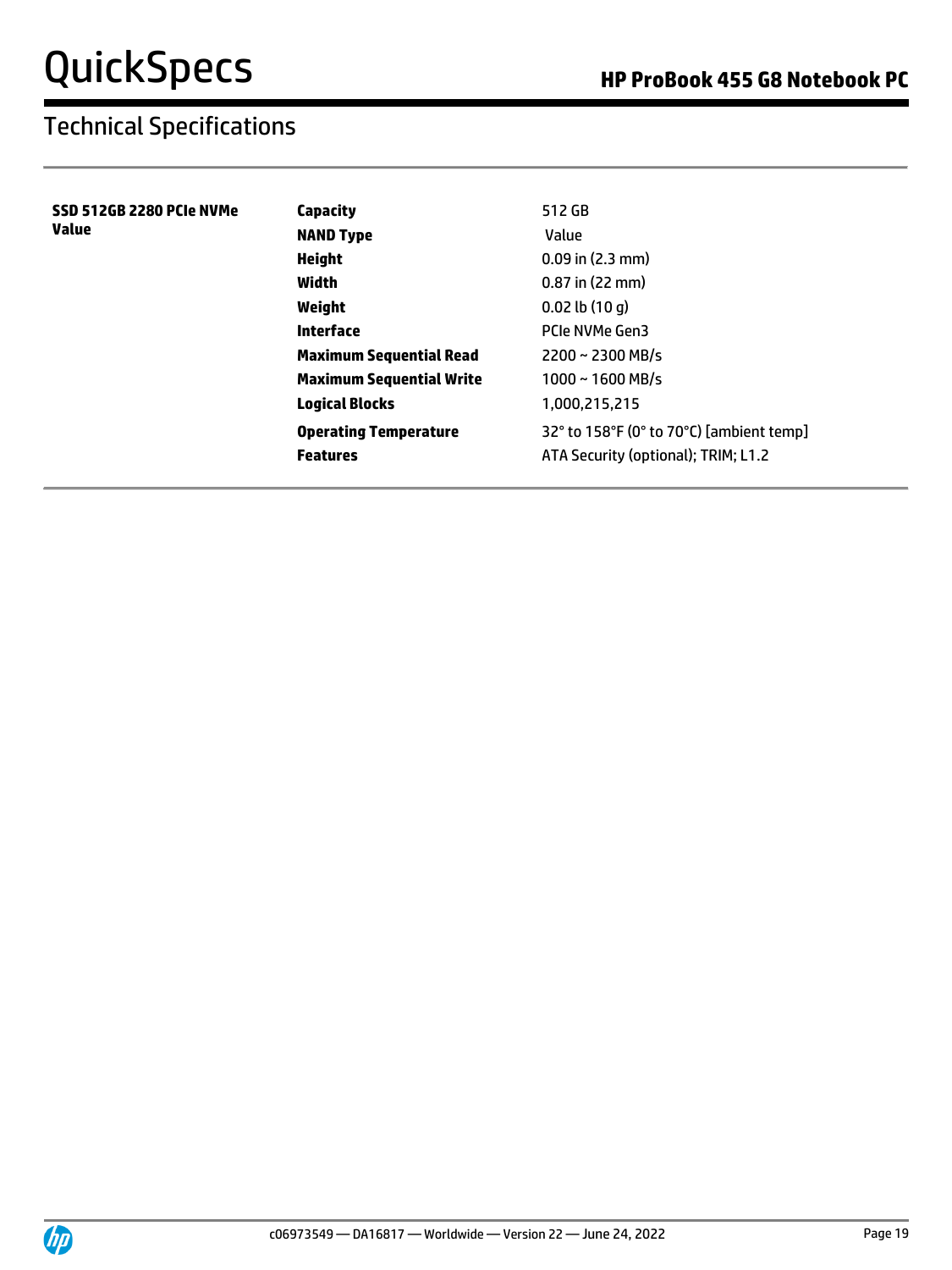## **NETWORKING**

| Intel® Wi-Fi 6 AX200 +<br>Bluetooth <sup>®</sup> 5 (802.11ax<br>2x2, supporting gigabit<br>data rate)<br>$(non-vPro)^{1,5}$ | <b>Wireless LAN Standards</b>                | IEEE 802.11a<br>IEEE 802.11b<br>IEEE 802.11g<br>IEEE 802.11n<br>IEEE 802.11ac<br>IEEE 802.11ax<br>IEEE 802.11d<br>IEEE 802.11e<br>IEEE 802.11h<br>IEEE 802.11i<br>IEEE 802.11k<br>IEEE 802.11r<br><b>IEEE 802.11v</b>                                                                             |
|-----------------------------------------------------------------------------------------------------------------------------|----------------------------------------------|---------------------------------------------------------------------------------------------------------------------------------------------------------------------------------------------------------------------------------------------------------------------------------------------------|
|                                                                                                                             | <b>Interoperability</b>                      | Wifi Certified                                                                                                                                                                                                                                                                                    |
|                                                                                                                             | <b>Frequency Band</b>                        | 802.11b/g/n/ax<br>$-2.402 - 2.482$ GHz<br>802.11a/n/ac/ax<br>$-4.9 - 4.95$ GHz (Japan)<br>$-5.15 - 5.25$ GHz<br>$-5.25 - 5.35$ GHz<br>$-5.47 - 5.725$ GHz<br>$-5.825 - 5.850$ GHz                                                                                                                 |
|                                                                                                                             | <b>Data Rates</b>                            | •802.11b: 1, 2, 5.5, 11 Mbps<br>•802.11g: 6, 9, 12, 18, 24, 36, 48, 54 Mbps<br>•802.11a: 6, 9, 12, 18, 24, 36, 48, 54 Mbps<br>•802.11n: max 300mbps<br>•802.11ac: max 1733Mbps<br>•802.11ax: max 2.4Gbps                                                                                          |
|                                                                                                                             | <b>Modulation</b>                            | Direct Sequence Spread Spectrum<br>OFDM, BPSK, QPSK, CCK, 16-QAM, 64-QAM, 256-QAM, 1024QAM                                                                                                                                                                                                        |
|                                                                                                                             | Security <sup>3</sup>                        | • IEEE and WiFi compliant 64 / 128 bit WEP encryption for a/b/g mode only<br>• AES-CCMP: 128 bit in hardware<br>• 802.1x authentication<br>• WPA, WPA2: 802.1x. WPA-PSK, WPA2-PSK, TKIP, and AES.<br>• WPA2 certification<br>• WPA3 certification<br>• IEEE 802.11i<br>• WAPI                     |
|                                                                                                                             | <b>Network Architecture</b><br><b>Models</b> | Ad-hoc (Peer to Peer)<br>Infrastructure (Access Point Required)                                                                                                                                                                                                                                   |
|                                                                                                                             | <b>Roaming</b>                               | IEEE 802.11 compliant roaming between access points                                                                                                                                                                                                                                               |
|                                                                                                                             | Output Power <sup>2</sup>                    | • 802.11b: +17dBm minimum<br>• 802.11g: +16dBm minimum<br>• 802.11a: +17dBm minimum<br>• 802.11n HT20(2.4GHz): +14dBm minimum<br>• 802.11n HT40(2.4GHz): +13dBm minimum<br>• 802.11n HT20(5GHz): +14dBm minimum<br>• 802.11n HT40(5GHz): +13dBm minimum<br>• 802.11ac VHT80(5GHz): +10dBm minimum |

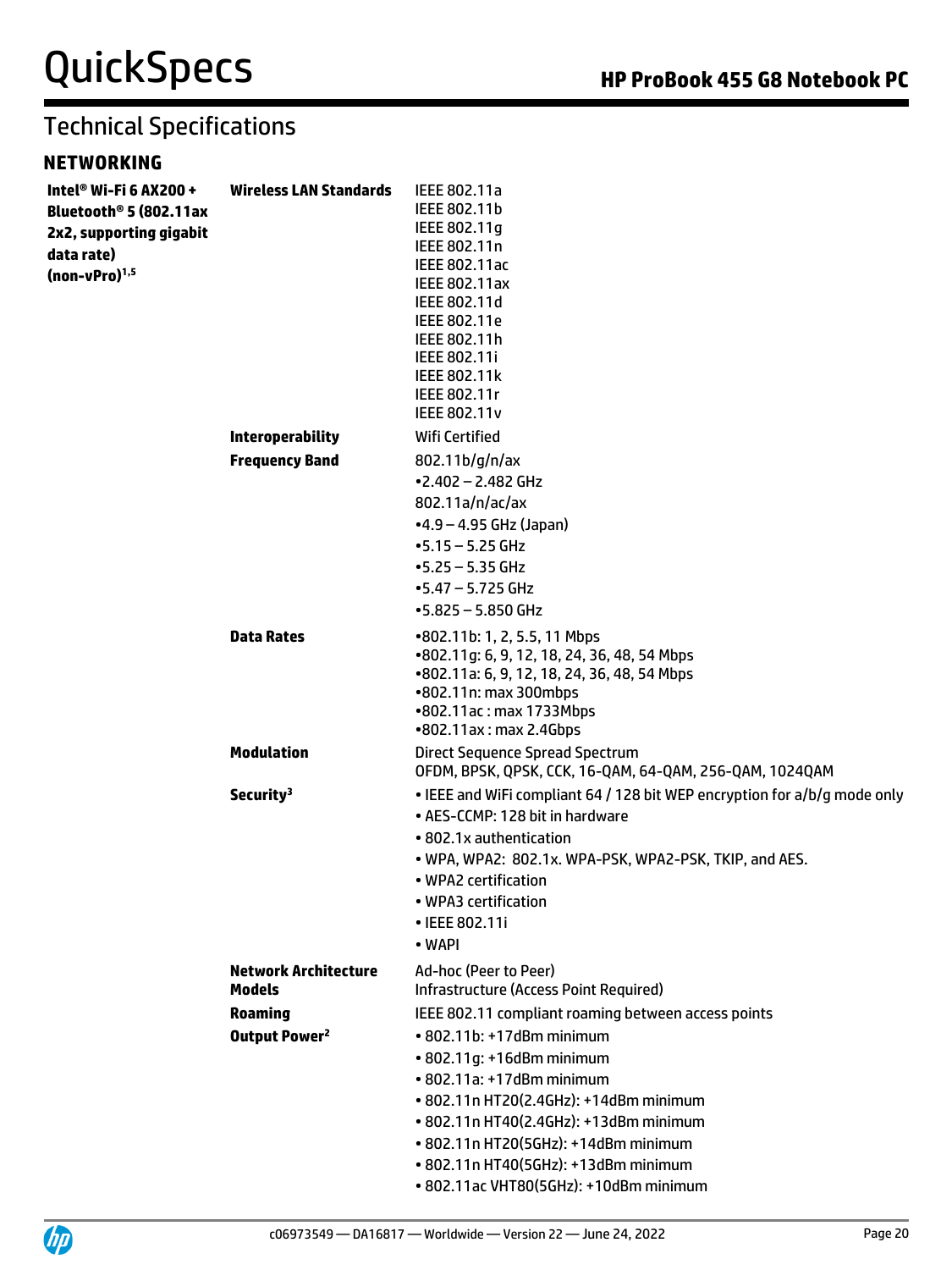# Technical Specifications

|                                         |                                                                                                 | • 802.11ac VHT160(5GHz): +10dBm minimum<br>• 802.11ax HE40(2.4GHz): +12dBm minimum<br>• 802.11ax HE80(5GHz): +10dBm minimum<br>• 802.11ax HE160(5GHz): +10dBm minimum                                                                                                                                                                                                                                                                                                                           |
|-----------------------------------------|-------------------------------------------------------------------------------------------------|-------------------------------------------------------------------------------------------------------------------------------------------------------------------------------------------------------------------------------------------------------------------------------------------------------------------------------------------------------------------------------------------------------------------------------------------------------------------------------------------------|
| <b>Power Consumption</b>                | •Transmit mode: 2.0 W<br>•Receive mode 1.6 W<br>•Connected Standby 10mW<br>•Radio disabled 8 mW | •Idle mode (PSP) 180 mW (WLAN Associated)<br>•Idle mode50 mW (WLAN unassociated)                                                                                                                                                                                                                                                                                                                                                                                                                |
| <b>Power Management</b>                 |                                                                                                 | ACPI and PCI Express compliant power management<br>802.11 compliant power saving mode                                                                                                                                                                                                                                                                                                                                                                                                           |
| <b>Receiver Sensitivity<sup>4</sup></b> |                                                                                                 | •802.11b, 1Mbps: -93.5dBm maximum<br>•802.11b, 11Mbps: -84dBm maximum<br>· 802.11a/g, 6Mbps: -86dBm maximum<br>· 802.11a/g, 54Mbps: -72dBm maximum<br>• 802.11n, MCS07: -67dBm maximum<br>• 802.11n, MCS15: -64dBm maximum<br>• 802.11ac, MCS0(VHT80): -84dBm maximum<br>• 802.11ac, MCS9(VHT80): -59dBm maximum<br>• 802.11ac, MCS9(VHT160): -58.5dBm maximum<br>•802.11ax, MCS11(HE40): -57dBm maximum<br>•802.11ax, MCS11(HE80): -54dBm maximum<br>•802.11ax, MCS11(HE160): -53.5dBm maximum |
| Antenna type                            | enclosure                                                                                       | High efficiency antenna with spatial diversity, mounted in the display<br>Two embedded dual band 2.4/5 GHz antennas are provided to the card to<br>support WLAN MIMO communications and Bluetooth communications                                                                                                                                                                                                                                                                                |
| <b>Form Factor</b>                      | <b>PCI-Express M.2 MiniCard</b>                                                                 |                                                                                                                                                                                                                                                                                                                                                                                                                                                                                                 |
| <b>Dimensions</b>                       |                                                                                                 | 1. Type 2230: 2.3 x 22.0 x 30.0 mm<br>2. Type 1216: 1.67 x 12.0 x 16.0 mm                                                                                                                                                                                                                                                                                                                                                                                                                       |
| Weight                                  | 1. Type 2230: 2.8g<br>2. Type 126: 1.3g                                                         |                                                                                                                                                                                                                                                                                                                                                                                                                                                                                                 |
| <b>Operating Voltage</b>                | $3.3v + 1 - 9%$                                                                                 |                                                                                                                                                                                                                                                                                                                                                                                                                                                                                                 |
| <b>Temperature</b>                      | <b>Operating</b><br>Non-operating                                                               | 14° to 158° F (-10° to 70° C)<br>$-40^{\circ}$ to 176° F (-40° to 80° C)                                                                                                                                                                                                                                                                                                                                                                                                                        |
| <b>Humidity</b>                         | <b>Operating</b><br>Non-operating                                                               | 10% to 90% (non-condensing)<br>5% to 95% (non-condensing)                                                                                                                                                                                                                                                                                                                                                                                                                                       |
| Altitude                                | <b>Operating</b><br>Non-operating                                                               | 0 to 10,000 ft (3,048 m)<br>0 to 50,000 ft (15,240 m)                                                                                                                                                                                                                                                                                                                                                                                                                                           |
| <b>LED Activity</b>                     |                                                                                                 | LED Amber - Radio OFF; LED OFF - Radio ON                                                                                                                                                                                                                                                                                                                                                                                                                                                       |
|                                         |                                                                                                 |                                                                                                                                                                                                                                                                                                                                                                                                                                                                                                 |

#### **HP Integrated Module with Bluetooth 4.0/4.1/4.2/5.0/5.1 Wireless Technology**

| <b>Bluetooth Specification</b>  | 4.0/4.1/4.2/5.0/5.1 Compliant                                                                                                                                                     |
|---------------------------------|-----------------------------------------------------------------------------------------------------------------------------------------------------------------------------------|
| Frequency Band                  | 2402 to 2480 MHz                                                                                                                                                                  |
| Number of Available<br>Channels | Legacy: 0~79 (1 MHz/CH)<br>BLE: 0~39 (2 MHz/CH)                                                                                                                                   |
| Data Rates and<br>Throughput    | Legacy: 3 Mbps data rate; throughput up to 2.17 Mbps<br>BLE: 1 Mbps data rate; throughput up to 0.2 Mbps<br>Legacy: Synchronous Connection Oriented links up to 3, 64 kbps, voice |

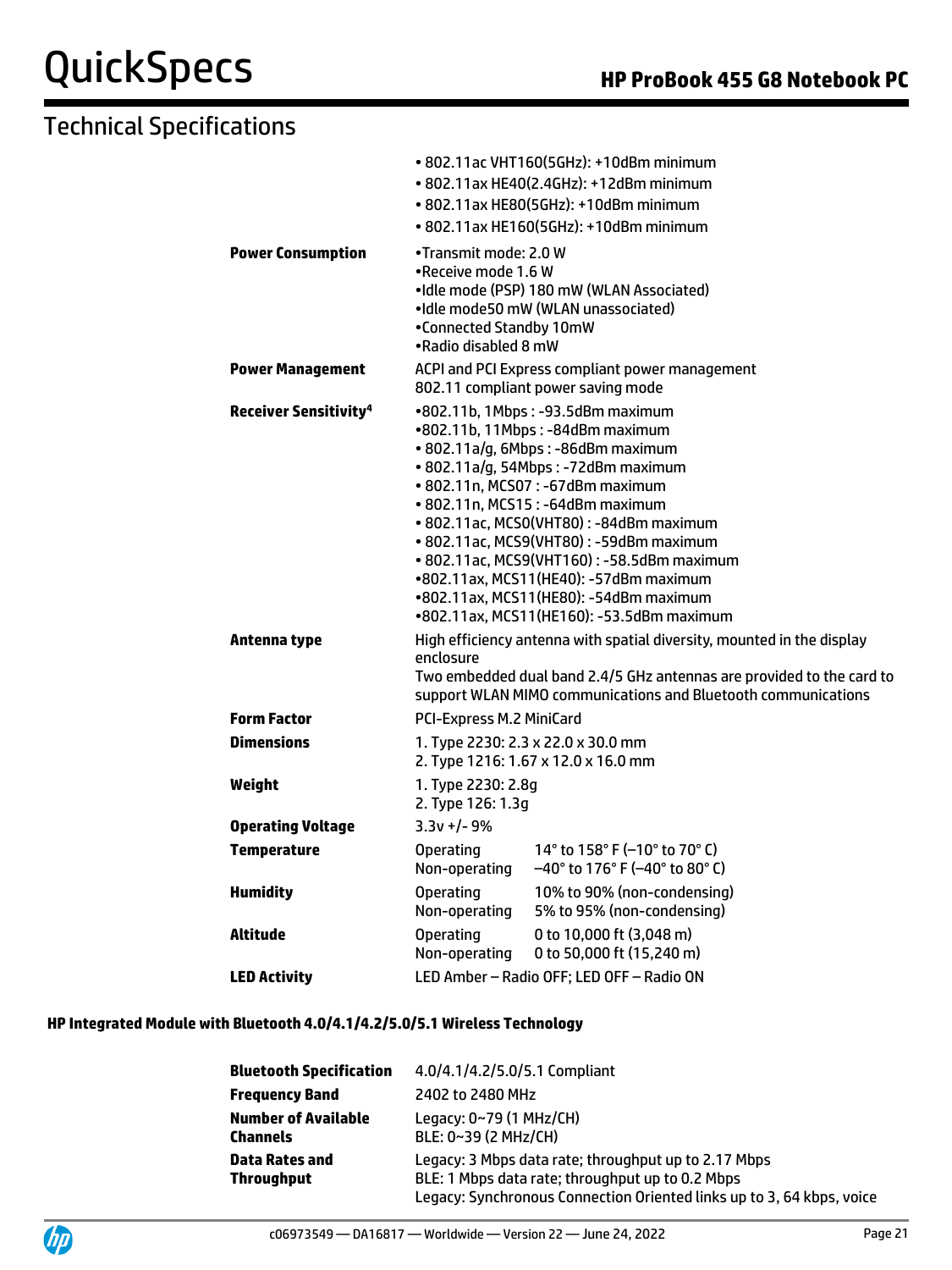|                       | channels<br>Legacy: Asynchronous Connection Less links 2178.1 kbps/177.1 kbps<br>asymmetric (3-DH5) or 864 kbps symmetric (3-EV5) |
|-----------------------|-----------------------------------------------------------------------------------------------------------------------------------|
| <b>Transmit Power</b> | The Bluetooth component shall operate as a Class II Bluetooth device with<br>a maximum transmit power of +9.5 dBm for BR and EDR. |

1. Wireless access point and Internet service required and sold separately. Availability of public wireless access points limited. Wi-Fi 6 (802.11ax) is backwards compatible with prior 802.11 specs.

2. The FCC has declared as of September 1, 2014 products that utilize passive scanning on channel 12/13 and are capable of transmitting must fully comply with requirements of 15.247 or otherwise disable those channels.

3. Check latest software/driver release for updates on supported security features.

4. Receiver sensitivity is measured at a packet error rate of 8% for 802.11b (CKK modulation) and a packet error rate of 10% for 802.11a/g (OFDM modulation).

5. Wi-Fi 6 is designed to support gigabit data rate when transferring files between two devices connected to the same router. Requires a wireless router, sold separately, that supports 80MHz and higher channels.

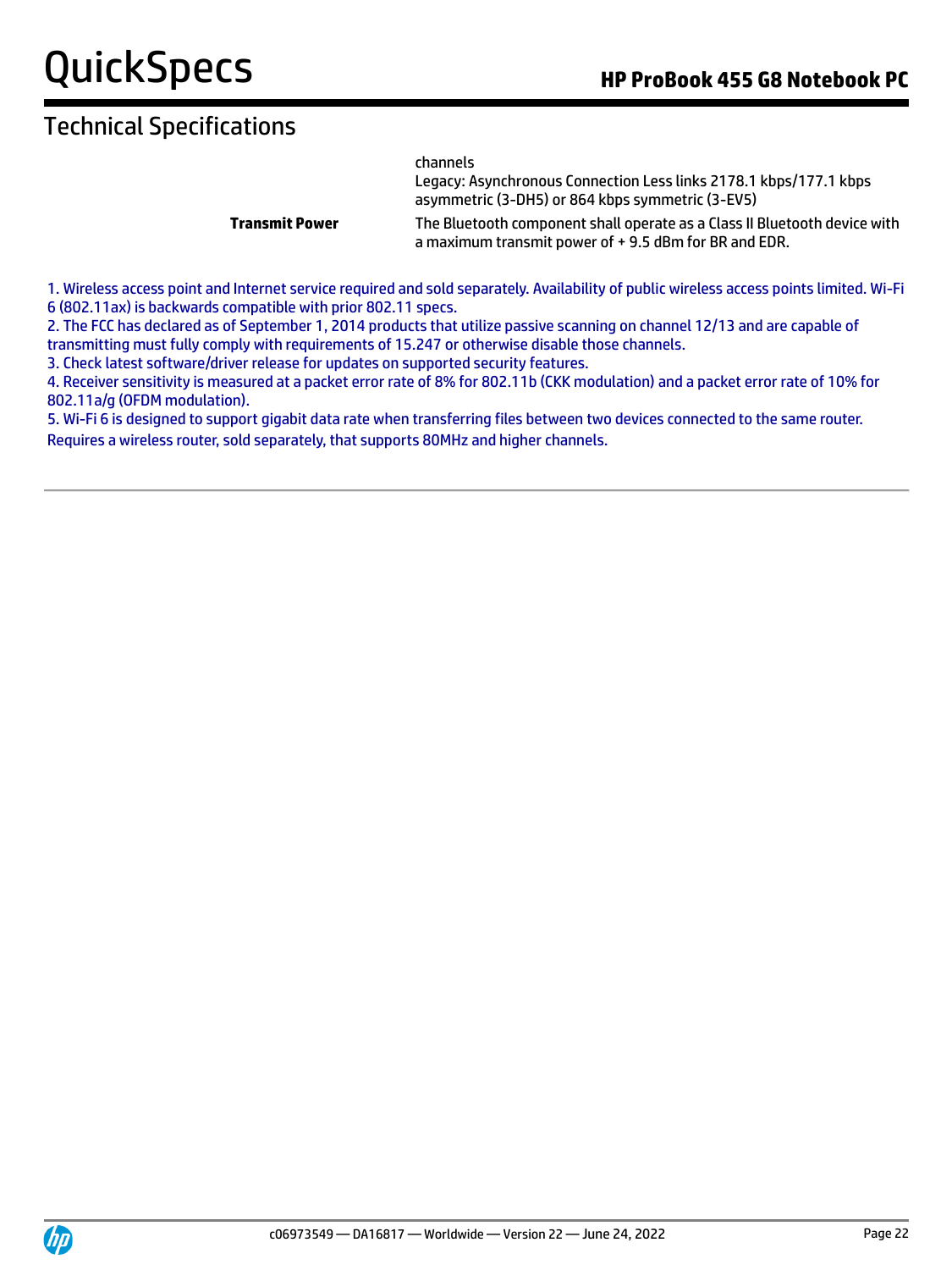| Intel® Thunder Peak 9260 Wireless LAN Standards<br>802.11a/b/g/n/ac (2x2)<br>WiFi® and Bluetooth® 5.0<br>Combo <sup>1</sup> (Non-vPro) |                                             | IEEE 802.11a<br>IEEE 802.11b<br>IEEE 802.11g<br>IEEE 802.11n<br>IEEE 802.11ac<br>IEEE 802.11d<br>IEEE 802.11e<br>IEEE 802.11h<br>IEEE 802.11i<br>IEEE 802.11k<br>IEEE 802.11r<br><b>IEEE 802.11v</b>                                                                                                                                                                                                         |
|----------------------------------------------------------------------------------------------------------------------------------------|---------------------------------------------|--------------------------------------------------------------------------------------------------------------------------------------------------------------------------------------------------------------------------------------------------------------------------------------------------------------------------------------------------------------------------------------------------------------|
|                                                                                                                                        | <b>Interoperability</b>                     | Wi-Fi certified                                                                                                                                                                                                                                                                                                                                                                                              |
|                                                                                                                                        | <b>Frequency Band</b>                       | 802.11 b/g/n<br>$-2.402 - 2.482$ GHz<br>802.11a/n/ac<br>$-4.9 - 4.95$ GHz (Japan)                                                                                                                                                                                                                                                                                                                            |
|                                                                                                                                        |                                             | $-5.15 - 5.25$ GHz<br>$-5.25 - 5.35$ GHz<br>$-5.47 - 5.725$ GHz<br>$-5.825 - 5.850$ GHz                                                                                                                                                                                                                                                                                                                      |
|                                                                                                                                        | <b>Data Rates</b>                           | •802.11b: 1, 2, 5.5, 11 Mbps<br>•802.11g: 6, 9, 12, 18, 24, 36, 48, 54 Mbps<br>•802.11a: 6, 9, 12, 18, 24, 36, 48, 54 Mbps<br>•802.11n: max 300Mbps<br>•802.11ac: max 1733Mbps                                                                                                                                                                                                                               |
|                                                                                                                                        | <b>Modulation</b>                           | <b>Direct Sequence Spread Spectrum</b><br>BPSK, QPSK, CCK, 16-QAM, 64-QAM, 256-QAM                                                                                                                                                                                                                                                                                                                           |
|                                                                                                                                        | Security <sup>3</sup>                       | • IEEE and WiFi compliant 64 / 128 bit WEP encryption for a/b/g mode only<br>• AES-CCMP: 128 bit in hardware<br>• 802.1x authentication<br>• WPA, WPA2: 802.1x. WPA-PSK, WPA2-PSK, TKIP, and AES.<br>• WPA2 certification<br>• WPA3 certification<br>• IEEE 802.11i<br>• WAPI                                                                                                                                |
|                                                                                                                                        | <b>Network Architecture</b>                 | Ad-hoc (Peer to Peer)                                                                                                                                                                                                                                                                                                                                                                                        |
|                                                                                                                                        | <b>Models</b>                               | Infrastructure (Access Point Required)                                                                                                                                                                                                                                                                                                                                                                       |
|                                                                                                                                        | <b>Roaming</b><br>Output Power <sup>2</sup> | IEEE 802.11 compliant roaming between access points<br>$\cdot$ 802.11b: $+17$ dBm minimum<br>• 802.11g: +16dBm minimum<br>• 802.11a: +17dBm minimum<br>• 802.11n HT20(2.4GHz): +14dBm minimum<br>• 802.11n HT40(2.4GHz): +13dBm minimum<br>• 802.11n HT20(5GHz): +14dBm minimum<br>• 802.11n HT40(5GHz): +13dBm minimum<br>• 802.11ac VHT80(5GHz): +10dBm minimum<br>• 802.11ac VHT160(5GHz): +10dBm minimum |
|                                                                                                                                        | <b>Power Consumption</b>                    | •Transmit mode: 2.0 W<br>•Receive mode 1.6 W                                                                                                                                                                                                                                                                                                                                                                 |

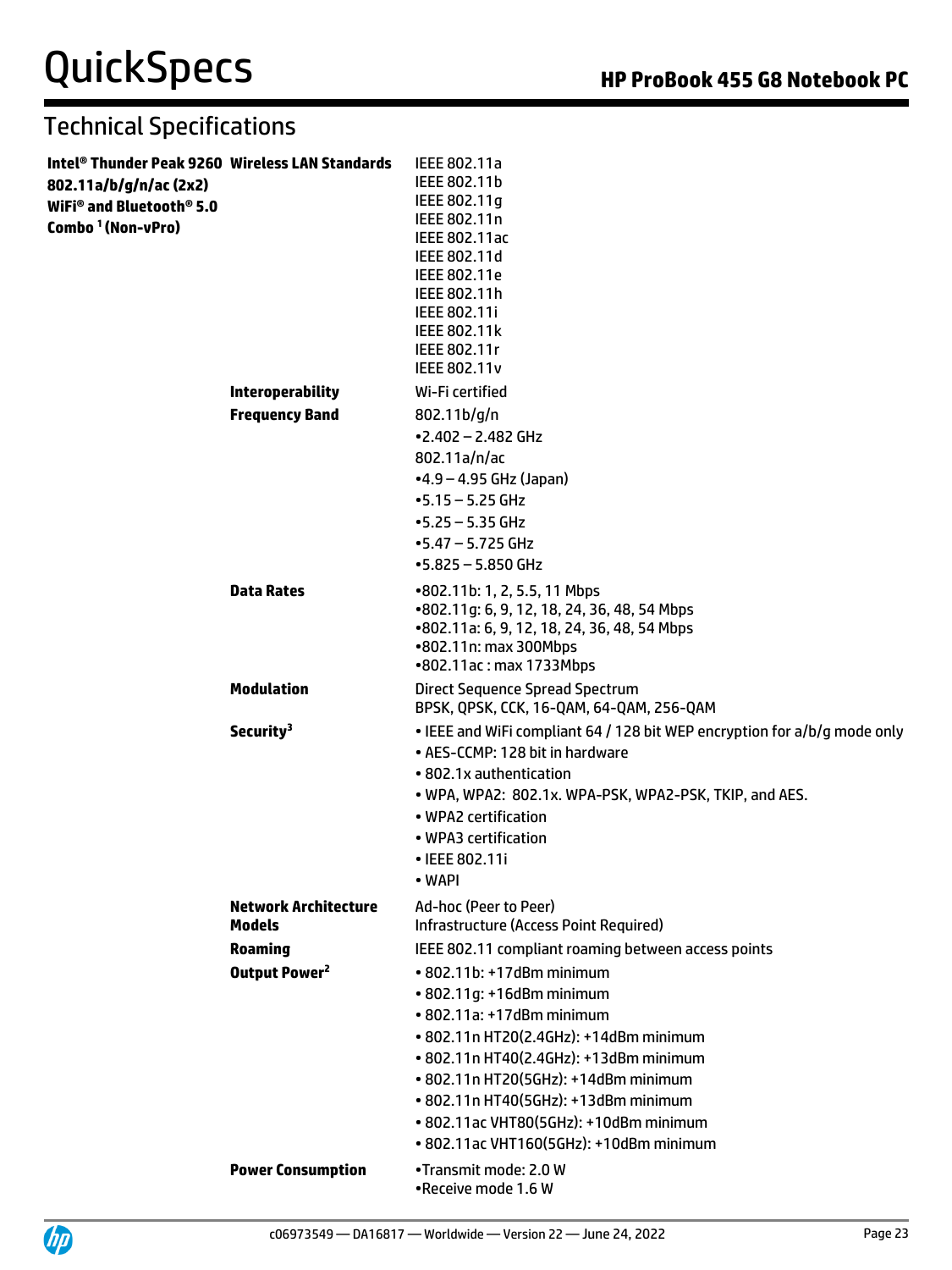## Technical Specifications

|                                         | •Connected Standby 10mW<br>•Radio disabled 8 mW | •Idle mode (PSP) 180 mW (WLAN Associated)<br>•Idle mode50 mW (WLAN unassociated)                                                                                                                                                                                                                                                                                |
|-----------------------------------------|-------------------------------------------------|-----------------------------------------------------------------------------------------------------------------------------------------------------------------------------------------------------------------------------------------------------------------------------------------------------------------------------------------------------------------|
| <b>Power Management</b>                 |                                                 | ACPI and PCI Express compliant power management<br>802.11 compliant power saving mode                                                                                                                                                                                                                                                                           |
| <b>Receiver Sensitivity<sup>4</sup></b> |                                                 | • 802.11b, 1Mbps: -93.5dBm maximum<br>· 802.11b, 11Mbps -84dBm maximum<br>• 802.11a/g, 6Mbps: -86dBm maximum<br>· 802.11a/g, 54Mbps: -72dBm maximum<br>• 802.11n, MCS07: -67dBm maximum<br>• 802.11n, MCS15: -64dBm maximum<br>· 802.11ac, MCS0(VHT80): -84dBm maximum<br>• 802.11ac, MCS9(VHT80): -59dBm maximum<br>• 802.11ac, MCS9(VHT160): -58.5dBm maximum |
| Antenna type                            | enclosure                                       | High efficiency antenna with spatial diversity, mounted in the display<br>Two embedded dual band 2.4/5 GHz antennas are provided to the card to<br>support WLAN MIMO communications and Bluetooth communications                                                                                                                                                |
| <b>Form Factor</b>                      | <b>PCI-Express M.2 MiniCard</b>                 |                                                                                                                                                                                                                                                                                                                                                                 |
| <b>Dimensions</b>                       |                                                 | 1. Type 2230: 2.3 x 22.0 x 30.0 mm<br>2. Type 1216: 1.67 x 12.0 x 16.0 mm                                                                                                                                                                                                                                                                                       |
| Weight                                  | 1. Type 2230: 2.8q<br>2. Type 126: 1.3g         |                                                                                                                                                                                                                                                                                                                                                                 |
| <b>Operating Voltage</b>                | $3.3v + 1 - 9%$                                 |                                                                                                                                                                                                                                                                                                                                                                 |
| <b>Temperature</b>                      | <b>Operating</b><br>Non-operating               | 14° to 158° F (-10° to 70° C)<br>$-40^{\circ}$ to 176° F (-40° to 80° C)                                                                                                                                                                                                                                                                                        |
| <b>Humidity</b>                         | <b>Operating</b><br>Non-operating               | 10% to 90% (non-condensing)<br>5% to 95% (non-condensing)                                                                                                                                                                                                                                                                                                       |
| <b>Altitude</b>                         | <b>Operating</b><br>Non-operating               | 0 to 10,000 ft (3,048 m)<br>0 to 50,000 ft (15,240 m)                                                                                                                                                                                                                                                                                                           |
| <b>LED Activity</b>                     |                                                 | LED Amber - Radio OFF; LED OFF - Radio ON                                                                                                                                                                                                                                                                                                                       |

#### **HP Integrated Module with Bluetooth 4.0/4.1/4.2/5.0 Wireless Technology**

| <b>Bluetooth Specification</b>                | 4.0/4.1/4.2/5.0 Compliant                                                                                                                                                                                                                                                                                              |
|-----------------------------------------------|------------------------------------------------------------------------------------------------------------------------------------------------------------------------------------------------------------------------------------------------------------------------------------------------------------------------|
| <b>Frequency Band</b>                         | 2402 to 2480 MHz                                                                                                                                                                                                                                                                                                       |
| <b>Number of Available</b><br><b>Channels</b> | Legacy: 0~79 (1 MHz/CH)<br>BLE: 0~39 (2 MHz/CH)                                                                                                                                                                                                                                                                        |
| Data Rates and<br><b>Throughput</b>           | Legacy: 3 Mbps data rate; throughput up to 2.17 Mbps<br>BLE: 1 Mbps data rate; throughput up to 0.2 Mbps<br>Legacy: Synchronous Connection Oriented links up to 3, 64 kbps, voice<br>channels<br>Legacy: Asynchronous Connection Less links 2178.1 kbps/177.1 kbps<br>asymmetric (3-DH5) or 864 kbps symmetric (3-EV5) |
| <b>Transmit Power</b>                         | The Bluetooth component shall operate as a Class II Bluetooth device with<br>a maximum transmit power of $+$ 4 dBm for BR and EDR.                                                                                                                                                                                     |

1. Wireless access point and internet service required and sold separately. Availability of public wireless access points limited. Wi-Fi 5 (802.11 ac) is backwards compatible with prior 802.11 specs.

2. The FCC has declared as of September 1, 2014 products that utilize passive scanning on channel 12/13 and are capable of

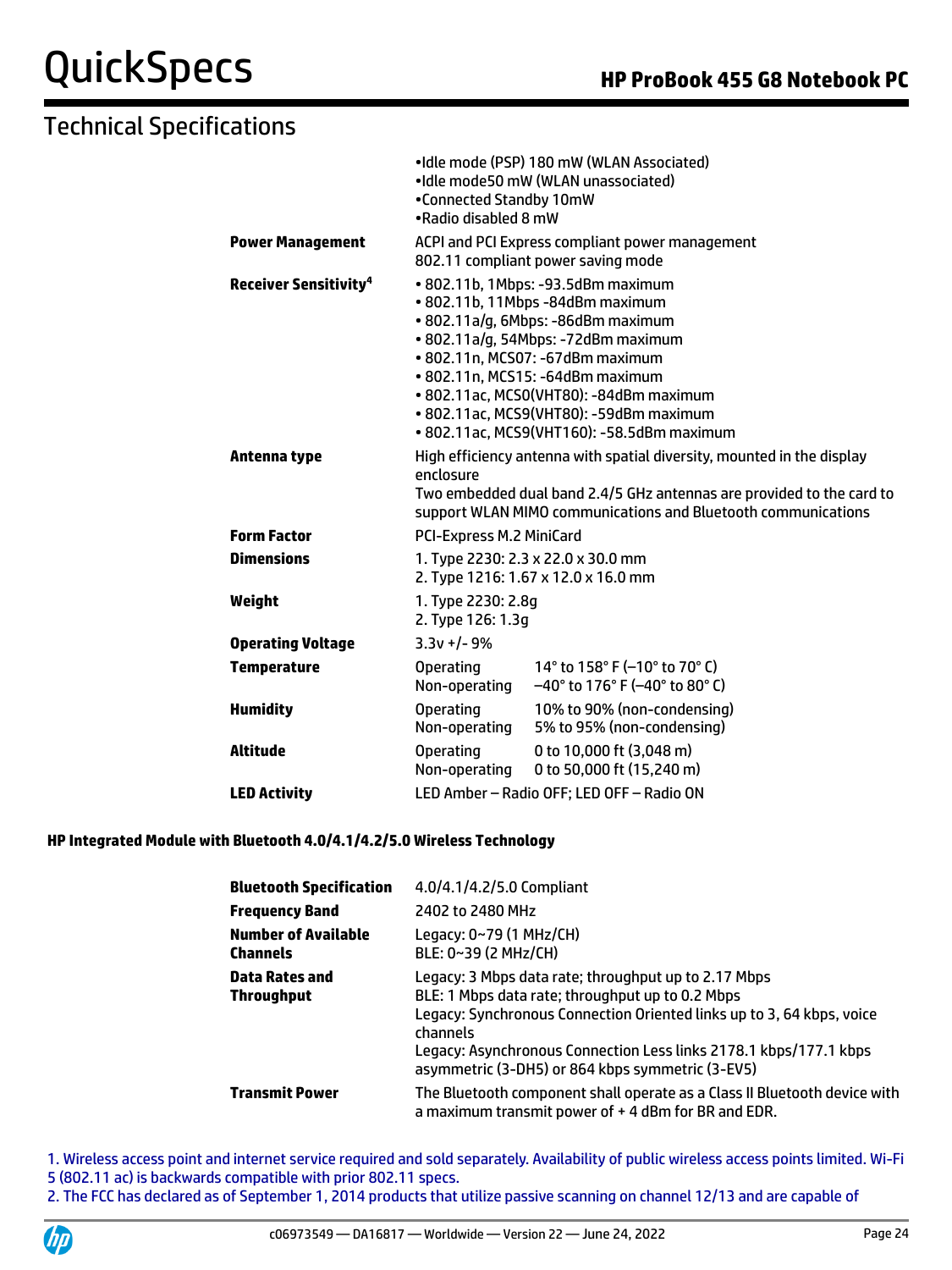## Technical Specifications

transmitting must fully comply with requirements of 15.247 or otherwise disable those channels.

3. Check latest software/driver release for updates on supported security features.

4. Receiver sensitivity is measured at a packet error rate of 8% for 802.11b (CKK modulation) and a packet error rate of 10% for 802.11a/g (OFDM modulation).

| <b>Realtek RTL8822CE</b><br>802.11ac 2x2 Wi-Fi <sup>®</sup> +<br>Bluetooth <sup>®</sup> 5 <sup>1</sup> | <b>Wireless LAN Standards</b>                                                               | IEEE 802.11a<br>IEEE 802.11b<br>IEEE 802.11g<br>IEEE 802.11n<br><b>IEEE 802.11ac</b><br>IEEE 802.11d<br>IEEE 802.11e<br>IEEE 802.11h<br>IEEE 802.11i<br>IEEE 802.11k<br>IEEE 802.11r<br><b>IEEE 802.11v</b>                                                             |
|--------------------------------------------------------------------------------------------------------|---------------------------------------------------------------------------------------------|-------------------------------------------------------------------------------------------------------------------------------------------------------------------------------------------------------------------------------------------------------------------------|
|                                                                                                        | <b>Interoperability</b>                                                                     | Wi-Fi certified modules                                                                                                                                                                                                                                                 |
|                                                                                                        | <b>Frequency Band</b>                                                                       | 802.11 b/g/n<br>$-2.402 - 2.482$ GHz<br>802.11a/n/ac<br>$-4.9 - 4.95$ GHz (Japan)<br>$-5.15 - 5.25$ GHz<br>$-5.25 - 5.35$ GHz<br>$-5.47 - 5.725$ GHz<br>$-5.825 - 5.850$ GHz                                                                                            |
|                                                                                                        | <b>Data Rates</b>                                                                           | •802.11b: 1, 2, 5.5, 11 Mbps<br>•802.11g: 6, 9, 12, 18, 24, 36, 48, 54 Mbps<br>•802.11a: 6, 9, 12, 18, 24, 36, 48, 54 Mbps<br>•802.11n: max 300Mbps<br>•802.11ac: max 866.7Mbps                                                                                         |
|                                                                                                        | <b>Modulation</b>                                                                           | Direct Sequence Spread Spectrum<br>BPSK, QPSK, CCK, 16-QAM, 64-QAM, 256-QAM                                                                                                                                                                                             |
|                                                                                                        | Security <sup>3</sup>                                                                       | . IEEE and Wi-Fi certified 64 / 128-bit WEP encryption for a/b/g mode only<br>•AES-CCMP: 128 bit in hardware<br>•802.1x authentication<br>.WPA, WPA2: 802.1x. WPA-PSK, WPA2-PSK, TKIP, and AES.<br>•WPA2 certification<br>•WPA3 certification<br>•IEEE 802.11i<br>•WAPI |
|                                                                                                        | <b>Network Architecture</b><br><b>Models</b><br><b>Roaming</b><br>Output Power <sup>2</sup> | Ad-hoc (Peer to Peer)<br><b>Infrastructure (Access Point Required)</b><br>IEEE 802.11 compliant roaming between access points<br>• 802.11b: +18.5dBm minimum<br>• 802.11q: +17.5dBm minimum<br>• 802.11a: +18.5dBm minimum<br>• 802.11n HT20(2.4GHz): +15.5dBm minimum  |

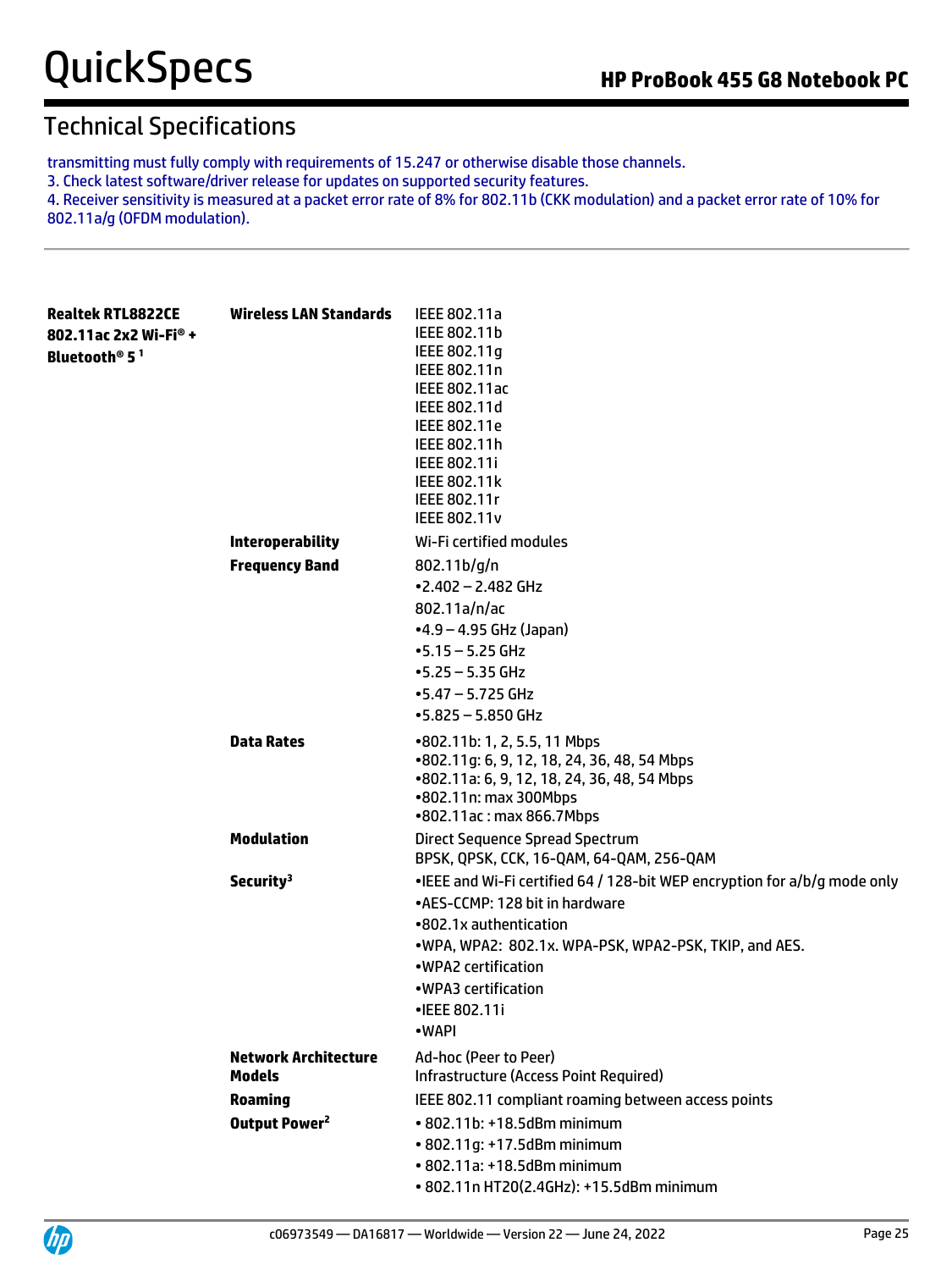# Technical Specifications

|                                         |                                                                                                                                                                                                                                                                                              | • 802.11n HT40(2.4GHz): +14.5dBm minimum<br>• 802.11n HT20(5GHz): +15.5dBm minimum<br>• 802.11n HT40(5GHz): +14.5dBm minimum<br>• 802.11ac VHT80(5GHz): +11.5dBm minimum |
|-----------------------------------------|----------------------------------------------------------------------------------------------------------------------------------------------------------------------------------------------------------------------------------------------------------------------------------------------|--------------------------------------------------------------------------------------------------------------------------------------------------------------------------|
| <b>Power Consumption</b>                | •Transmit mode: 2.0 W<br>.Receive mode 1.6 W<br>•Idle mode (PSP) 180 mW (WLAN Associated)<br>•Idle mode50 mW (WLAN unassociated)<br>•Connected Standby/Modern Standby: 10mW<br>.Radio disabled 8 mW                                                                                          |                                                                                                                                                                          |
| <b>Power Management</b>                 | ACPI and PCI Express compliant power management<br>802.11 compliant power saving mode                                                                                                                                                                                                        |                                                                                                                                                                          |
| <b>Receiver Sensitivity<sup>4</sup></b> | •802.11b, 1Mbps: -93.5dBm maximum<br>•802.11b, 11Mbps: -84dBm maximum<br>•802.11a/g, 6Mbps: -86dBm maximum<br>•802.11a/g, 54Mbps: -72dBm maximum<br>•802.11n, MCS07: -67dBm maximum<br>•802.11n, MCS15: -64dBm maximum<br>•802.11ac, MCS0: -84dBm maximum<br>•802.11ac, MCS9: -59dBm maximum |                                                                                                                                                                          |
| Antenna type                            | High efficiency antenna with spatial diversity, mounted in the display<br>enclosure<br>Two embedded dual band 2.4/5 GHz antennas are provided to the card to<br>support WLAN MIMO communications and Bluetooth communications                                                                |                                                                                                                                                                          |
| <b>Form Factor</b>                      | <b>PCI-Express M.2 MiniCard</b>                                                                                                                                                                                                                                                              |                                                                                                                                                                          |
| <b>Dimensions</b>                       | 1. Type 2230: 2.3 x 22.0 x 30.0 mm<br>2. Type 1216: 1.67 x 12.0 x 16.0 mm                                                                                                                                                                                                                    |                                                                                                                                                                          |
| Weight                                  | 1. Type 2230: 2.8g<br>2. Type 126: 1.3q                                                                                                                                                                                                                                                      |                                                                                                                                                                          |
| <b>Operating Voltage</b>                | $3.3v + 1 - 9%$                                                                                                                                                                                                                                                                              |                                                                                                                                                                          |
| <b>Temperature</b>                      | <b>Operating</b><br>Non-operating                                                                                                                                                                                                                                                            | 14° to 158° F (-10° to 70° C)<br>$-40^{\circ}$ to 176° F (-40° to 80° C)                                                                                                 |
| <b>Humidity</b>                         | <b>Operating</b><br>Non-operating                                                                                                                                                                                                                                                            | 10% to 90% (non-condensing)<br>5% to 95% (non-condensing)                                                                                                                |
| <b>Altitude</b>                         | <b>Operating</b><br>Non-operating                                                                                                                                                                                                                                                            | 0 to 10,000 ft (3,048 m)<br>0 to 50,000 ft (15,240 m)                                                                                                                    |
| <b>LED Activity</b>                     | LED Amber - Radio OFF; LED OFF - Radio ON                                                                                                                                                                                                                                                    |                                                                                                                                                                          |

#### **HP Integrated Module with Bluetooth 4.0/4.1/4.2/5.0 Wireless Technology**

| <b>Bluetooth Specification</b>  | 4.0/4.1/4.2/5.0 Compliant                                                                                                                                                                                                                                                                                              |
|---------------------------------|------------------------------------------------------------------------------------------------------------------------------------------------------------------------------------------------------------------------------------------------------------------------------------------------------------------------|
| Frequency Band                  | 2402 to 2480 MHz                                                                                                                                                                                                                                                                                                       |
| Number of Available<br>Channels | Legacy: 0~79 (1 MHz/CH)<br>BLE: 0~39 (2 MHz/CH)                                                                                                                                                                                                                                                                        |
| Data Rates and<br>Throughput    | Legacy: 3 Mbps data rate; throughput up to 2.17 Mbps<br>BLE: 1 Mbps data rate; throughput up to 0.2 Mbps<br>Legacy: Synchronous Connection Oriented links up to 3, 64 kbps, voice<br>channels<br>Legacy: Asynchronous Connection Less links 2178.1 kbps/177.1 kbps<br>asymmetric (3-DH5) or 864 kbps symmetric (3-EV5) |

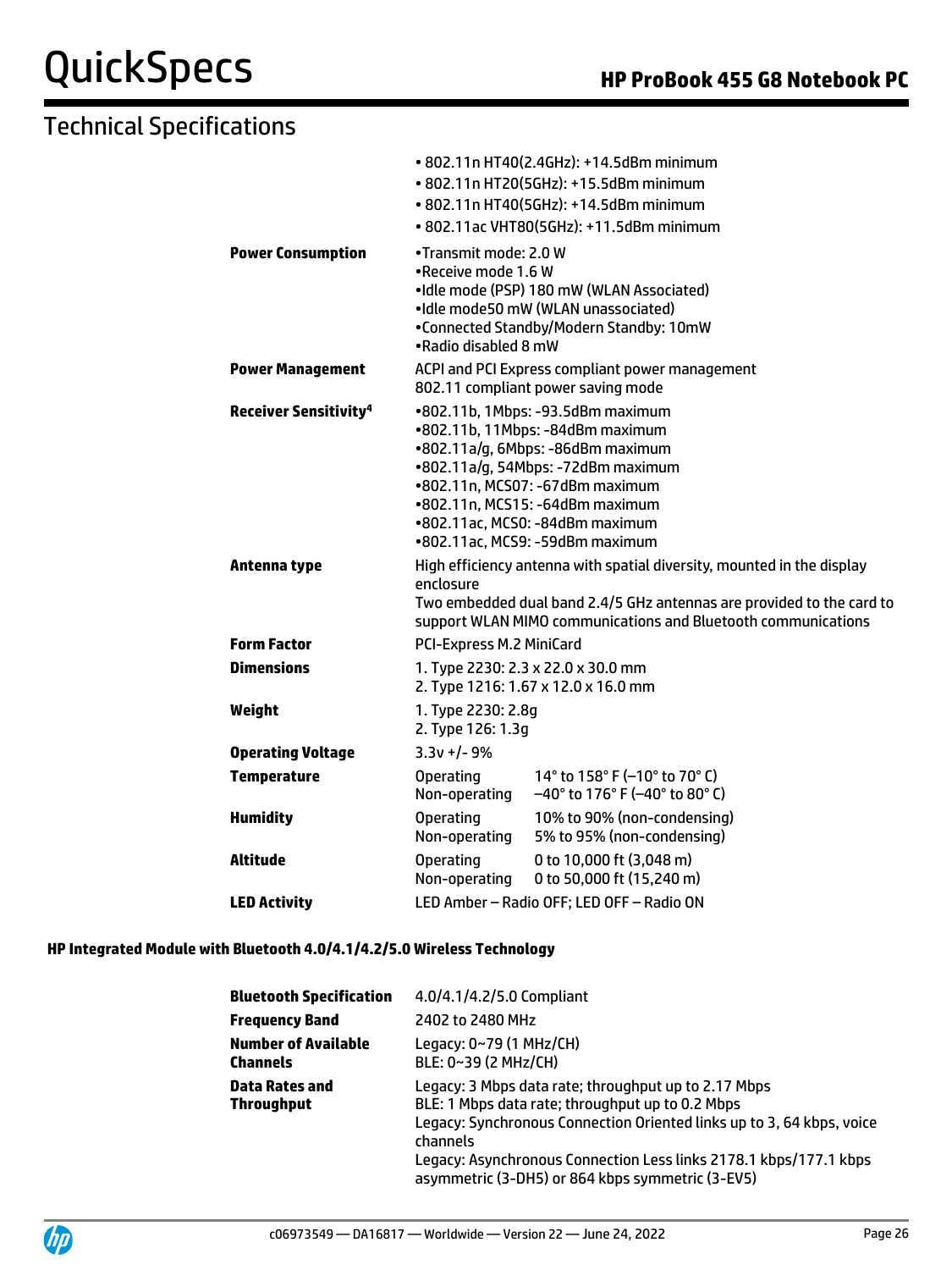**Transmit Power** The Bluetooth component shall operate as a Class II Bluetooth device with a maximum transmit power of + 4 dBm for BR and EDR.

1. Wireless access point and internet service required and sold separately. Availability of public wireless access points limited. Wi-Fi 5 (802.11 ac) is backwards compatible with prior 802.11 specs.

2. The FCC has declared as of September 1, 2014 products that utilize passive scanning on channel 12/13 and are capable of transmitting must fully comply with requirements of 15.247 or otherwise disable those channels.

3. Check latest software/driver release for updates on supported security features.

4. Receiver sensitivity is measured at a packet error rate of 8% for 802.11b (CKK modulation) and a packet error rate of 10% for 802.11a/g (OFDM modulation).

| <b>Qualcomm WCN6856</b><br>Wi-Fi 6E and Bluetooth®<br>5.2 (802.11ax 2x2, AMD<br><b>AIM-T AME, supporting</b><br>gigabit file transfer<br>speeds) $1,5$ | <b>Wireless LAN Standards</b> | IEEE 802.11a<br>IEEE 802.11b<br>IEEE 802.11q<br>IEEE 802.11n<br>IEEE 802.11ac<br><b>IEEE 802.11ax</b><br>IEEE 802.11d<br>IEEE 802.11e<br>IEEE 802.11h<br>IEEE 802.11i<br><b>IEEE 802.11k</b>                                                                                                                                               |
|--------------------------------------------------------------------------------------------------------------------------------------------------------|-------------------------------|--------------------------------------------------------------------------------------------------------------------------------------------------------------------------------------------------------------------------------------------------------------------------------------------------------------------------------------------|
|                                                                                                                                                        |                               | IEEE 802.11r<br>IEEE 802.11u<br><b>IEEE 802.11v</b><br><b>IEEE 802.11w</b>                                                                                                                                                                                                                                                                 |
|                                                                                                                                                        | <b>Interoperability</b>       | Wi-Fi certified                                                                                                                                                                                                                                                                                                                            |
|                                                                                                                                                        | <b>Frequency Band</b>         | •802.11b/g/n/ax<br>$2.402 - 2.482$ GHz<br>$-802.11a/n/ac/ax$<br>$5.15 - 5.25$ GHz<br>$5.25 - 5.35$ GHz<br>$5.47 - 5.725$ GHz<br>$5.825 - 5.850$ GHz<br>$5.925 - 7.125$ GHz                                                                                                                                                                 |
|                                                                                                                                                        | <b>Data Rates</b>             | • 802.11b: 1, 2, 5.5, 11 Mbps<br>• 802.11g: 6, 9, 12, 18, 24, 36, 48, 54 Mbps<br>• 802.11a: 6, 9, 12, 18, 24, 36, 48, 54 Mbps<br>• 802.11n: MCS 0 ~ MCS 15, (20MHz, and 40MHz)<br>• 802.11ac: MCS0 ~ MCS9, (1SS, and 2SS) (20MHz, 40MHz, ,80MHz &<br>160MHz)<br>• 802.11ax: MCS0 ~ MCS11, (1SS and 2SS) (20MHz, 40MHz, ,80MHz &<br>160MHz) |
|                                                                                                                                                        | <b>Modulation</b>             | Direct Sequence Spread Spectrum<br>OFDM, BPSK, QPSK, CCK, 16-QAM, 64-QAM, 256-QAM<br>, 1024QAM, 4096QAM                                                                                                                                                                                                                                    |
|                                                                                                                                                        | Security <sup>3</sup>         | • AES-CCMP: 128 bit in hardware<br>• 802.1x authentication<br>• WPA, WPA2: 802.1x. WPA-PSK, WPA2-PSK, TKIP, and AES.                                                                                                                                                                                                                       |

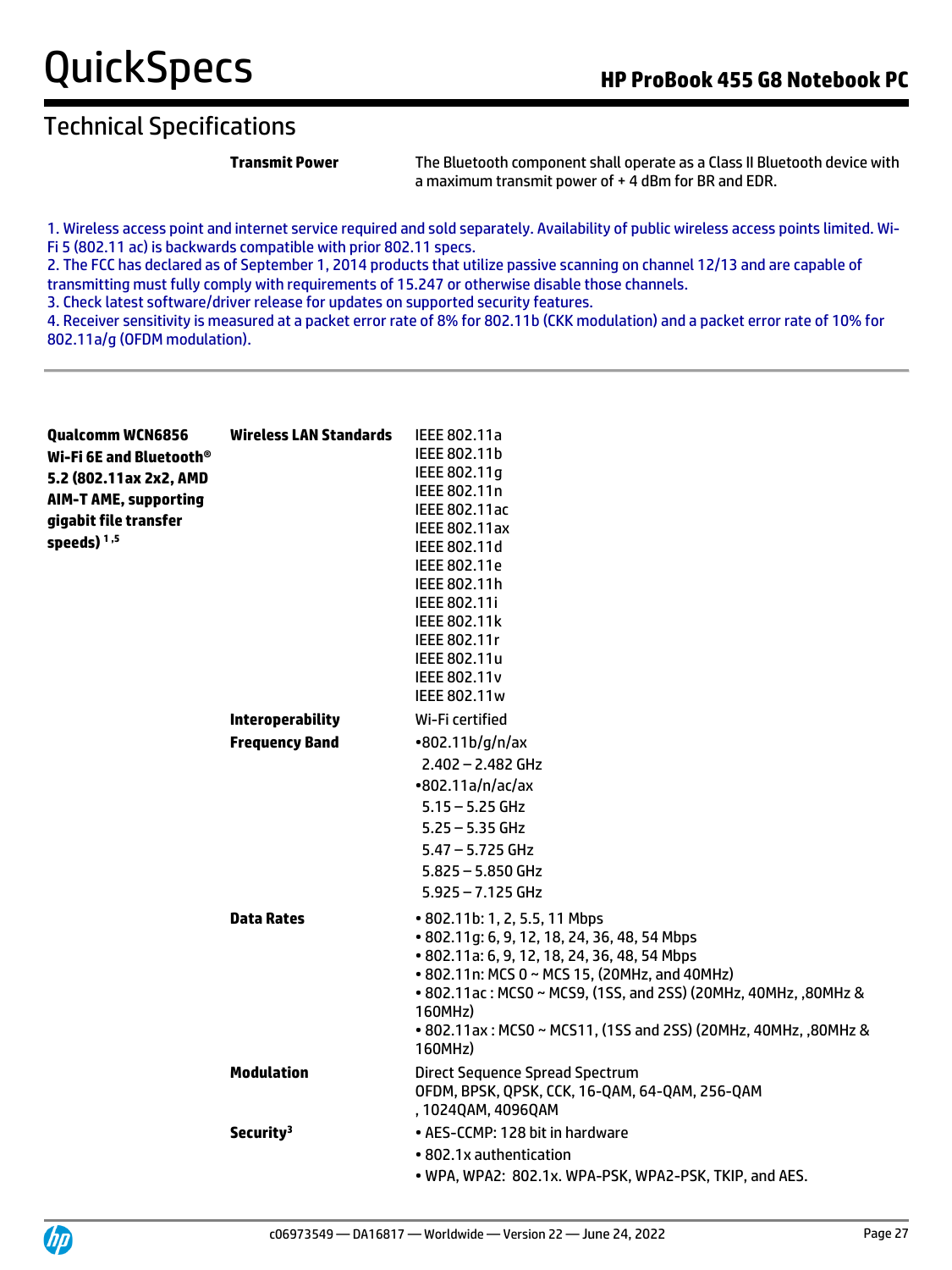|                                              | • WPA2 certification<br>• IEEE 802.11i                                                                                                                                                                                                                                                                                                                                                                                                                                                                                                                              |
|----------------------------------------------|---------------------------------------------------------------------------------------------------------------------------------------------------------------------------------------------------------------------------------------------------------------------------------------------------------------------------------------------------------------------------------------------------------------------------------------------------------------------------------------------------------------------------------------------------------------------|
| <b>Network Architecture</b><br><b>Models</b> | Wi-Fi Direct in Win10 for peer-to-peer connection.<br><b>Infrastructure (Access Point Required)</b>                                                                                                                                                                                                                                                                                                                                                                                                                                                                 |
| <b>Roaming</b>                               | IEEE 802.11 compliant roaming between access points                                                                                                                                                                                                                                                                                                                                                                                                                                                                                                                 |
| Output Power <sup>2</sup>                    | •2.4GHz (MIMO, typical):                                                                                                                                                                                                                                                                                                                                                                                                                                                                                                                                            |
|                                              | 802.11b: +18dBm                                                                                                                                                                                                                                                                                                                                                                                                                                                                                                                                                     |
|                                              | 802.11g: +16.5dBm                                                                                                                                                                                                                                                                                                                                                                                                                                                                                                                                                   |
|                                              | 802.11n/ac/ax (HT20/VHT20/HE20): +16dBm                                                                                                                                                                                                                                                                                                                                                                                                                                                                                                                             |
|                                              | 802.11n/ac/ax (HT40/VHT40/HE40): +12.5dBm                                                                                                                                                                                                                                                                                                                                                                                                                                                                                                                           |
|                                              | •5GHz (MIMO, typical):                                                                                                                                                                                                                                                                                                                                                                                                                                                                                                                                              |
|                                              | 802.11a: +13dBm                                                                                                                                                                                                                                                                                                                                                                                                                                                                                                                                                     |
|                                              | 802.11n/ac/ax (HT20/VHT20/HE20): +13.5dBm                                                                                                                                                                                                                                                                                                                                                                                                                                                                                                                           |
|                                              | 802.11n/ac/ax (HT40/VHT40/HE40): +12.5dBm                                                                                                                                                                                                                                                                                                                                                                                                                                                                                                                           |
|                                              | 802.11ac/ax (VHT80/HE80): +11.5dBm                                                                                                                                                                                                                                                                                                                                                                                                                                                                                                                                  |
|                                              | 802.11ax HE160: +11.5dBm                                                                                                                                                                                                                                                                                                                                                                                                                                                                                                                                            |
|                                              | •6GHz LPI mode (MIMO, typical)::                                                                                                                                                                                                                                                                                                                                                                                                                                                                                                                                    |
|                                              | 802.11a: 0dBm                                                                                                                                                                                                                                                                                                                                                                                                                                                                                                                                                       |
|                                              | 802.11ax HE20: +1dBm                                                                                                                                                                                                                                                                                                                                                                                                                                                                                                                                                |
|                                              | 802.11ax HE40: +4dBm                                                                                                                                                                                                                                                                                                                                                                                                                                                                                                                                                |
|                                              | 802.11ax HE80: +7dBm                                                                                                                                                                                                                                                                                                                                                                                                                                                                                                                                                |
|                                              | 802.11ax HE160: +7.5dBm                                                                                                                                                                                                                                                                                                                                                                                                                                                                                                                                             |
| <b>Power Consumption</b>                     | • Transmit mode: 3.0 W<br>• Receive mode: 2.0 W<br>• Idle mode (WLAN associated): 300mW<br>· Idle mode (WLAN unassociated): 100mW<br>• Modern Connected Standby: 10mW<br>• Radio disabled: 8 mW                                                                                                                                                                                                                                                                                                                                                                     |
|                                              |                                                                                                                                                                                                                                                                                                                                                                                                                                                                                                                                                                     |
| <b>Power Management</b>                      | ACPI and PCI Express compliant power management<br>802.11 compliant power saving mode                                                                                                                                                                                                                                                                                                                                                                                                                                                                               |
| <b>Receiver Sensitivity<sup>4</sup></b>      | 2.4GHz (SISO):<br>•802.11b, 11Mbps: -82dBm maximum<br>• 802.11g, 54Mbps: -71dBm maximum<br>• 802.11n, MCS7: -64dBm maximum<br>• 802.11ac, MCS9: -52dBm maximum<br>•802.11ax, MCS11(HT40): -49dBm maximum<br><b>5GHz (SISO):</b><br>· 802.11a, 54Mbps: -71dBm maximum<br>• 802.11n, MCS07: -64dBm maximum<br>• 802.11ac, MCS9: -52dBm maximum<br>•802.11ax, MCS11(HE80/HE160): -46dBm maximum<br>6GHz (SISO):<br>• 802.11a, 54Mbps: -71dBm maximum<br>• 802.11n, MCS7: -64dBm maximum<br>· 802.11ac, MCS9: -52dBm maximum<br>•802.11ax, MCS11(HE160): -46dBm maximum |
| Antenna type                                 | High efficiency antenna with spatial diversity, mounted in the display<br>enclosure                                                                                                                                                                                                                                                                                                                                                                                                                                                                                 |
|                                              | Two embedded dual band 2.4/5/6 GHz antennas are provided to the card<br>to support WLAN MIMO communications and Bluetooth communications                                                                                                                                                                                                                                                                                                                                                                                                                            |
| <b>Form Factor</b>                           | PCI-Express M.2 MiniCard                                                                                                                                                                                                                                                                                                                                                                                                                                                                                                                                            |
|                                              |                                                                                                                                                                                                                                                                                                                                                                                                                                                                                                                                                                     |

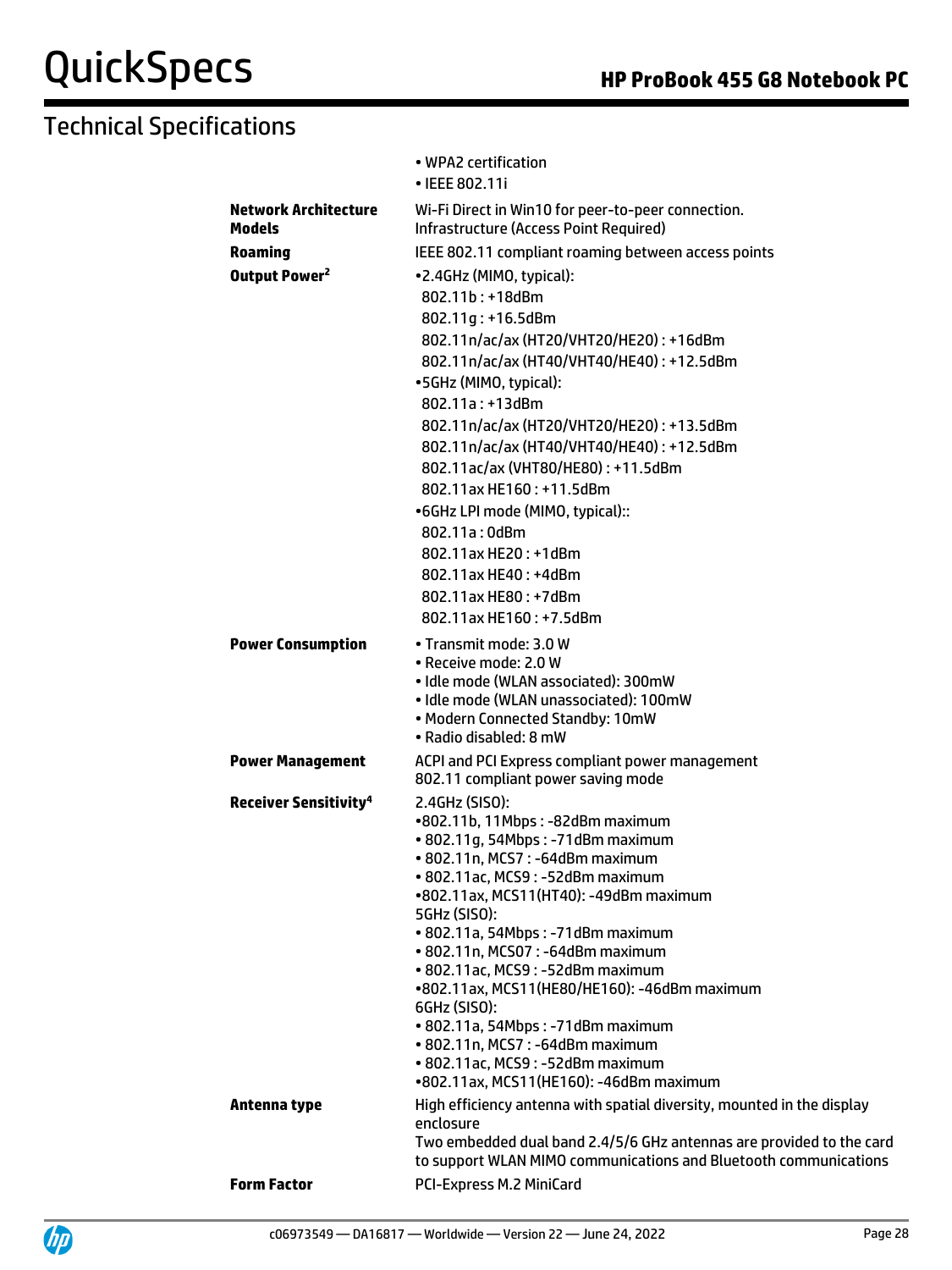# Technical Specifications

| <b>Dimensions</b>        | Type 2230: 2.3 x 22.0 x 30.0 mm |                                                           |
|--------------------------|---------------------------------|-----------------------------------------------------------|
| Weight                   | Type 2230 : 3q                  |                                                           |
| <b>Operating Voltage</b> | $3.3 + 0.165v$                  |                                                           |
| <b>Temperature</b>       | Operating:<br>Non-operating     | $-10^{\circ}$ to 60° C<br>$-40^\circ$ to 85° C            |
| <b>Humidity</b>          | Operating:<br>Non-operating:    | 10% to 60% (non-condensing)<br>5% to 95% (non-condensing) |
| Altitude                 | Operating:<br>Non-operating:    | 0 to 10,000 ft (3,048 m)<br>0 to 50,000 ft (15,240 m)     |
| <b>LED Activity</b>      | N/A                             |                                                           |

#### **HP Integrated Module with Bluetooth 4.0/4.1/4.2/5.0/5.1/5.2 Wireless Technology**

| <b>Bluetooth Specification</b>                | 4.0/4.1/4.2/5.0/5.1/5.2 Compliant                                                                                                                                                                                                                                                                                                                                                                                                                                                    |  |  |
|-----------------------------------------------|--------------------------------------------------------------------------------------------------------------------------------------------------------------------------------------------------------------------------------------------------------------------------------------------------------------------------------------------------------------------------------------------------------------------------------------------------------------------------------------|--|--|
| <b>Frequency Band</b>                         | 2402 to 2480 MHz                                                                                                                                                                                                                                                                                                                                                                                                                                                                     |  |  |
| <b>Number of Available</b><br><b>Channels</b> | Legacy: 0~79 (1 MHz/CH)<br>BLE: 0~39 (2 MHz/CH)                                                                                                                                                                                                                                                                                                                                                                                                                                      |  |  |
| <b>Data Rates and</b><br><b>Throughput</b>    | Legacy: 3 Mbps data rate; throughput up to 2.17 Mbps<br>BLE: 1 Mbps data rate; throughput up to 0.2 Mbps<br>Legacy: Synchronous Connection Oriented links up to 3, 64 kbps, voice<br>channels<br>Legacy: Asynchronous Connection Less links 2178.1 kbps/177.1 kbps<br>asymmetric (3-DH5) or 864 kbps symmetric (3-EV5)                                                                                                                                                               |  |  |
| <b>Transmit Power</b>                         | The Bluetooth component shall operate as a Class 1.5 Bluetooth device<br>with a maximum transmit power of +14 dBm and 10 dBm for BR and EDR,<br>respectively.                                                                                                                                                                                                                                                                                                                        |  |  |
| <b>Power Consumption</b>                      | Peak (Tx): 330 mW<br>Peak (Rx): 230 mW                                                                                                                                                                                                                                                                                                                                                                                                                                               |  |  |
| <b>Bluetooth Software</b><br><b>Supported</b> | <b>Microsoft Windows Bluetooth Software</b>                                                                                                                                                                                                                                                                                                                                                                                                                                          |  |  |
| <b>Link Topology</b>                          |                                                                                                                                                                                                                                                                                                                                                                                                                                                                                      |  |  |
| <b>Power Management</b>                       | Microsoft Windows ACPI, and USB Bus Support                                                                                                                                                                                                                                                                                                                                                                                                                                          |  |  |
| <b>Certifications</b>                         | FCC (47 CFR) Part 15C, Section 15.247 & 15.407                                                                                                                                                                                                                                                                                                                                                                                                                                       |  |  |
| <b>Power Management</b>                       | ETS 300 328<br>Low Voltage Directive                                                                                                                                                                                                                                                                                                                                                                                                                                                 |  |  |
| <b>Certifications</b>                         | <b>CE Mark</b>                                                                                                                                                                                                                                                                                                                                                                                                                                                                       |  |  |
| <b>Bluetooth Profiles</b><br><b>Supported</b> | BT4.1-ESR 5/6/7 Compliance<br><b>LE Link Layer Ping</b><br><b>LE Dual Mode</b><br>LE Link Layer<br>LE Low Duty Cycle Directed Advertising<br>LE L2CAP Connection Oriented Channels<br>Train Nudging & Interlaced Scan<br>BT4.2 ESR08 Compliance<br>LE Secure Connection-Basic/Full<br>LE Privacy 1.2 - Link Layer Privacy<br>LE Privacy 1.2 - Extended Scanner Filter Policies<br>LE Data Packet Length Extension<br><b>FAX Profile (FAX)</b><br><b>Basic Imaging Profile (BIP)2</b> |  |  |

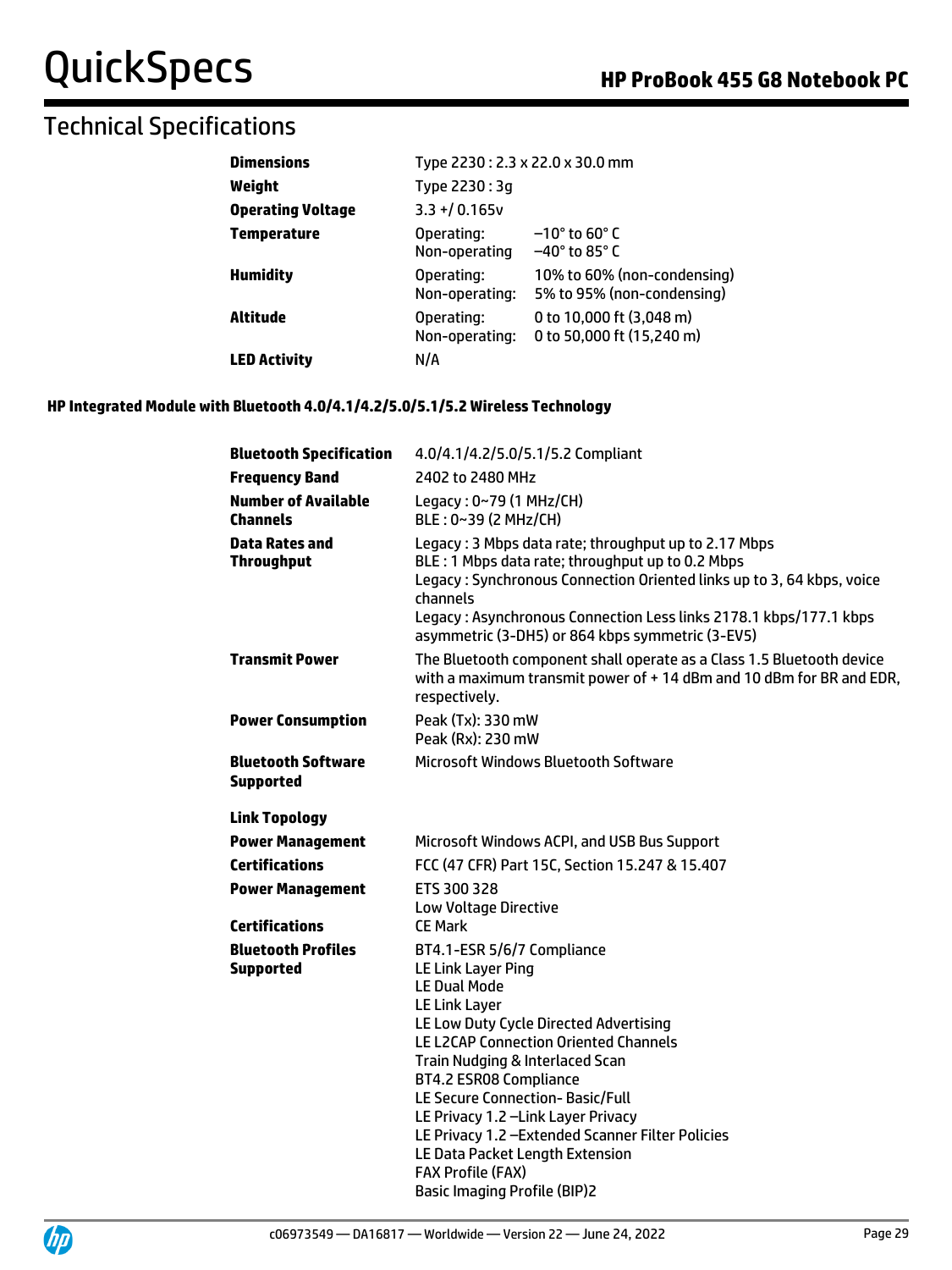Headset Profile (HSP) Hands Free Profile (HFP) Advanced Audio Distribution Profile (A2DP)

**Security & Manageability** AMD AIM-T AME support with appropriate AMD chipset components

1. Wi-Fi 6E requires a Wi-Fi 6E router, sold separately, to function in the 6GHz band. Availability of public wireless access points limited. Wi-Fi 6E is backwards compatible with prior 802.11 specs. And available in countries where Wi-Fi 6E is supported 2. The FCC has declared as of September 1, 2014 products that utilize passive scanning on channel 12/13 and are capable of transmitting must fully comply with requirements of 15.247 or otherwise disable those channels.

3. Check latest software/driver release for updates on supported security features.

4. Receiver sensitivity is measured at a packet error rate of 8% for 802.11b (CKK modulation) and a packet error rate of 10% for 802.11a/g (OFDM modulation).

5. Wi-Fi 6E is designed to support gigabit data rate when transferring files between two devices connected to the same router. Requires a wireless router, sold separately, that supports 80MHz and higher channels.

| Mediatek MT7921 Wi-Fi 6 Wireless LAN Standards<br>and Bluetooth <sup>®</sup> 5.2<br>(802.11ax 2x2,<br>supporting gigabit data<br>$rate)$ <sup>1,4</sup> |                                            | IEEE 802.11a<br>IEEE 802.11b<br>IEEE 802.11g<br>IEEE 802.11n<br>IEEE 802.11ac<br>IEEE 802.11ax<br>IEEE 802.11d<br>IEEE 802.11e<br>IEEE 802.11h<br>IEEE 802.11i<br>IEEE 802.11k<br>IEEE 802.11r<br><b>IEEE 802.11v</b>                                                                                                                      |
|---------------------------------------------------------------------------------------------------------------------------------------------------------|--------------------------------------------|--------------------------------------------------------------------------------------------------------------------------------------------------------------------------------------------------------------------------------------------------------------------------------------------------------------------------------------------|
|                                                                                                                                                         | <b>Interoperability</b>                    | Wi-Fi certified modules                                                                                                                                                                                                                                                                                                                    |
|                                                                                                                                                         | <b>Frequency Band</b><br><b>Data Rates</b> | $-802.11b/g/n/ax$<br>$2.402 - 2.482$ GHz<br>•802.11a/n/ac/ax<br>$4.9 - 4.95$ GHz (Japan)<br>$5.15 - 5.25$ GHz<br>$5.25 - 5.35$ GHz<br>$5.47 - 5.725$ GHz<br>$5.825 - 5.850$ GHz<br>• 802.11b: 1, 2, 5.5, 11 Mbps<br>• 802.11g: 6, 9, 12, 18, 24, 36, 48, 54 Mbps                                                                           |
|                                                                                                                                                         |                                            | • 802.11a: 6, 9, 12, 18, 24, 36, 48, 54 Mbps<br>• 802.11n: max 300Mbps<br>• 802.11ac: max 866.7Mbps<br>• 802.11ax: max 1201Mbps                                                                                                                                                                                                            |
|                                                                                                                                                         | <b>Modulation</b>                          | DSSS, OFDM, DBPSK, DQPSK, CCK, 16 QAM, 64 QAM, 256 QAM,<br>1024 QAM<br>. IEEE and WiFi certified 64 / 128 bit WEP encryption for a/b/g mode only<br>• AES-CCMP: 128 bit in hardware<br>• 802.1x authentication<br>• WPA, WPA2: 802.1x. WPA-PSK, WPA2-PSK, TKIP, and AES.<br>• WPA2 certification<br>• WPA3 certification<br>• IEEE 802.11i |

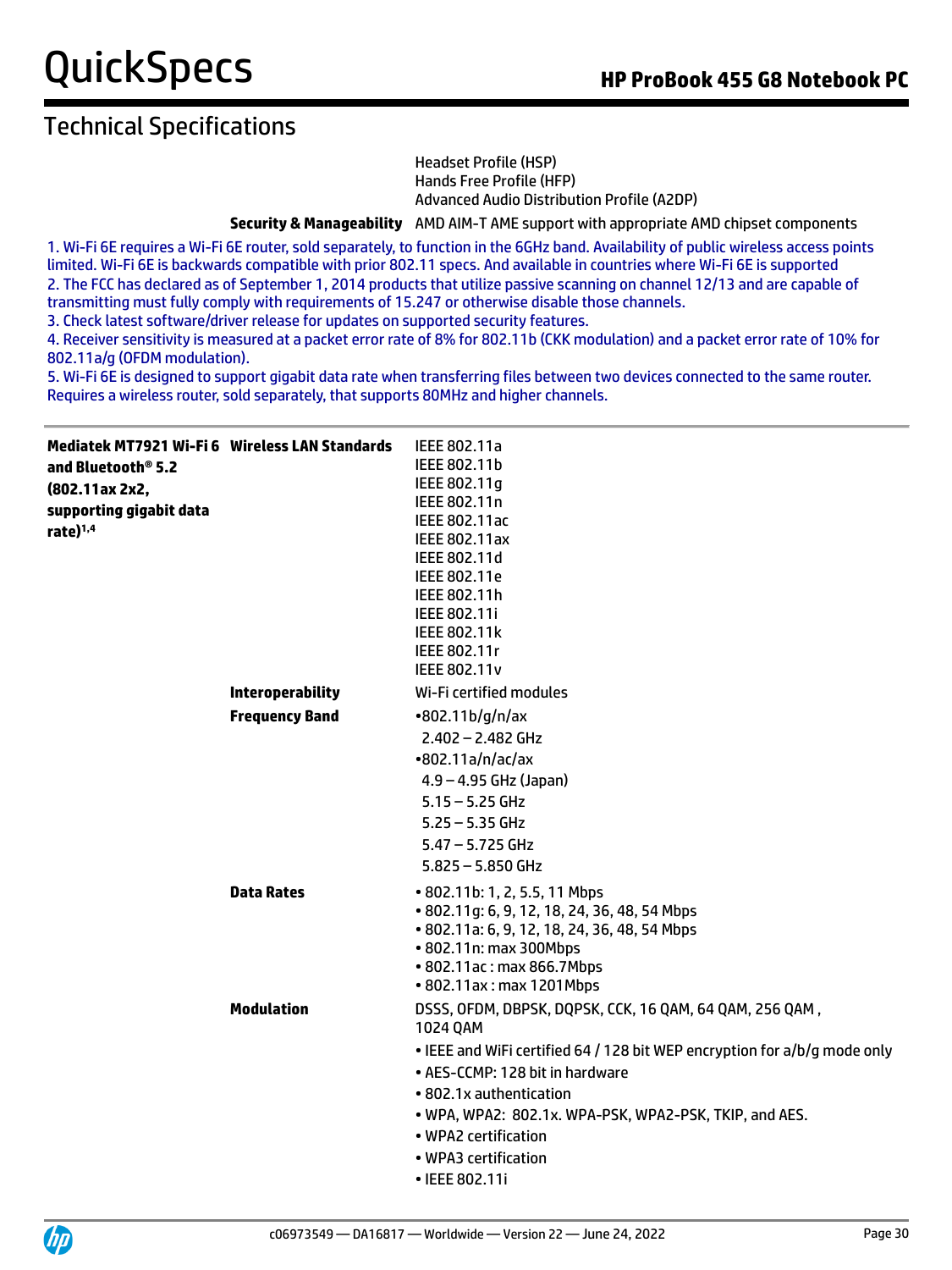# Technical Specifications

|                                              | • WAPI                                                                                                                                                                                                                                                                               |  |  |
|----------------------------------------------|--------------------------------------------------------------------------------------------------------------------------------------------------------------------------------------------------------------------------------------------------------------------------------------|--|--|
| <b>Network Architecture</b><br><b>Models</b> | Ad-hoc (Peer to Peer)<br><b>Infrastructure (Access Point Required)</b>                                                                                                                                                                                                               |  |  |
| <b>Roaming</b>                               | IEEE 802.11 compliant roaming between access points                                                                                                                                                                                                                                  |  |  |
| <b>Output Power[2]</b>                       | • 802.11b: +18.5dBm minimum                                                                                                                                                                                                                                                          |  |  |
|                                              | $\cdot$ 802.11q: +17.5dBm minimum                                                                                                                                                                                                                                                    |  |  |
|                                              | • 802.11a: +18.5dBm minimum                                                                                                                                                                                                                                                          |  |  |
|                                              | • 802.11n HT20(2.4GHz): +15.5dBm minimum<br>• 802.11n HT40(2.4GHz): +14.5dBm minimum                                                                                                                                                                                                 |  |  |
|                                              | • 802.11n HT20(5GHz): +15.5dBm minimum                                                                                                                                                                                                                                               |  |  |
|                                              | • 802.11n HT40(5GHz): +14.5dBm minimum                                                                                                                                                                                                                                               |  |  |
|                                              | • 802.11ac VHT80(5GHz): +11.5dBm minimum                                                                                                                                                                                                                                             |  |  |
|                                              | • 802.11ax HE40(2.4GHz): +10dBm minimum                                                                                                                                                                                                                                              |  |  |
|                                              | • 802.11ax HE80(5GHz): +10dBm minimum                                                                                                                                                                                                                                                |  |  |
| <b>Power Consumption</b>                     | • Transmit mode : 2.5 W                                                                                                                                                                                                                                                              |  |  |
|                                              | • Receive mode : 2 W<br>• Idle mode (PSP) 180 mW (WLAN Associated)                                                                                                                                                                                                                   |  |  |
|                                              | • Idle mode: 50 mW (WLAN unassociated)                                                                                                                                                                                                                                               |  |  |
|                                              | • Connected Standby/Modern Standby: 10mW                                                                                                                                                                                                                                             |  |  |
|                                              | • Radio disabled: 8 mW                                                                                                                                                                                                                                                               |  |  |
| <b>Power Management</b>                      | ACPI and PCI Express compliant power management<br>802.11 compliant power saving mode                                                                                                                                                                                                |  |  |
| <b>Receiver Sensitivity<sup>3</sup></b>      | 802.11b, 1Mbps: -93.5dBm maximum<br>802.11b, 11Mbps: -84dBm maximum<br>802.11a/g, 6Mbps: -86dBm maximum<br>802.11a/g, 54Mbps: -72dBm maximum<br>802.11n, MCS07: -67dBm maximum<br>802.11n, MCS15: -64dBm maximum<br>802.11ac, MCS0: -84dBm maximum<br>802.11ac, MCS9: -59dBm maximum |  |  |
|                                              |                                                                                                                                                                                                                                                                                      |  |  |
|                                              |                                                                                                                                                                                                                                                                                      |  |  |
|                                              |                                                                                                                                                                                                                                                                                      |  |  |
|                                              |                                                                                                                                                                                                                                                                                      |  |  |
|                                              |                                                                                                                                                                                                                                                                                      |  |  |
|                                              | •802.11ax, MCS11(HE40): -57dBm maximum                                                                                                                                                                                                                                               |  |  |
|                                              | •802.11ax, MCS11(HE80): -54dBm maximum                                                                                                                                                                                                                                               |  |  |
| Antenna type                                 | High efficiency antenna with spatial diversity, mounted in the display<br>enclosure                                                                                                                                                                                                  |  |  |
|                                              | Two embedded dual band 2.4/5 GHz antennas are provided to the card to                                                                                                                                                                                                                |  |  |
|                                              | support WLAN MIMO communications and Bluetooth communications                                                                                                                                                                                                                        |  |  |
| <b>Form Factor</b>                           | PCI-Express M.2 MiniCard                                                                                                                                                                                                                                                             |  |  |
| <b>Dimensions</b>                            | 1. Type 2230: 2.3 x 22.0 x 30.0 mm                                                                                                                                                                                                                                                   |  |  |
| Weight                                       | 1. Type 2230: 2.8g                                                                                                                                                                                                                                                                   |  |  |
| <b>Operating Voltage</b>                     | $3.3v + 1 - 9%$                                                                                                                                                                                                                                                                      |  |  |
| <b>Temperature</b>                           | 14° to 158° F (-10° to 70° C)<br>Operating:<br>Non-operating:<br>$-40^{\circ}$ to 176° F (-40° to 80° C)                                                                                                                                                                             |  |  |
| <b>Humidity</b>                              | Operating:<br>10% to 90% (non-condensing)<br>Non-operating:<br>5% to 95% (non-condensing)                                                                                                                                                                                            |  |  |
| <b>Altitude</b>                              | 0 to 10,000 ft (3,048 m)<br>Operating:<br>0 to 50,000 ft (15,240 m)<br>Non-operating:                                                                                                                                                                                                |  |  |
| <b>LED Activity</b>                          | LED Amber - Radio OFF; LED OFF - Radio ON                                                                                                                                                                                                                                            |  |  |

#### **HP Integrated Module with Bluetooth 4.0/4.1/4.2/5.0/5.1/5.2 Wireless Technology**

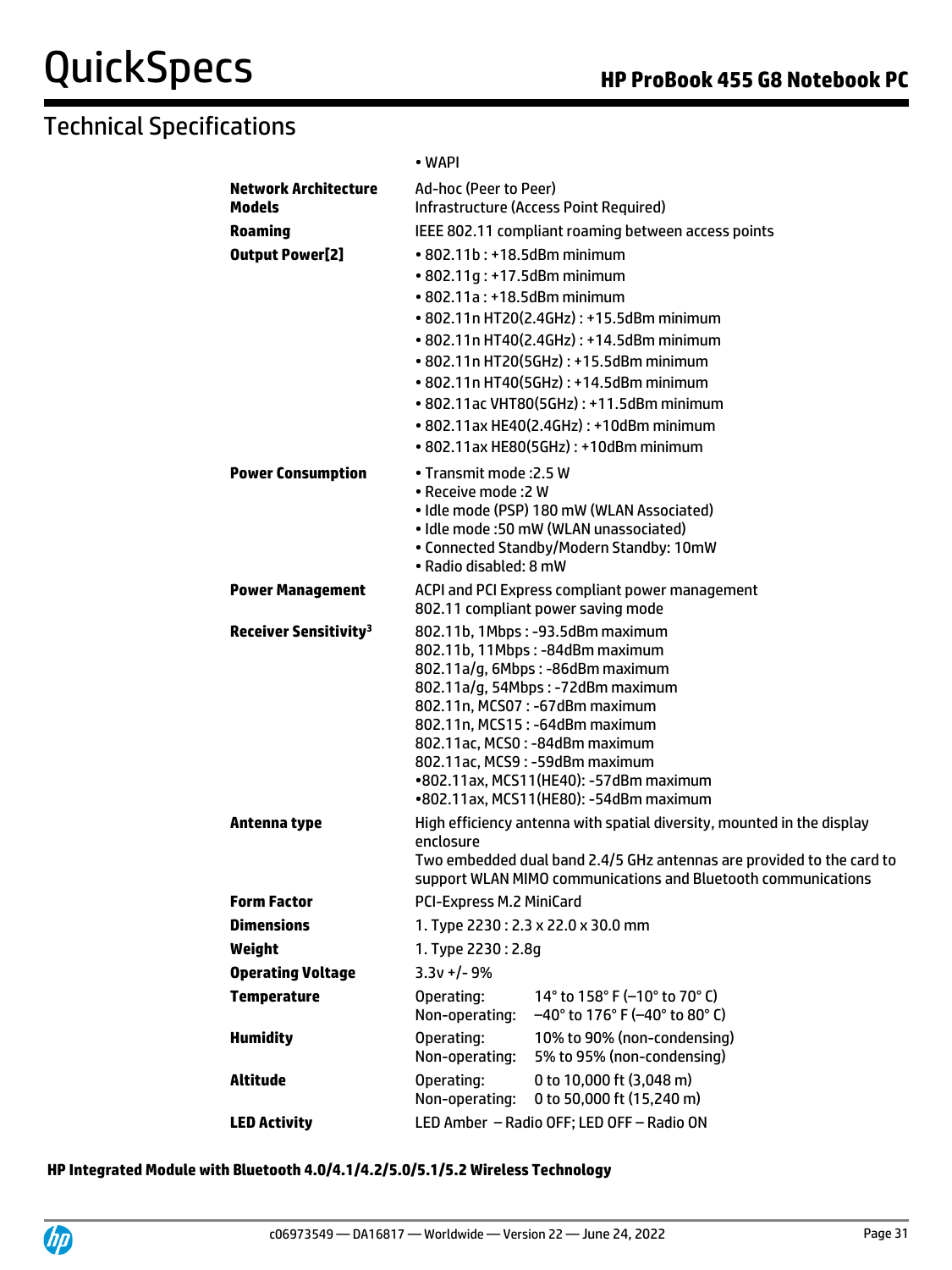| <b>Bluetooth Specification</b>                   | 4.0/4.1/4.2/5.0/5.1 Compliant                                                                                                                                                                                                                                                                                                                                                                                                                                                                                                                                                                                                                                                                                                                                                   |  |  |
|--------------------------------------------------|---------------------------------------------------------------------------------------------------------------------------------------------------------------------------------------------------------------------------------------------------------------------------------------------------------------------------------------------------------------------------------------------------------------------------------------------------------------------------------------------------------------------------------------------------------------------------------------------------------------------------------------------------------------------------------------------------------------------------------------------------------------------------------|--|--|
| <b>Frequency Band</b>                            | 2402 to 2480 MHz                                                                                                                                                                                                                                                                                                                                                                                                                                                                                                                                                                                                                                                                                                                                                                |  |  |
| <b>Number of Available</b><br><b>Channels</b>    | Legacy: 0~79 (1 MHz/CH)<br>BLE: 0~39 (2 MHz/CH)                                                                                                                                                                                                                                                                                                                                                                                                                                                                                                                                                                                                                                                                                                                                 |  |  |
| Data Rates and<br><b>Throughput</b>              | Legacy: 3 Mbps data rate; throughput up to 2.17 Mbps<br>BLE: 1 Mbps data rate; throughput up to 0.2 Mbps<br>Legacy: Synchronous Connection Oriented links up to 3, 64 kbps, voice<br>channels<br>Legacy: Asynchronous Connection Less links 2178.1 kbps/177.1 kbps<br>asymmetric (3-DH5) or 864 kbps symmetric (3-EV5)                                                                                                                                                                                                                                                                                                                                                                                                                                                          |  |  |
| <b>Transmit Power</b>                            | The Bluetooth component shall operate as a Class II Bluetooth device with<br>a maximum transmit power of +4 dBm for BR and EDR.                                                                                                                                                                                                                                                                                                                                                                                                                                                                                                                                                                                                                                                 |  |  |
| <b>Power Consumption</b>                         | Peak (Tx): 330 mW<br>Peak (Rx): 230 mW<br>Selective Suspend: 17 mW                                                                                                                                                                                                                                                                                                                                                                                                                                                                                                                                                                                                                                                                                                              |  |  |
| <b>Bluetooth Software</b><br><b>Supported</b>    | <b>Microsoft Windows Bluetooth Software</b>                                                                                                                                                                                                                                                                                                                                                                                                                                                                                                                                                                                                                                                                                                                                     |  |  |
| <b>Link Topology</b>                             |                                                                                                                                                                                                                                                                                                                                                                                                                                                                                                                                                                                                                                                                                                                                                                                 |  |  |
| <b>Power Management</b>                          | Microsoft Windows ACPI, and USB Bus Support                                                                                                                                                                                                                                                                                                                                                                                                                                                                                                                                                                                                                                                                                                                                     |  |  |
| <b>Certifications</b>                            | FCC (47 CFR) Part 15C, Section 15.247 & 15.249                                                                                                                                                                                                                                                                                                                                                                                                                                                                                                                                                                                                                                                                                                                                  |  |  |
| <b>Power Management</b><br><b>Certifications</b> | ETS 300 328, ETS 300 826<br>Low Voltage Directive IEC950                                                                                                                                                                                                                                                                                                                                                                                                                                                                                                                                                                                                                                                                                                                        |  |  |
| <b>Bluetooth Profiles</b>                        | UL, CSA, and CE Mark<br>BT4.1-ESR 5/6/7 Compliance                                                                                                                                                                                                                                                                                                                                                                                                                                                                                                                                                                                                                                                                                                                              |  |  |
| <b>Supported</b>                                 | LE Link Layer Ping<br><b>LE Dual Mode</b><br>LE Link Layer<br>LE Low Duty Cycle Directed Advertising<br>LE L2CAP Connection Oriented Channels<br>Train Nudging & Interlaced Scan<br><b>BT4.2 ESR08 Compliance</b><br>LE Secure Connection-Basic/Full<br>LE Privacy 1.2 - Link Layer Privacy<br>LE Privacy 1.2 - Extended Scanner Filter Policies<br>LE Data Packet Length Extension<br><b>FAX Profile (FAX)</b><br><b>Basic Imaging Profile (BIP)2</b><br><b>Headset Profile (HSP)</b><br>Hands Free Profile (HFP)<br><b>Advanced Audio Distribution Profile (A2DP)</b><br><b>BT5.1</b><br><b>ESR9/10 Compliance</b><br><b>LE Advertisement Extensions</b><br><b>Channel Selection Algo</b><br>Limited High Duty Cycle Non-Connectable Advertising<br>2Mbps LE<br>LE Long Range |  |  |

1. Wireless access point and Internet service required and sold separately. Availability of public wireless access points limited. Wi-Fi 6 (802.11ax) is backwards compatible with prior 802.11 specs.

2. The FCC has declared as of September 1, 2014 products that utilize passive scanning on channel 12/13 and are capable of transmitting must fully comply with requirements of 15.247 or otherwise disable those channels.

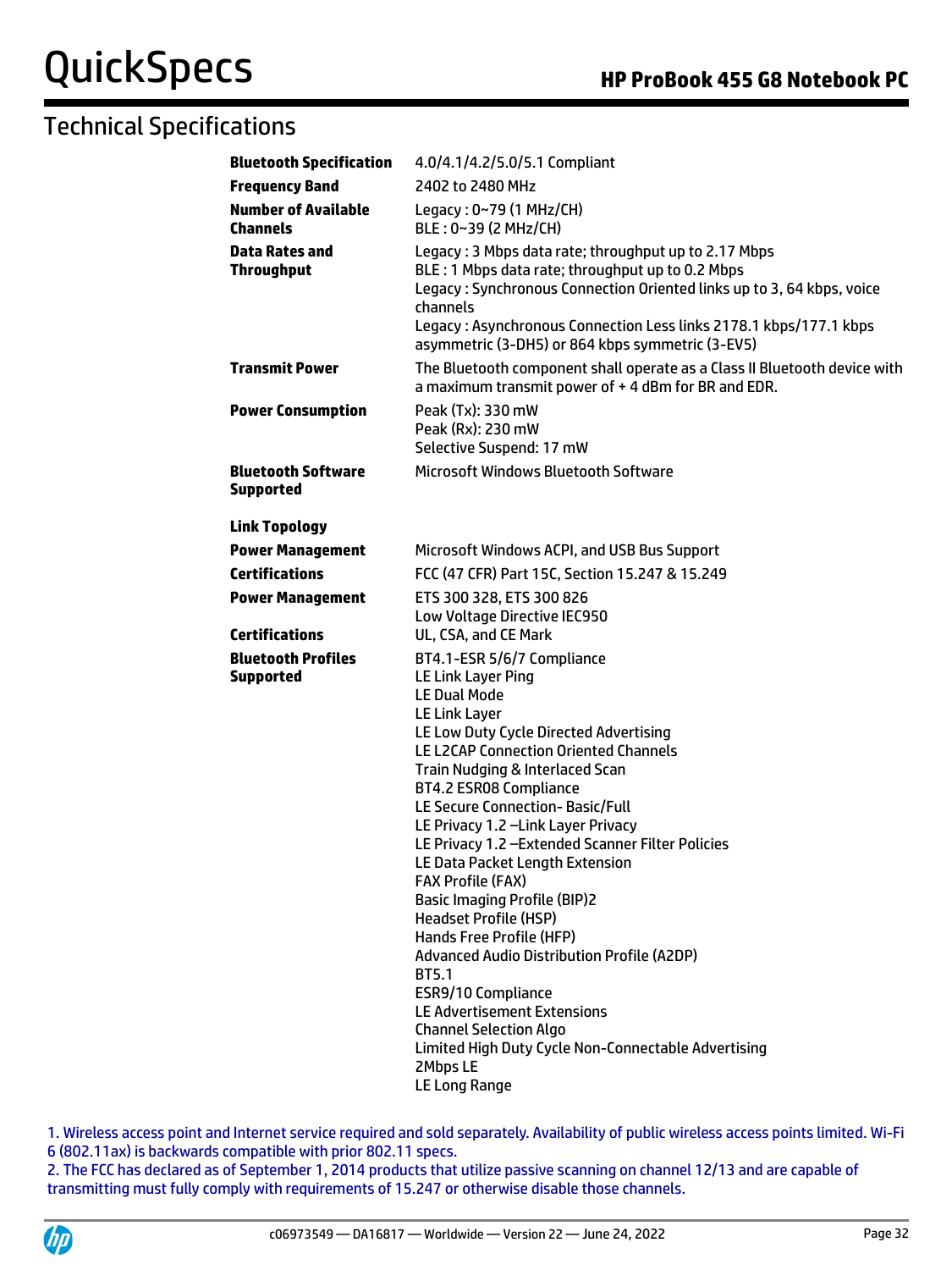- 3. Check latest software/driver release for updates on supported security features.
- 4. Wi-Fi 6 is designed to support gigabit data rate when transferring files between two devices connected to the same router.
- Requires a wireless router, sold separately, that supports 80MHz and higher channels.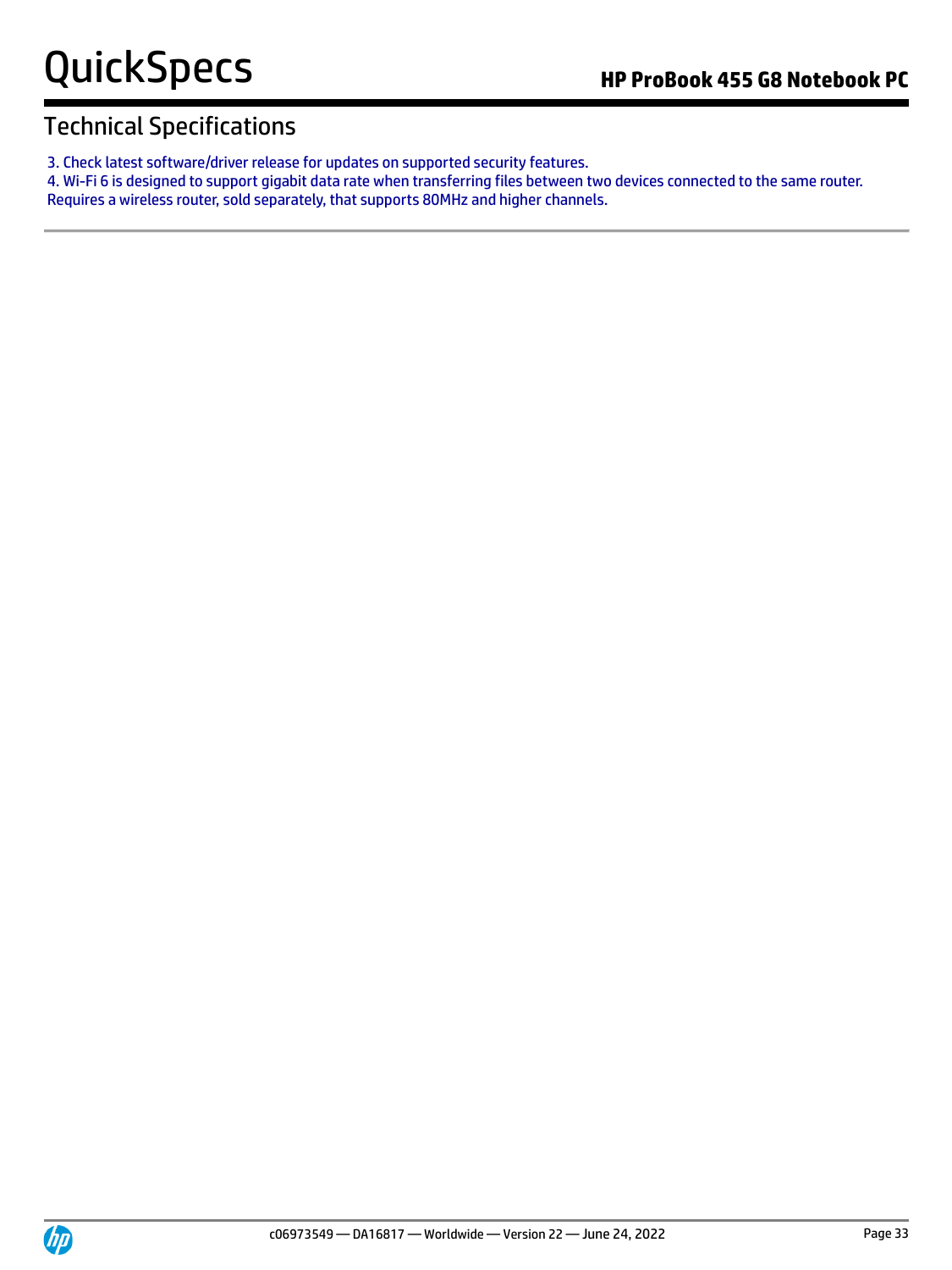### **Realtek RTK8111HSH 10/100/1000 Integrated NIC**

| <b>Ethernet Features</b>      | 10 Mbit/s operation (10BASE-T; IEEE 802.3i; IEEE 802.3 clauses 13-14)<br>100 Mbit/s operation (100BASE-TX; IEEE 802.3u; IEEE 802.3 clauses 21-<br>30)<br>1000 Mbit/s operation (1000BASE-T; IEEE 802.3ab; IEEE 8023 clauses 40)<br><b>Auto-Negotiation (Automatic Speed Selection)</b><br>Full Duplex Operation at all Speeds, Half Duplex operation at 10 and 100<br>Mbit/s |
|-------------------------------|------------------------------------------------------------------------------------------------------------------------------------------------------------------------------------------------------------------------------------------------------------------------------------------------------------------------------------------------------------------------------|
| <b>Power Management</b>       | ACPI compliant - multiple power modes<br>Situation-sensitive features reduce power consumption<br>Advanced link down power saving for reducing link down power<br>consumption                                                                                                                                                                                                |
| <b>Performance Features</b>   | TCP/IP/UDP Checksum Offload (configurable)<br>Protocol Offload (ARP & NS)<br>Large send offload and Giant send offload<br><b>Receiving Side Scaling</b><br>Jumbo Frame 9K                                                                                                                                                                                                    |
| Manageability                 | Wake-on-LAN from modern standby or sleep state (Magic Packet and<br>Microsoft Wake-Up Frame); Wake-on-LAN from off (Magic Packet only)<br>PXE 2.1 Remote Boot<br>Statistics Gathering (SNMP MIB II, Ethernet-like MIB, Ethernet MIB (802.3x,<br>clause 30))<br>Comprehensive diagnostic and configuration software suite<br>Virtual Cable Doctor for Ethernet cable status   |
| <b>Interface</b>              | Auto MDI/MDIX Crossover cable detection                                                                                                                                                                                                                                                                                                                                      |
| <b>NIC Device Driver Name</b> | Realtek PCIe GBE Ethernet Family Controller                                                                                                                                                                                                                                                                                                                                  |

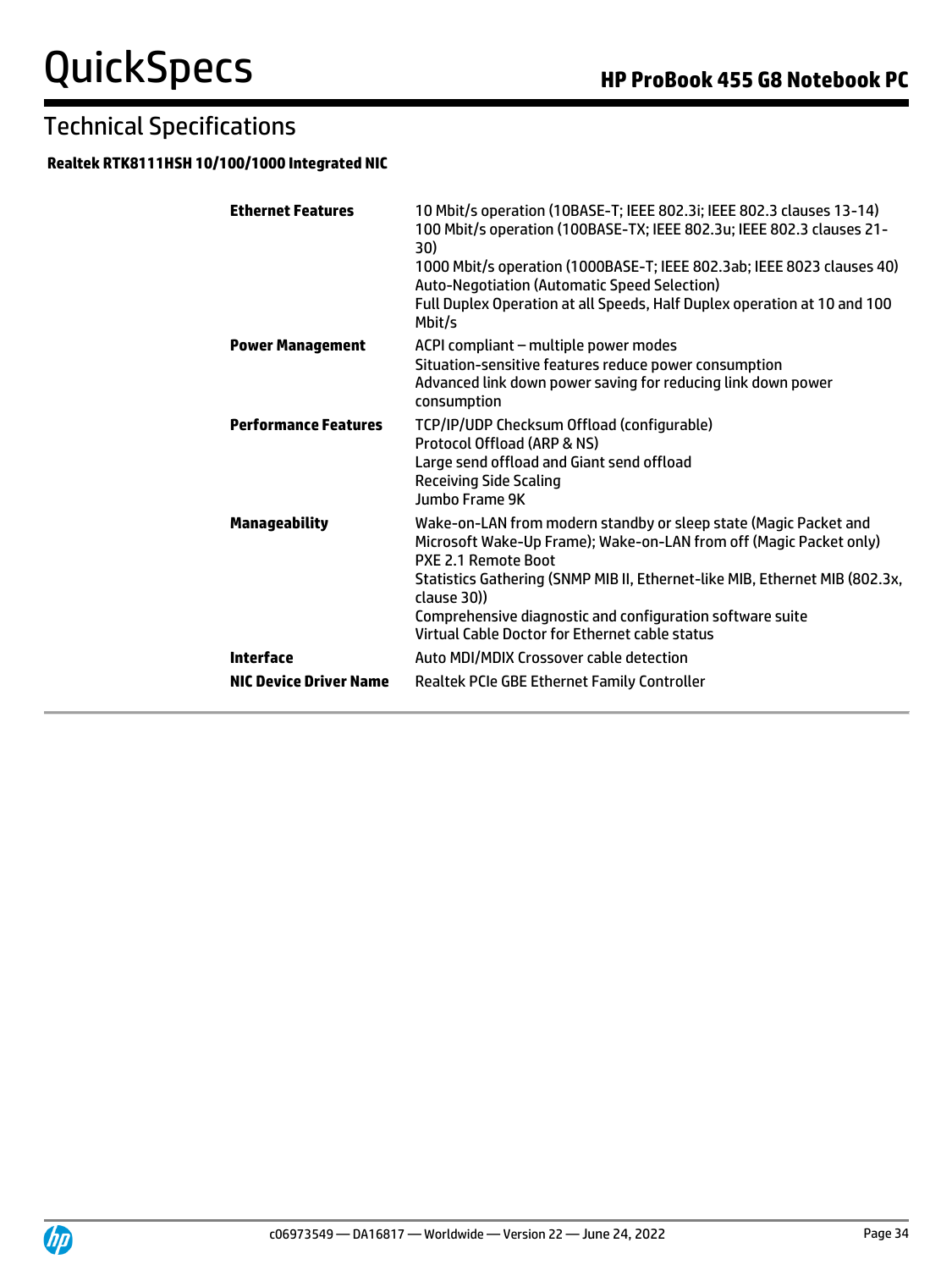### **POWER**

| <b>AC Adapter 45 Watt Smart</b><br>nPFC Standard Barrel 4.5mm<br><b>Right Angle 1.0m</b> | <b>Dimensions</b>                             | 95x45x26.8mm                                                                                                                                                                                                                                                                                                       |
|------------------------------------------------------------------------------------------|-----------------------------------------------|--------------------------------------------------------------------------------------------------------------------------------------------------------------------------------------------------------------------------------------------------------------------------------------------------------------------|
|                                                                                          | Weight                                        | unit: 200q +/- 10q                                                                                                                                                                                                                                                                                                 |
|                                                                                          | <b>Input</b>                                  |                                                                                                                                                                                                                                                                                                                    |
|                                                                                          | <b>Input Efficiency</b>                       | 87.74 % at 115 Vac and 88.4 % at 230Vac                                                                                                                                                                                                                                                                            |
|                                                                                          | <b>Input frequency range</b>                  | $47 \sim 63$ Hz                                                                                                                                                                                                                                                                                                    |
|                                                                                          | <b>Input AC current</b>                       | Max. 1.4 A at 90 Vac                                                                                                                                                                                                                                                                                               |
|                                                                                          | <b>Output</b>                                 |                                                                                                                                                                                                                                                                                                                    |
|                                                                                          | <b>Output power</b>                           | 45W                                                                                                                                                                                                                                                                                                                |
|                                                                                          | <b>DC</b> output                              | 19.5V                                                                                                                                                                                                                                                                                                              |
|                                                                                          | Hold-up time                                  | 5 <sub>ms</sub> at 115 Vac input                                                                                                                                                                                                                                                                                   |
|                                                                                          | <b>Output current limit</b>                   | 8.0A                                                                                                                                                                                                                                                                                                               |
|                                                                                          | <b>Connector</b>                              |                                                                                                                                                                                                                                                                                                                    |
|                                                                                          | <b>Connector</b>                              | 4.5mm Barrel Type                                                                                                                                                                                                                                                                                                  |
|                                                                                          | <b>Environmental Design</b>                   |                                                                                                                                                                                                                                                                                                                    |
|                                                                                          | <b>Operating temperature</b>                  | 32oF to 95oF (0oto 35oC)                                                                                                                                                                                                                                                                                           |
|                                                                                          | <b>Non-operating (storage)</b><br>temperature | -4oF to 185oF (-20oto 85oC)                                                                                                                                                                                                                                                                                        |
|                                                                                          | <b>Non-operating (storage)</b><br>temperature |                                                                                                                                                                                                                                                                                                                    |
|                                                                                          | Altitude                                      | 0 to 16,400 ft (0 to 5000m)                                                                                                                                                                                                                                                                                        |
|                                                                                          | <b>Humidity</b>                               | 20% to 95%                                                                                                                                                                                                                                                                                                         |
|                                                                                          | <b>Storage Humidity</b>                       | 10% to 95%                                                                                                                                                                                                                                                                                                         |
|                                                                                          | <b>EMI and Safety Certifications</b>          | Eg: *CE Mark - full compliance with LVD and EMC directives *<br>Worldwide safety standards - IEC60950, EN60950, UL60950,<br>Class1, SELV; Agency approvals - C-UL-US, NORDICS, DENAN,<br>EN55022 Class B, FCC Class B, CISPR22 Class B, CCC, NOM-1 NYCE.<br>* MTBF - over 200,000 hours at 25°C ambient condition. |

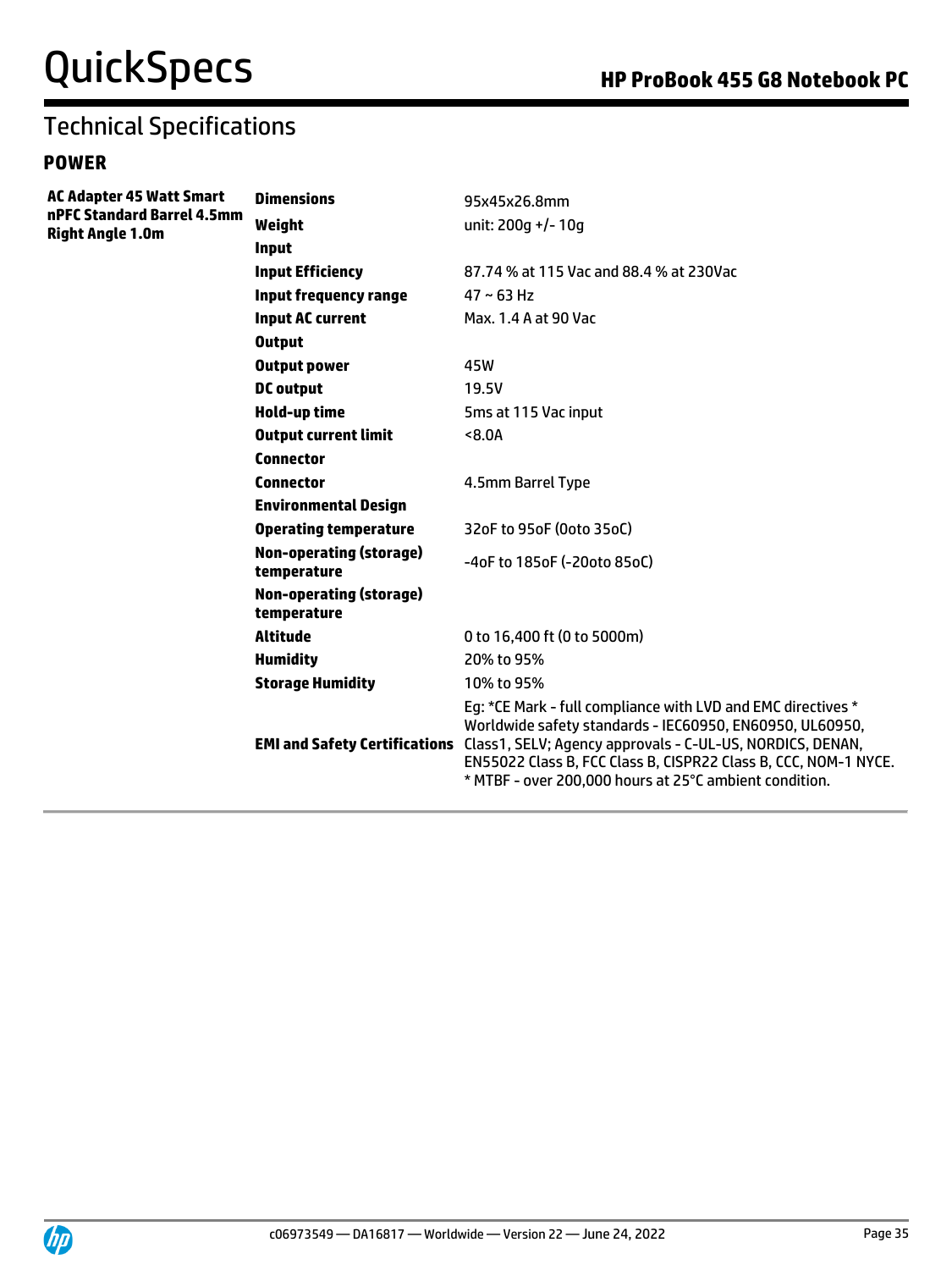| <b>AC Adapter 45 Watt nPFC</b> | <b>Dimensions</b>                                | 94.0mm * 40.0mm * 26.5mm                                                                                                                                                                                                                                                                                                 |
|--------------------------------|--------------------------------------------------|--------------------------------------------------------------------------------------------------------------------------------------------------------------------------------------------------------------------------------------------------------------------------------------------------------------------------|
| <b>Standard USB type C</b>     | Weight                                           | 192.5g +/-10%                                                                                                                                                                                                                                                                                                            |
| <b>Straight 1.0m</b>           | <b>Input</b>                                     |                                                                                                                                                                                                                                                                                                                          |
|                                | <b>Input Efficiency</b><br>Input frequency range | Average Efficiency of 25%, 50%, 75%, 100% load condition with<br>115Vac/230Vac Spec:<br>5V: 81.5%<br>9V: 86.7%<br>12V: 87.41%<br>15V: 87.8%<br>$47 \sim 63$ Hz                                                                                                                                                           |
|                                | <b>Input AC current</b>                          | Max. 1.4 A at 90 Vac                                                                                                                                                                                                                                                                                                     |
|                                | <b>Output</b>                                    |                                                                                                                                                                                                                                                                                                                          |
|                                | <b>Output power</b><br><b>DC</b> output          | 5V/15W<br>9V/27W<br>12V/36W<br>15V/45W<br>5V/9V/12V/15V                                                                                                                                                                                                                                                                  |
|                                | <b>Hold-up time</b>                              | 5ms at 115 Vac input                                                                                                                                                                                                                                                                                                     |
|                                | <b>Output current limit</b>                      |                                                                                                                                                                                                                                                                                                                          |
|                                | <b>Connector</b>                                 | USB Type-C                                                                                                                                                                                                                                                                                                               |
|                                | <b>Operating temperature</b>                     | 32°F to 95°F (0°to 35°C)                                                                                                                                                                                                                                                                                                 |
|                                | <b>Non-operating (storage)</b><br>temperature    | -4°F to 185°F (-20° to 85°C)                                                                                                                                                                                                                                                                                             |
|                                | <b>Altitude</b>                                  | 0 to 16,400 ft (0 to 5000m)                                                                                                                                                                                                                                                                                              |
|                                | <b>Humidity</b>                                  | 20% to 95%                                                                                                                                                                                                                                                                                                               |
|                                | <b>Storage Humidity</b>                          | 10% to 95%                                                                                                                                                                                                                                                                                                               |
|                                | <b>EMI and Safety</b><br><b>Certifications</b>   | Eq:<br>*CE Mark - full compliance with LVD and EMC directives<br>* Worldwide safety standards - IEC60950, EN60950, UL60950,<br>Class1, SELV; Agency approvals - C-UL-US, NORDICS, DENAN,<br>EN55022 Class B, FCC Class B, CISPR22 Class B, CCC, NOM-1<br>NYCE.<br>* MTBF - over 200,000 hours at 25°C ambient condition. |

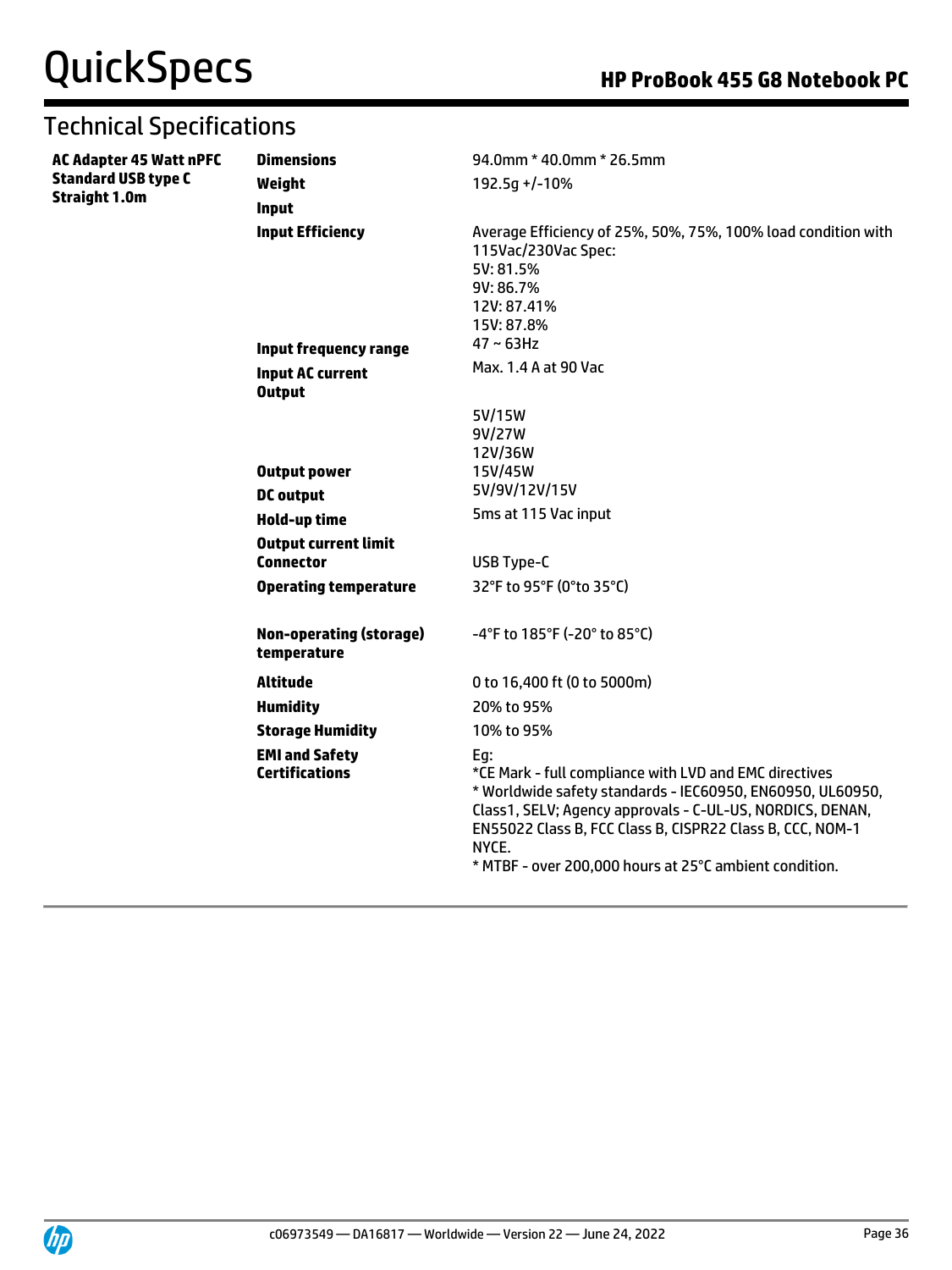## Technical Specifications

| <b>AC Adapter 45 Watt Smart</b>  | <b>Dimensions</b>                              | 95x45x26.8mm                                                                                                                                                                                                                                                                                                             |
|----------------------------------|------------------------------------------------|--------------------------------------------------------------------------------------------------------------------------------------------------------------------------------------------------------------------------------------------------------------------------------------------------------------------------|
| nPFC Standard Barrel             | Weight                                         | unit: 200q +/- 10q                                                                                                                                                                                                                                                                                                       |
| 4.5mm Right Angle 1.0m<br>2prong | <b>Input</b>                                   |                                                                                                                                                                                                                                                                                                                          |
|                                  | <b>Input Efficiency</b>                        | 87.74 % at 115 Vac and 88.4 % at 230Vac                                                                                                                                                                                                                                                                                  |
|                                  | Input frequency range                          | $47 \sim 63$ Hz                                                                                                                                                                                                                                                                                                          |
|                                  | <b>Input AC current</b><br><b>Output</b>       | Max, 1.4 A at 90 Vac                                                                                                                                                                                                                                                                                                     |
|                                  | <b>Output power</b>                            | 45W                                                                                                                                                                                                                                                                                                                      |
|                                  | <b>DC</b> output                               | 19.5V                                                                                                                                                                                                                                                                                                                    |
|                                  | <b>Hold-up time</b>                            | 5ms at 115 Vac input                                                                                                                                                                                                                                                                                                     |
|                                  | <b>Output current limit</b>                    | <8.0A                                                                                                                                                                                                                                                                                                                    |
|                                  | <b>Connector</b>                               | 4.5mm Barrel Type                                                                                                                                                                                                                                                                                                        |
|                                  | <b>Operating temperature</b>                   | 32°F to 95°F (0°to 35°C)                                                                                                                                                                                                                                                                                                 |
|                                  | <b>Non-operating (storage)</b><br>temperature  | $-4^{\circ}$ F to 185 $^{\circ}$ F (-20 $^{\circ}$ to 85 $^{\circ}$ C)                                                                                                                                                                                                                                                   |
|                                  | <b>Altitude</b>                                | 0 to 16,400 ft (0 to 5000m)                                                                                                                                                                                                                                                                                              |
|                                  | <b>Humidity</b>                                | 20% to 95%                                                                                                                                                                                                                                                                                                               |
|                                  | <b>Storage Humidity</b>                        | 10% to 95%                                                                                                                                                                                                                                                                                                               |
|                                  | <b>EMI and Safety</b><br><b>Certifications</b> | Eq:<br>*CE Mark - full compliance with LVD and EMC directives<br>* Worldwide safety standards - IEC60950, EN60950, UL60950,<br>Class1, SELV; Agency approvals - C-UL-US, NORDICS, DENAN,<br>EN55022 Class B, FCC Class B, CISPR22 Class B, CCC, NOM-1<br>NYCE.<br>* MTBF - over 200,000 hours at 25°C ambient condition. |

| AC Adapter 65 Watt nPFC  | <b>Dimensions</b>                                                                  | 90.0x51x28.5mm                                                                                                                                                                                                                                                 |
|--------------------------|------------------------------------------------------------------------------------|----------------------------------------------------------------------------------------------------------------------------------------------------------------------------------------------------------------------------------------------------------------|
| <b>Standard USB type</b> | Weight                                                                             | unit: 250q +/- 10q                                                                                                                                                                                                                                             |
| <b>C©Straight 1.0m</b>   | <b>Input</b>                                                                       |                                                                                                                                                                                                                                                                |
|                          | <b>Input Efficiency</b><br><b>Input frequency range</b><br><b>Input AC current</b> | 81.5% min at 115 Vac/ 230Vac @ 5V/3A<br>86.7% min at 115 Vac/ 230Vac @ 9V/3A<br>88% min at 115 Vac/ 230Vac @ 12V/5A<br>89% min at 115 Vac/ 230Vac @ 15V/4.33A<br>89% min at 115 Vac/ 230Vac @ 20V/3.25A<br>$47 \sim 63$ Hz<br>1.6 A at 90 VAC and maximum load |
|                          | <b>Output</b>                                                                      | 65W                                                                                                                                                                                                                                                            |
|                          | <b>Output power</b><br>DC output                                                   | 5V/9V/12V/15V/20V                                                                                                                                                                                                                                              |
|                          | Hold-up time                                                                       | 5ms at 115 Vac input                                                                                                                                                                                                                                           |
|                          | Output current limit                                                               | 8.0A Max.                                                                                                                                                                                                                                                      |
|                          | Connector                                                                          | USB Type C                                                                                                                                                                                                                                                     |
|                          |                                                                                    |                                                                                                                                                                                                                                                                |

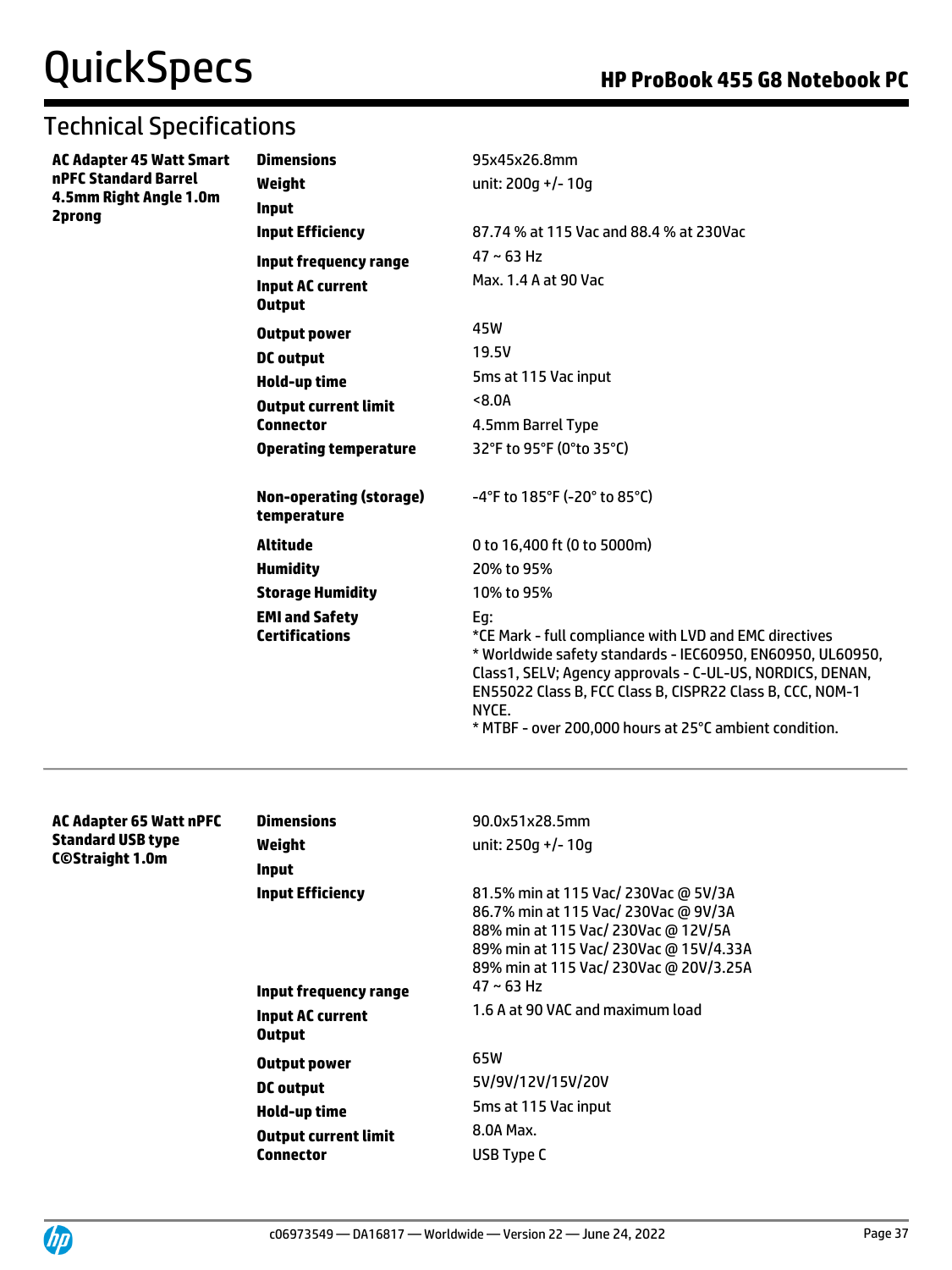| <b>Operating temperature</b>                   | 32°F to 95°F (0°to 35°C)                                                                                                                                                                                                                                                                                                 |
|------------------------------------------------|--------------------------------------------------------------------------------------------------------------------------------------------------------------------------------------------------------------------------------------------------------------------------------------------------------------------------|
| <b>Non-operating (storage)</b><br>temperature  | $-4^{\circ}$ F to 185 $^{\circ}$ F (-20 $^{\circ}$ to 85 $^{\circ}$ C)                                                                                                                                                                                                                                                   |
| Altitude                                       | 0 to 16,400 ft (0 to 5000m)                                                                                                                                                                                                                                                                                              |
| <b>Humidity</b>                                | 20% to 95%                                                                                                                                                                                                                                                                                                               |
| <b>Storage Humidity</b>                        | 10% to 95%                                                                                                                                                                                                                                                                                                               |
| <b>EMI and Safety</b><br><b>Certifications</b> | Eg:<br>*CE Mark - full compliance with LVD and EMC directives<br>* Worldwide safety standards - IEC60950, EN60950, UL60950,<br>Class1, SELV; Agency approvals - C-UL-US, NORDICS, DENAN,<br>EN55022 Class B, FCC Class B, CISPR22 Class B, CCC, NOM-1<br>NYCE.<br>* MTBF - over 200,000 hours at 25°C ambient condition. |

| <b>AC Adapter 65 Watt</b>   | <b>Dimensions</b>                               | 102 x 55 x 30mm                                                                                                                                                                                                                                                                                                       |
|-----------------------------|-------------------------------------------------|-----------------------------------------------------------------------------------------------------------------------------------------------------------------------------------------------------------------------------------------------------------------------------------------------------------------------|
| <b>Smart nPFC EM Barrel</b> | Weight                                          | unit: $250q$ +/- 10q                                                                                                                                                                                                                                                                                                  |
| <b>4.5mm New EM</b>         | <b>Input</b>                                    |                                                                                                                                                                                                                                                                                                                       |
|                             | <b>Input Efficiency</b>                         | 88.0 % at 115 Vac and 89.0 % at 230Vac                                                                                                                                                                                                                                                                                |
|                             | Input frequency range                           | $47 \sim 63$ Hz                                                                                                                                                                                                                                                                                                       |
|                             | <b>Input AC current</b><br><b>Output</b>        | Max. 1.7 A at 90 Vac                                                                                                                                                                                                                                                                                                  |
|                             | <b>Output power</b>                             | 65W                                                                                                                                                                                                                                                                                                                   |
|                             | <b>DC</b> output                                | 19.5V                                                                                                                                                                                                                                                                                                                 |
|                             | <b>Hold-up time</b>                             | 5ms at 115 Vac input                                                                                                                                                                                                                                                                                                  |
|                             | <b>Output current limit</b><br><b>Connector</b> | < 11.0A                                                                                                                                                                                                                                                                                                               |
|                             |                                                 | 4.5mm Barrel Type                                                                                                                                                                                                                                                                                                     |
|                             | <b>Operating temperature</b>                    | 32°F to 95°F (0°to 35°C)                                                                                                                                                                                                                                                                                              |
|                             | <b>Non-operating (storage)</b><br>temperature   | $-4^{\circ}$ F to 185 $^{\circ}$ F (-20 $^{\circ}$ to 85 $^{\circ}$ C)                                                                                                                                                                                                                                                |
|                             | <b>Altitude</b>                                 | 0 to 16,400 ft (0 to 5000m)                                                                                                                                                                                                                                                                                           |
|                             | <b>Humidity</b>                                 | 20% to 95%                                                                                                                                                                                                                                                                                                            |
|                             | <b>Storage Humidity</b>                         | 10% to 95%                                                                                                                                                                                                                                                                                                            |
|                             | <b>EMI and Safety</b><br><b>Certifications</b>  | Eq:<br>*CE Mark - full compliance with LVD and EMC directives<br>* Worldwide safety standards - IEC60950, EN60950, UL60950,<br>Class1, SELV; Agency approvals - C-UL-US, NORDICS, DENAN,<br>EN55022 Class B, FCC Class B, CISPR22 Class B, CCC, NOM-1 NYCE.<br>* MTBF - over 200,000 hours at 25°C ambient condition. |

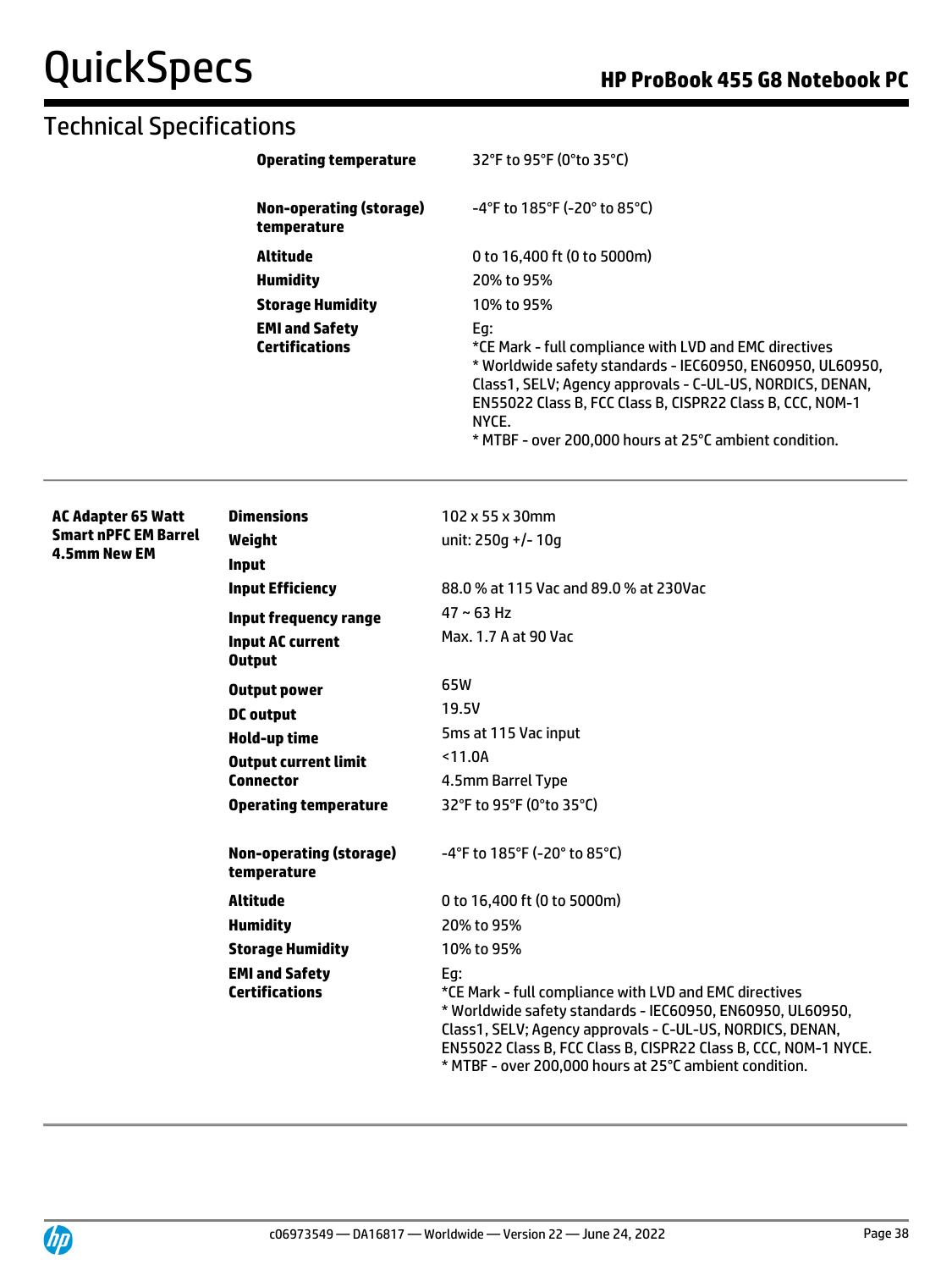| <b>AC Adapter 65 Watt</b>                                             | <b>Dimensions</b>                              | 90 x 51 x 28.5mm                                                                                                                                                                                                                                                                                                      |
|-----------------------------------------------------------------------|------------------------------------------------|-----------------------------------------------------------------------------------------------------------------------------------------------------------------------------------------------------------------------------------------------------------------------------------------------------------------------|
| <b>Smart nPFC Standard</b><br><b>Barrel 4.5mm Right</b><br>Angle 1.0m | Weight                                         | unit: 230q +/-10q                                                                                                                                                                                                                                                                                                     |
|                                                                       | <b>Input</b>                                   |                                                                                                                                                                                                                                                                                                                       |
|                                                                       | <b>Input Efficiency</b>                        | 88.0 % at 115 Vac and 89.0 % at 230Vac                                                                                                                                                                                                                                                                                |
|                                                                       | Input frequency range                          | $47 \sim 63$ Hz                                                                                                                                                                                                                                                                                                       |
|                                                                       | <b>Input AC current</b><br><b>Output</b>       | Max. 1.7 A at 90 Vac                                                                                                                                                                                                                                                                                                  |
|                                                                       | <b>Output power</b>                            | 65W                                                                                                                                                                                                                                                                                                                   |
|                                                                       | <b>DC</b> output                               | 19.5V                                                                                                                                                                                                                                                                                                                 |
|                                                                       | Hold-up time                                   | 5ms at 115 Vac input                                                                                                                                                                                                                                                                                                  |
|                                                                       | <b>Output current limit</b>                    | < 11.0A                                                                                                                                                                                                                                                                                                               |
|                                                                       | <b>Connector</b>                               | 4.5mm Barrel Type                                                                                                                                                                                                                                                                                                     |
|                                                                       | <b>Operating temperature</b>                   | 32°F to 95°F (0°to 35°C)                                                                                                                                                                                                                                                                                              |
|                                                                       | <b>Non-operating (storage)</b><br>temperature  | $-4^{\circ}$ F to 185°F (-20° to 85°C)                                                                                                                                                                                                                                                                                |
|                                                                       | <b>Altitude</b>                                | 0 to 16,400 ft (0 to 5000m)                                                                                                                                                                                                                                                                                           |
|                                                                       | <b>Humidity</b>                                | 20% to 95%                                                                                                                                                                                                                                                                                                            |
|                                                                       | <b>Storage Humidity</b>                        | 10% to 95%                                                                                                                                                                                                                                                                                                            |
|                                                                       | <b>EMI and Safety</b><br><b>Certifications</b> | Eg:<br>*CE Mark - full compliance with LVD and EMC directives<br>* Worldwide safety standards - IEC60950, EN60950, UL60950,<br>Class1, SELV; Agency approvals - C-UL-US, NORDICS, DENAN,<br>EN55022 Class B, FCC Class B, CISPR22 Class B, CCC, NOM-1 NYCE.<br>* MTBF - over 200,000 hours at 25°C ambient condition. |

| <b>Battery RH 3 Cell Wh</b> | Dimensions (H x W x L)                      | $6.2 \times 68.7 \times 249.6$ mm                                 |
|-----------------------------|---------------------------------------------|-------------------------------------------------------------------|
| 45 Long Life -PL Fast       | Weight                                      | 190q                                                              |
| Charge                      | Cells/Type                                  | 3cell Lithium-Ion Polymer cell/ 545974                            |
|                             | <b>Energy</b>                               |                                                                   |
|                             | <b>Voltage</b>                              | 11.4V                                                             |
|                             | <b>Amp-hour capacity</b>                    | 3.950Ah                                                           |
|                             | <b>Watt-hour capacity</b>                   | 45Wh                                                              |
|                             | <b>Temperature</b>                          |                                                                   |
|                             | <b>Operating (Charging)</b>                 | 32° to 113° F (0° to 45° C)                                       |
|                             | <b>Operating (Discharging)</b>              | 14 $\degree$ to 122 $\degree$ F (-10 $\degree$ to 60 $\degree$ C) |
|                             | <b>Fuel Gauge LED</b>                       | ΝA                                                                |
|                             | Warranty                                    | Based on system offering                                          |
|                             | <b>Optional Travel Battery</b><br>Available | No                                                                |

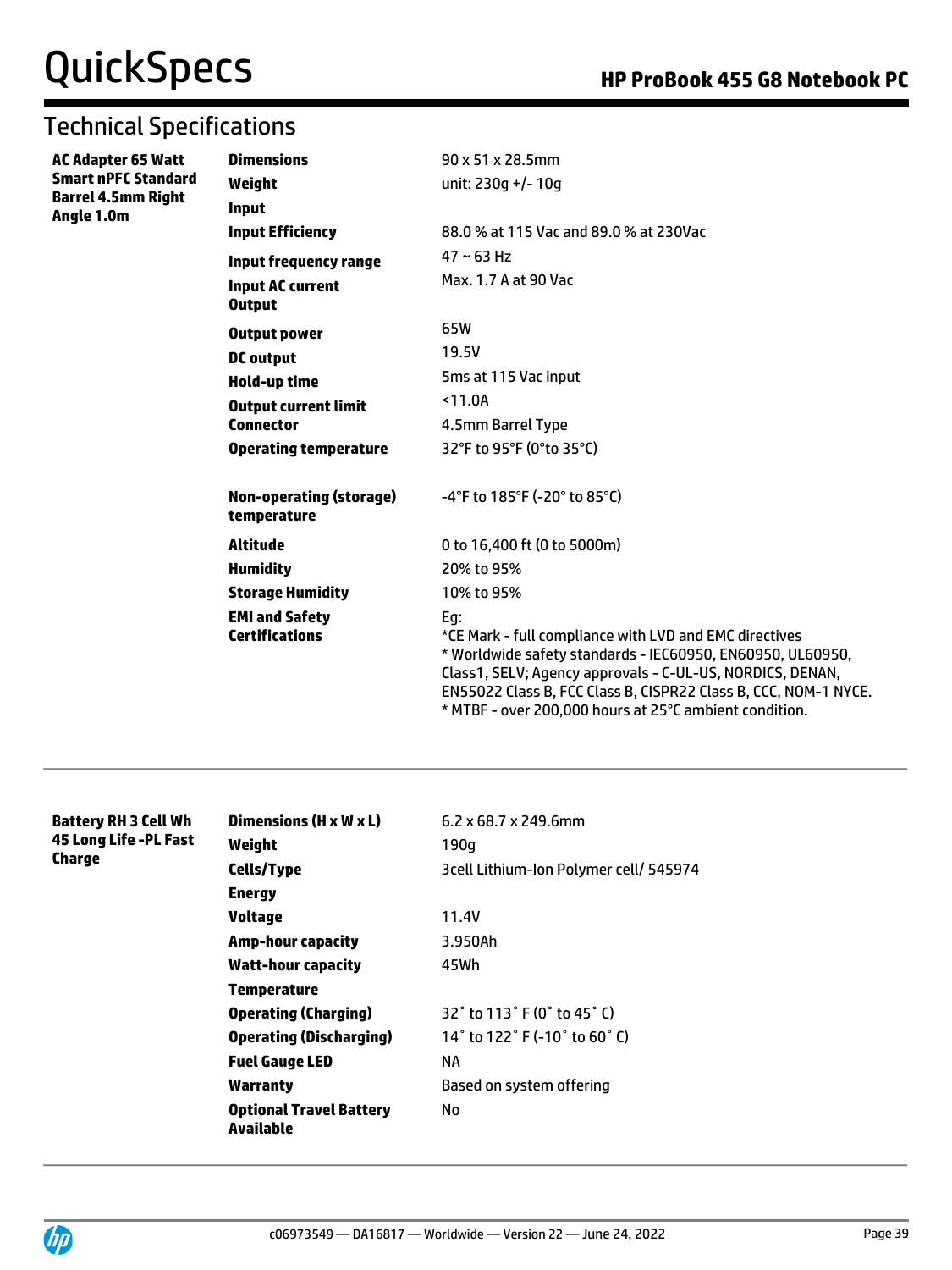### **FINGERPRINT READER**

Model: Elan efsa80ST (module P1515B) Mobile Voltage Operation: 2.7V to 3.6V Operating Temperature: -4°F – 175°F (-20° ~ +80°C) Current Consumption Image: 50mA peak Low Latency Wait For Finger: 900uA Capture Rate: 30 frame/sec ESD Resistance: +15KV Detection Matrix: 80\*80 pixels/ 508 dpi / 4\*4mm sensor area FRR (False Reject Rate) / FAR (False Acceptance Rate): FRR: <3% , FAR: 1/100K

| <b>Eco-Label</b>                    |                                                                                                                                                                                                                                                                                                                                                                                                                                                                                                                                                |              |                                                                                   |  |
|-------------------------------------|------------------------------------------------------------------------------------------------------------------------------------------------------------------------------------------------------------------------------------------------------------------------------------------------------------------------------------------------------------------------------------------------------------------------------------------------------------------------------------------------------------------------------------------------|--------------|-----------------------------------------------------------------------------------|--|
| <b>Certifications &amp;</b>         | This product has received or is in the process of being certified to the following approvals and may be<br>labeled with one or more of these marks:                                                                                                                                                                                                                                                                                                                                                                                            |              |                                                                                   |  |
| declarations                        | IT ECO declaration<br>$\bullet$<br>US ENERGY STAR®<br>$\bullet$<br>US Federal Energy Management Program (FEMP)<br>$\bullet$<br>EPEAT <sup>O</sup> Gold registered in the United States. See http://www.epeat.net for registration status<br>$\bullet$<br>in your country.<br>TCO 8.0<br>$\bullet$<br><b>China Energy Conservation Program (CECP)</b><br>$\bullet$<br>China State Environmental Protection Administration (SEPA)<br>$\bullet$<br><b>Taiwan Green Mark</b><br>$\bullet$<br>Korea Eco-label<br>$\bullet$<br>Japan PC Green label* |              |                                                                                   |  |
| <b>Sustainable Impact</b>           | • Ocean-bound plastic in (part(s))                                                                                                                                                                                                                                                                                                                                                                                                                                                                                                             |              |                                                                                   |  |
| <b>Specifications</b>               | . 12.9% post-consumer recycled plastic                                                                                                                                                                                                                                                                                                                                                                                                                                                                                                         |              |                                                                                   |  |
|                                     | • External Power Supply 90% Efficiency                                                                                                                                                                                                                                                                                                                                                                                                                                                                                                         |              |                                                                                   |  |
|                                     | • Low halogen                                                                                                                                                                                                                                                                                                                                                                                                                                                                                                                                  |              |                                                                                   |  |
|                                     |                                                                                                                                                                                                                                                                                                                                                                                                                                                                                                                                                |              | . Outside Box and corrugated cushions are 100% sustainably sourced and recyclable |  |
|                                     | . Molded Paper Pulp Cushion inside box is 100% sustainably sourced and recyclable                                                                                                                                                                                                                                                                                                                                                                                                                                                              |              |                                                                                   |  |
|                                     | · Recycled Plastic cushions                                                                                                                                                                                                                                                                                                                                                                                                                                                                                                                    |              |                                                                                   |  |
|                                     | · Bulk packaging available                                                                                                                                                                                                                                                                                                                                                                                                                                                                                                                     |              |                                                                                   |  |
| <b>System Configuration</b>         | The configuration used for the Energy Consumption and Declared Noise Emissions data for the                                                                                                                                                                                                                                                                                                                                                                                                                                                    |              |                                                                                   |  |
|                                     | Notebook model is based on a "Typically Configured Notebook".                                                                                                                                                                                                                                                                                                                                                                                                                                                                                  |              |                                                                                   |  |
| <b>Energy Consumption</b>           |                                                                                                                                                                                                                                                                                                                                                                                                                                                                                                                                                |              |                                                                                   |  |
| (in accordance with US              |                                                                                                                                                                                                                                                                                                                                                                                                                                                                                                                                                |              |                                                                                   |  |
| <b>ENERGY STAR<sup>®</sup> test</b> |                                                                                                                                                                                                                                                                                                                                                                                                                                                                                                                                                |              |                                                                                   |  |
|                                     |                                                                                                                                                                                                                                                                                                                                                                                                                                                                                                                                                |              |                                                                                   |  |
| method)                             | 115VAC, 60Hz                                                                                                                                                                                                                                                                                                                                                                                                                                                                                                                                   | 230VAC, 50Hz | 100VAC, 50Hz                                                                      |  |
| <b>Normal Operation (Sort</b>       | 5.33W                                                                                                                                                                                                                                                                                                                                                                                                                                                                                                                                          | 5.24W        | 5.28 W                                                                            |  |
| idle)                               |                                                                                                                                                                                                                                                                                                                                                                                                                                                                                                                                                |              |                                                                                   |  |
| <b>Normal Operation</b>             | 0.74W                                                                                                                                                                                                                                                                                                                                                                                                                                                                                                                                          | 0.79W        | 0.73W                                                                             |  |
| (Long idle)                         |                                                                                                                                                                                                                                                                                                                                                                                                                                                                                                                                                |              |                                                                                   |  |
| Sleep                               | 0.74W                                                                                                                                                                                                                                                                                                                                                                                                                                                                                                                                          | 0.79W        | 0.73W                                                                             |  |
| <b>Off</b>                          | 0.29W                                                                                                                                                                                                                                                                                                                                                                                                                                                                                                                                          | 0.36W        | 0.29W                                                                             |  |

## **ENVIRONMENTAL DATA**

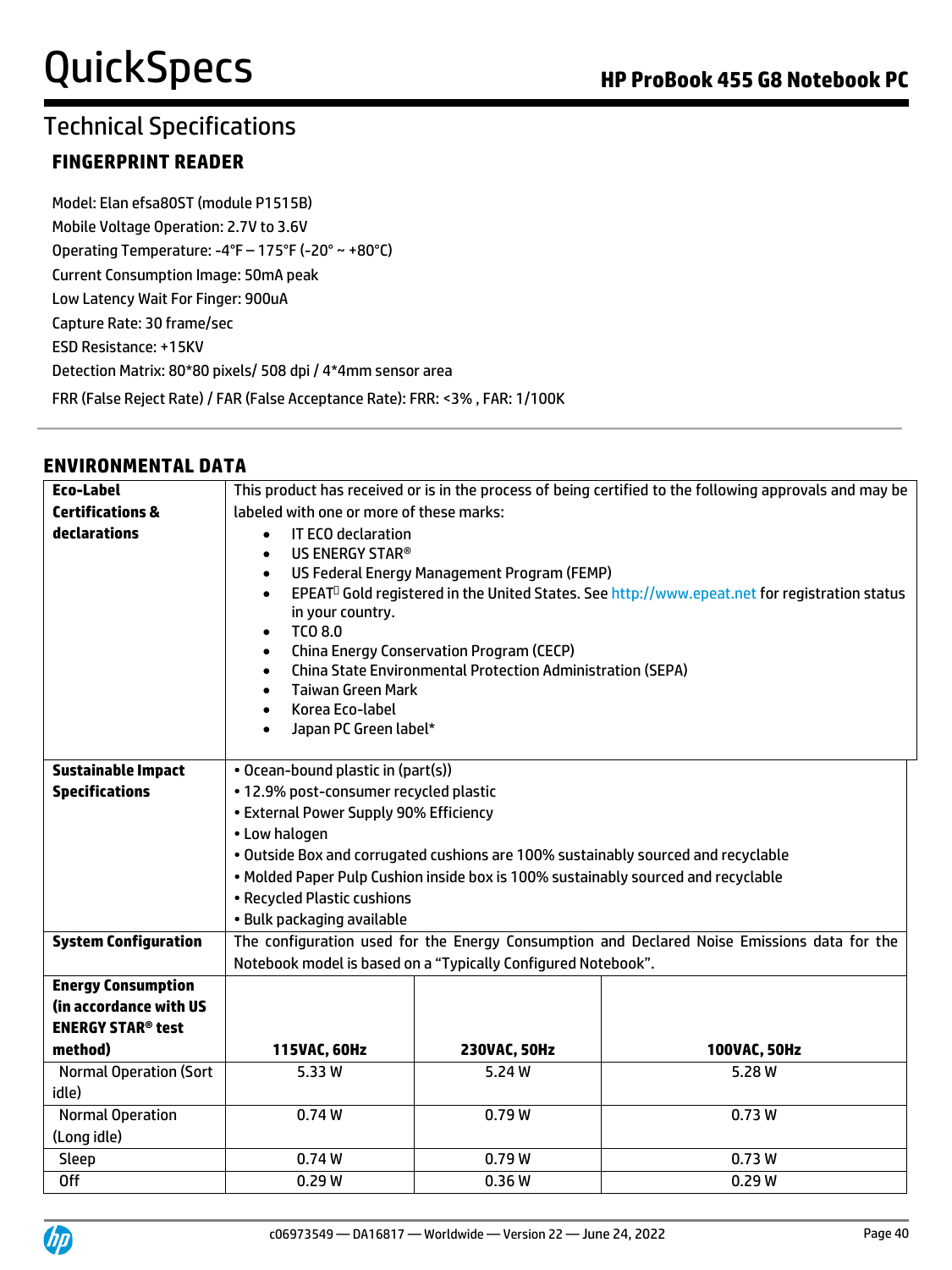|                                          | Note:<br>Energy efficiency data listed is for an ENERGY STAR <sup>®</sup> compliant product if offered within the model<br>family. HP computers marked with the ENERGY STAR® Logo are compliant with the applicable U.S.<br>Environmental Protection Agency (EPA) ENERGY STAR® specifications for computers. If a model family<br>does not offer ENERGY STAR <sup>®</sup> compliant configurations, then energy efficiency data listed is for a<br>typically configured PC featuring a hard disk drive, a high efficiency power supply, and a Microsoft<br>Windows <sup>®</sup> operating system.                                                                                                                                                                            |                        |  |                               |
|------------------------------------------|------------------------------------------------------------------------------------------------------------------------------------------------------------------------------------------------------------------------------------------------------------------------------------------------------------------------------------------------------------------------------------------------------------------------------------------------------------------------------------------------------------------------------------------------------------------------------------------------------------------------------------------------------------------------------------------------------------------------------------------------------------------------------|------------------------|--|-------------------------------|
| <b>Heat Dissipation*</b>                 | 115VAC, 60Hz                                                                                                                                                                                                                                                                                                                                                                                                                                                                                                                                                                                                                                                                                                                                                                 | 230VAC, 50Hz           |  | 100VAC, 50Hz                  |
| <b>Normal Operation</b><br>(Short idle)  | 17 BTU/hr                                                                                                                                                                                                                                                                                                                                                                                                                                                                                                                                                                                                                                                                                                                                                                    | 17 BTU/hr<br>17 BTU/hr |  |                               |
| <b>Normal Operation</b><br>(Long idle)   | 2 BTU/hr                                                                                                                                                                                                                                                                                                                                                                                                                                                                                                                                                                                                                                                                                                                                                                     | 2 BTU/hr               |  | 2 BTU/hr                      |
| Sleep                                    | 2 BTU/hr                                                                                                                                                                                                                                                                                                                                                                                                                                                                                                                                                                                                                                                                                                                                                                     | 2 BTU/hr               |  | 2 BTU/hr                      |
| 0ff                                      | 1 BTU/hr                                                                                                                                                                                                                                                                                                                                                                                                                                                                                                                                                                                                                                                                                                                                                                     | 1 BTU/hr               |  | 1 BTU/hr                      |
|                                          | *NOTE: Heat dissipation is calculated based on the measured watts, assuming the service level is<br>attained for one hour.                                                                                                                                                                                                                                                                                                                                                                                                                                                                                                                                                                                                                                                   |                        |  |                               |
| <b>Declared Noise</b>                    | <b>Sound Power</b>                                                                                                                                                                                                                                                                                                                                                                                                                                                                                                                                                                                                                                                                                                                                                           |                        |  | <b>Sound Pressure</b>         |
| <b>Emissions</b>                         | (Lwad, bels)                                                                                                                                                                                                                                                                                                                                                                                                                                                                                                                                                                                                                                                                                                                                                                 |                        |  | (L <sub>pAm</sub> , decibels) |
| (in accordance with                      |                                                                                                                                                                                                                                                                                                                                                                                                                                                                                                                                                                                                                                                                                                                                                                              |                        |  |                               |
| ISO 7779 and ISO 9296)                   |                                                                                                                                                                                                                                                                                                                                                                                                                                                                                                                                                                                                                                                                                                                                                                              |                        |  |                               |
| Typically Configured -<br>Idle           |                                                                                                                                                                                                                                                                                                                                                                                                                                                                                                                                                                                                                                                                                                                                                                              | 2.2<br>22.1            |  |                               |
| Fixed Disk - Random<br>writes            |                                                                                                                                                                                                                                                                                                                                                                                                                                                                                                                                                                                                                                                                                                                                                                              | 27.7<br>2.8            |  |                               |
| Optical Drive-                           | 2.2                                                                                                                                                                                                                                                                                                                                                                                                                                                                                                                                                                                                                                                                                                                                                                          | 22.1                   |  |                               |
| Sequential reads                         |                                                                                                                                                                                                                                                                                                                                                                                                                                                                                                                                                                                                                                                                                                                                                                              |                        |  |                               |
| <b>Longevity and</b><br><b>Upgrading</b> | This product can be upgraded, possibly extending its useful life by several years. Upgradeable<br>features and/or components contained in the spare parts are available throughout the warranty<br>period and or for up to "5" years after the end of production.                                                                                                                                                                                                                                                                                                                                                                                                                                                                                                            |                        |  |                               |
| <b>Additional Information</b>            | This product is in compliance with the Restrictions of Hazardous Substances (RoHS)<br>$\bullet$<br>directive - 2011/65/EC.<br>This HP product is designed to comply with the Waste Electrical and Electronic Equipment<br>$\bullet$<br>(WEEE) Directive - 2002/96/EC.<br>This product is in compliance with California Proposition 65 (State of California; Safe<br>$\bullet$<br>Drinking Water and Toxic Enforcement Act of 1986).<br>This product is in compliance with the IEEE 1680 (EPEAT) standard at the Gold level, see<br>$\bullet$<br>www.epeat.net<br>Plastics parts weighing over 25 grams used in the product are marked per ISO11469 and<br>$\bullet$<br>ISO1043.<br>This product is 12.9% recycle-able when properly disposed of at end of life.<br>$\bullet$ |                        |  |                               |
| <b>Packaging Materials</b>               | <b>External:</b><br>PAPER/Corrugated<br>245 g                                                                                                                                                                                                                                                                                                                                                                                                                                                                                                                                                                                                                                                                                                                                |                        |  |                               |
|                                          | PAPER/Corrugated<br>50                                                                                                                                                                                                                                                                                                                                                                                                                                                                                                                                                                                                                                                                                                                                                       |                        |  |                               |
|                                          | Internal:<br>PAPER/Molded pulp<br>192 g                                                                                                                                                                                                                                                                                                                                                                                                                                                                                                                                                                                                                                                                                                                                      |                        |  |                               |
|                                          |                                                                                                                                                                                                                                                                                                                                                                                                                                                                                                                                                                                                                                                                                                                                                                              |                        |  |                               |

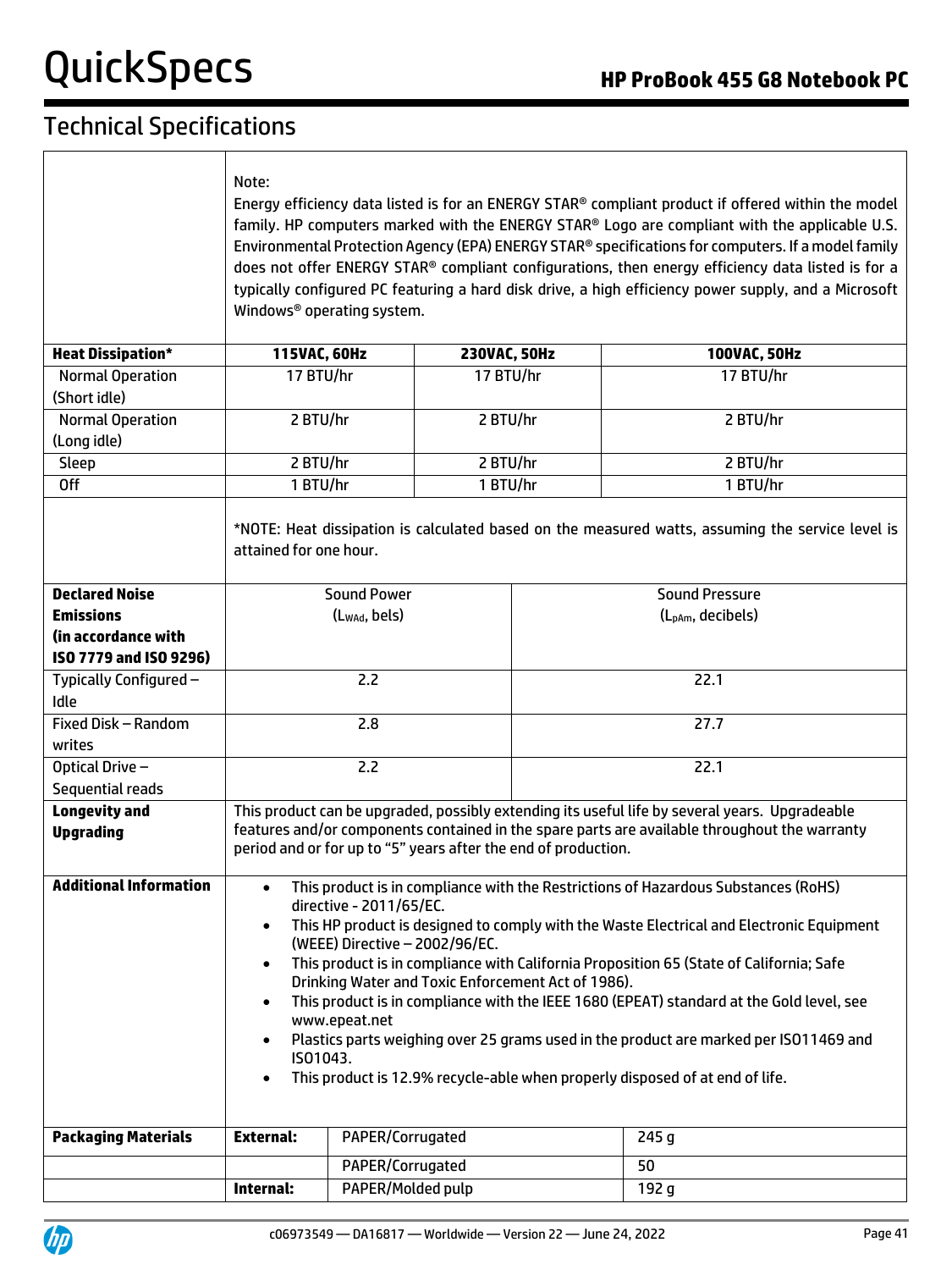|                        | PLASTIC/Polyethylene low density<br>10q                                                                                                                                                                                                                                                                                                                                                                                                                                                                                                                                                                                                                                                                                                                                                                                                                                                                                                                                                                                                                                                                                                                                                                                                                                                                                                                                                                                                                                                                                                                                                                                                                                                                                |  |  |  |  |
|------------------------|------------------------------------------------------------------------------------------------------------------------------------------------------------------------------------------------------------------------------------------------------------------------------------------------------------------------------------------------------------------------------------------------------------------------------------------------------------------------------------------------------------------------------------------------------------------------------------------------------------------------------------------------------------------------------------------------------------------------------------------------------------------------------------------------------------------------------------------------------------------------------------------------------------------------------------------------------------------------------------------------------------------------------------------------------------------------------------------------------------------------------------------------------------------------------------------------------------------------------------------------------------------------------------------------------------------------------------------------------------------------------------------------------------------------------------------------------------------------------------------------------------------------------------------------------------------------------------------------------------------------------------------------------------------------------------------------------------------------|--|--|--|--|
|                        | The plastic packaging material contains at least 0% recycled content.                                                                                                                                                                                                                                                                                                                                                                                                                                                                                                                                                                                                                                                                                                                                                                                                                                                                                                                                                                                                                                                                                                                                                                                                                                                                                                                                                                                                                                                                                                                                                                                                                                                  |  |  |  |  |
|                        | The corrugated paper packaging materials contains at least 51.4% recycled content.                                                                                                                                                                                                                                                                                                                                                                                                                                                                                                                                                                                                                                                                                                                                                                                                                                                                                                                                                                                                                                                                                                                                                                                                                                                                                                                                                                                                                                                                                                                                                                                                                                     |  |  |  |  |
| <b>RoHS Compliance</b> | HP Inc. complies fully with materials regulations. We were among the first companies to extend the<br>restrictions in the European Union (EU) Restriction of Hazardous Substances (RoHS) Directive to our<br>products worldwide through the HP GSE. HP has contributed to the development of related<br>legislation in Europe, as well as China, India, and Vietnam.<br>We believe the RoHS directive and similar laws play an important role in promoting industry-wide<br>elimination of substances of concern. We have supported the inclusion of additional substances-<br>including PVC, BFRs, and certain phthalates-in future RoHS legislation that pertains to electrical<br>and electronics products.<br>We met our voluntary objective to achieve worldwide compliance with the new EU RoHS<br>requirements for virtually all relevant products by July 2013, and we will continue to extend the<br>scope of the commitment to include further restricted substances as regulations continue to evolve.<br>To obtain a copy of the HP RoHS Compliance Statement, see HP RoHS position statement.                                                                                                                                                                                                                                                                                                                                                                                                                                                                                                                                                                                                             |  |  |  |  |
| <b>Material Usage</b>  | This product does not contain any of the following substances in excess of regulatory limits (refer to<br>the HP General Specification for the Environment at<br>http://www.hp.com/hpinfo/globalcitizenship/environment/supplychain/gen_specifications.html):<br>Asbestos<br>$\bullet$<br><b>Certain Azo Colorants</b><br>$\bullet$<br>Certain Brominated Flame Retardants - may not be used as flame retardants in plastics<br>$\bullet$<br>Cadmium<br>$\bullet$<br><b>Chlorinated Hydrocarbons</b><br>$\bullet$<br><b>Chlorinated Paraffins</b><br>$\bullet$<br>Bis(2-Ethylhexyl) phthalate (DEHP)<br>$\bullet$<br>Benzyl butyl phthalate (BBP)<br>$\bullet$<br>Dibutyl phthalate (DBP)<br>$\bullet$<br>Diisobutyl phthalate (DIBP)<br>$\bullet$<br>Formaldehyde<br>$\bullet$<br><b>Halogenated Diphenyl Methanes</b><br>$\bullet$<br>Lead carbonates and sulfates<br>$\bullet$<br>Lead and Lead compounds<br>$\bullet$<br><b>Mercuric Oxide Batteries</b><br>$\bullet$<br>Nickel - finishes must not be used on the external surface designed to be frequently<br>$\bullet$<br>handled or carried by the user.<br><b>Ozone Depleting Substances</b><br>$\bullet$<br>Polybrominated Biphenyls (PBBs)<br>٠<br><b>Polybrominated Biphenyl Ethers (PBBEs)</b><br>٠<br>Polybrominated Biphenyl Oxides (PBBOs)<br>$\bullet$<br>Polychlorinated Biphenyl (PCB)<br>$\bullet$<br>Polychlorinated Terphenyls (PCT)<br>$\bullet$<br>Polyvinyl Chloride (PVC) - except for wires and cables, and certain retail packaging has been<br>$\bullet$<br>voluntarily removed from most applications.<br><b>Radioactive Substances</b><br>$\bullet$<br>Tributyl Tin (TBT), Triphenyl Tin (TPT), Tributyl Tin Oxide (TBTO)<br>$\bullet$ |  |  |  |  |

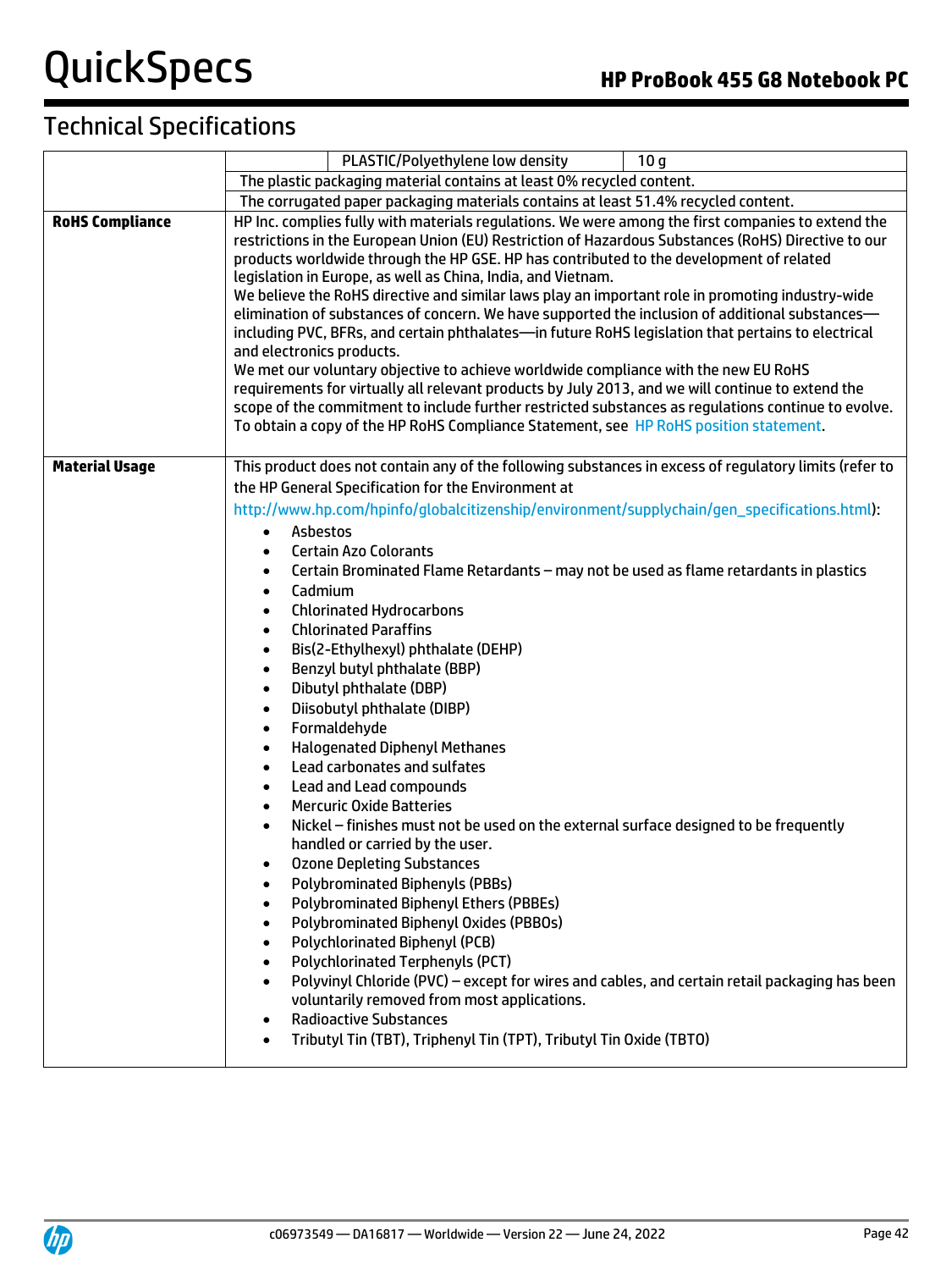# Technical Specifications

| <b>Packaging Usage</b>    | HP follows these guidelines to decrease the environmental impact of product packaging:<br>Eliminate the use of heavy metals such as lead, chromium, mercury and cadmium in<br>packaging materials.<br>Eliminate the use of ozone-depleting substances (ODS) in packaging materials.<br>$\bullet$<br>Design packaging materials for ease of disassembly.<br>$\bullet$<br>Maximize the use of post-consumer recycled content materials in packaging materials.<br>$\bullet$<br>Use readily recyclable packaging materials such as paper and corrugated materials.<br>$\bullet$<br>Reduce size and weight of packages to improve transportation fuel efficiency.<br>$\bullet$<br>Plastic packaging materials are marked according to ISO 11469 and DIN 6120 standards.<br>$\bullet$ |
|---------------------------|----------------------------------------------------------------------------------------------------------------------------------------------------------------------------------------------------------------------------------------------------------------------------------------------------------------------------------------------------------------------------------------------------------------------------------------------------------------------------------------------------------------------------------------------------------------------------------------------------------------------------------------------------------------------------------------------------------------------------------------------------------------------------------|
| <b>End-of-life</b>        | HP offers end-of-life HP product return and recycling programs in many geographic areas. To recycle                                                                                                                                                                                                                                                                                                                                                                                                                                                                                                                                                                                                                                                                              |
| <b>Management and</b>     | your product, please go to: http://www.hp.com/go/reuse-recycle or contact your nearest HP sales                                                                                                                                                                                                                                                                                                                                                                                                                                                                                                                                                                                                                                                                                  |
| <b>Recycling</b>          | office. Products returned to HP will be recycled, recovered or disposed of in a responsible manner.                                                                                                                                                                                                                                                                                                                                                                                                                                                                                                                                                                                                                                                                              |
|                           | The EU WEEE directive (2002/95/EC) requires manufacturers to provide treatment information for<br>each product type for use by treatment facilities. This information (product disassembly<br>instructions) is posted on the Hewlett Packard web site at: http://www.hp.com/go/recyclers. These<br>instructions may be used by recyclers and other WEEE treatment facilities as well as HP OEM<br>customers who integrate and re-sell HP equipment.                                                                                                                                                                                                                                                                                                                              |
| <b>HP, Inc. Corporate</b> | For more information about HP's commitment to the environment:                                                                                                                                                                                                                                                                                                                                                                                                                                                                                                                                                                                                                                                                                                                   |
| <b>Environmental</b>      | <b>Global Citizenship Report</b><br>http://www.hp.com/hpinfo/globalcitizenship/gcreport/index.html                                                                                                                                                                                                                                                                                                                                                                                                                                                                                                                                                                                                                                                                               |
| <b>Information</b>        | <b>Eco-label certifications</b>                                                                                                                                                                                                                                                                                                                                                                                                                                                                                                                                                                                                                                                                                                                                                  |
|                           | http://www8.hp.com/us/en/hp-information/environment/ecolabels.html                                                                                                                                                                                                                                                                                                                                                                                                                                                                                                                                                                                                                                                                                                               |
|                           | ISO 14001 certificates:                                                                                                                                                                                                                                                                                                                                                                                                                                                                                                                                                                                                                                                                                                                                                          |
|                           | http://h20195.www2.hp.com/V2/GetDocument.aspx?docname=c04755842                                                                                                                                                                                                                                                                                                                                                                                                                                                                                                                                                                                                                                                                                                                  |
|                           | and                                                                                                                                                                                                                                                                                                                                                                                                                                                                                                                                                                                                                                                                                                                                                                              |
|                           | http://www.hp.com/hpinfo/globalcitizenship/environment/pdf/cert.pdf                                                                                                                                                                                                                                                                                                                                                                                                                                                                                                                                                                                                                                                                                                              |
| footnotes                 | Percentage of ocean-bound plastic contained in each component varies by product<br>$\bullet$<br>Recycled plastic content percentage is based on the definition set in the IEEE 1680.1-2018<br>$\bullet$<br>standard.<br>External power supplies, WWAN modules, power cords, cables and peripherals excluded.<br>$\bullet$<br>100% outer box packaging and corrugated cushions made from sustainably sourced<br>$\bullet$<br>certified and recycled fibers.<br>Fiber cushions made from 100% recycled wood fiber and organic materials.<br>$\bullet$<br>Plastic cushions are made from >90% recycled plastic.<br>$\bullet$                                                                                                                                                        |
|                           |                                                                                                                                                                                                                                                                                                                                                                                                                                                                                                                                                                                                                                                                                                                                                                                  |
|                           |                                                                                                                                                                                                                                                                                                                                                                                                                                                                                                                                                                                                                                                                                                                                                                                  |

### **COUNTRY OF ORIGIN**

China

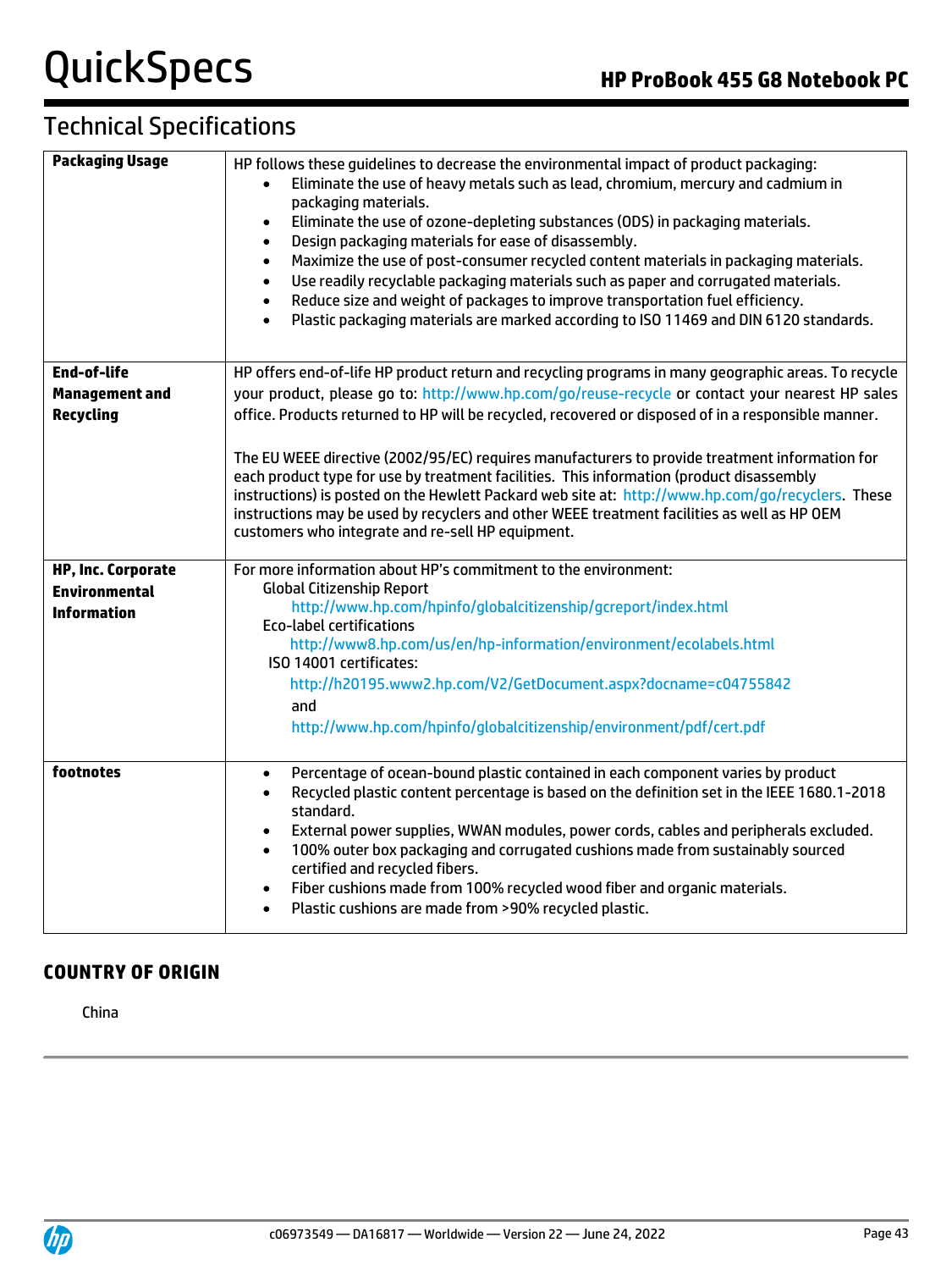## Options and Accessories (sold separately and availability may vary by country)

| Category       | <b>Description</b>                                | <b>Part Number</b> |
|----------------|---------------------------------------------------|--------------------|
| Cases          | HP Prelude Pro Recycle Backpack                   | 1X644AA            |
|                | HP Prelude Pro Recycle Top Load                   | 1X645AA            |
|                | HP Business 15.6 Top Load                         | 2SC66AA            |
|                | HP Business 17.3 Backpack                         | <b>2SC67AA</b>     |
|                | HP Business Slim 17.3 Top Load                    | 2UW02AA            |
|                | HP Executive 15.6 Backpack                        | 6KD07AA            |
|                | HP Executive 15.6 Top Load                        | 6KD06AA            |
|                | HP Executive 17.3 Backpack                        | 6KD05AA            |
|                | HP Executive 17.3 Top Load                        | 6KD08AA            |
|                | HP Executive Leather 15.6 Top Load                | 6KD09AA            |
|                | HP Executive Slim 14.1 Top Load                   | 6KD04AA            |
|                | HP Prelude G2 15.6 Backpack                       | 1E7D6AA            |
|                | HP Prelude G2 15.6 Top Load                       | 1E7D7AA            |
|                | HP Renew Business 15.6 Laptop Bag                 | 3E5F8AA            |
|                | HP Renew Business 17.3 Laptop Backpack            | 3E2U5AA            |
|                | HP Renew Business 17.3 Laptop Bag                 | 3E2U6AA            |
| <b>Docking</b> | HP Thunderbolt 120W Dock G2                       | 2UK37AA            |
|                | HP Thunderbolt 120W Dock w/Audio G2               | 3YE87AA            |
|                | HP Thunderbolt 230W Dock w/Combo Cable G2         | 3TR87AA            |
|                | HP USB-C 120W G5 Dock                             | 5TW10AA            |
|                | <b>HP USB-C Mini Dock</b>                         | 1PM64AA            |
|                | HP USB-C/A 120W Universal Dock G2                 | 5TW13AA            |
|                | <b>HP USB-C Travel Dock G2</b>                    | <b>7PJ38AA</b>     |
|                | HP Wired Thunderbolt Audio Module                 | 3AQ21AA            |
|                | <b>HP USB-C Travel Dock</b>                       | 4WX89AA            |
| Input/Output   | HP USB-C to HDMI 2.0 Adapter                      | 2PC54AA#ABB        |
|                | HP USB-C to RJ45 Adapter                          | V8Y76AA#ABB,       |
|                |                                                   | <b>V7W66AA</b>     |
|                | HP USB-C to USB 3.0 Adapter                       | N2Z63AA            |
|                | HP 320M Wired Mouse                               | 9VA80AA            |
|                | <b>HP Travel Bluetooth Mouse</b>                  | 6SP30AA            |
|                | <b>HP Travel USB Mouse</b>                        | G1K28AA            |
|                | <b>HP Wireless Keyboard</b>                       | <b>T6U20AA</b>     |
|                | HP Slim Wireless Keyboard and Mouse               | T6L04AA            |
|                | HP Wireless USB Premium Keyboard                  | Z9N41AA            |
|                | HP Wireless Rechargeable 950MK Mouse and Keyboard | 3M165AA            |
|                | HP Wired Desktop 320MK Mouse and Keyboard         | 9SR36AA            |
|                | HP 235 WL Mouse and Keyboard Combo                | 1Y4D0AA            |
|                | HP 125 Wired Keyboard                             | 266C9AA            |
|                | HP 225 Wired Mouse and Keyboard Combo             | 286J4AA            |
|                | HP HDMI to VGA Adapter                            | H4F02AA            |

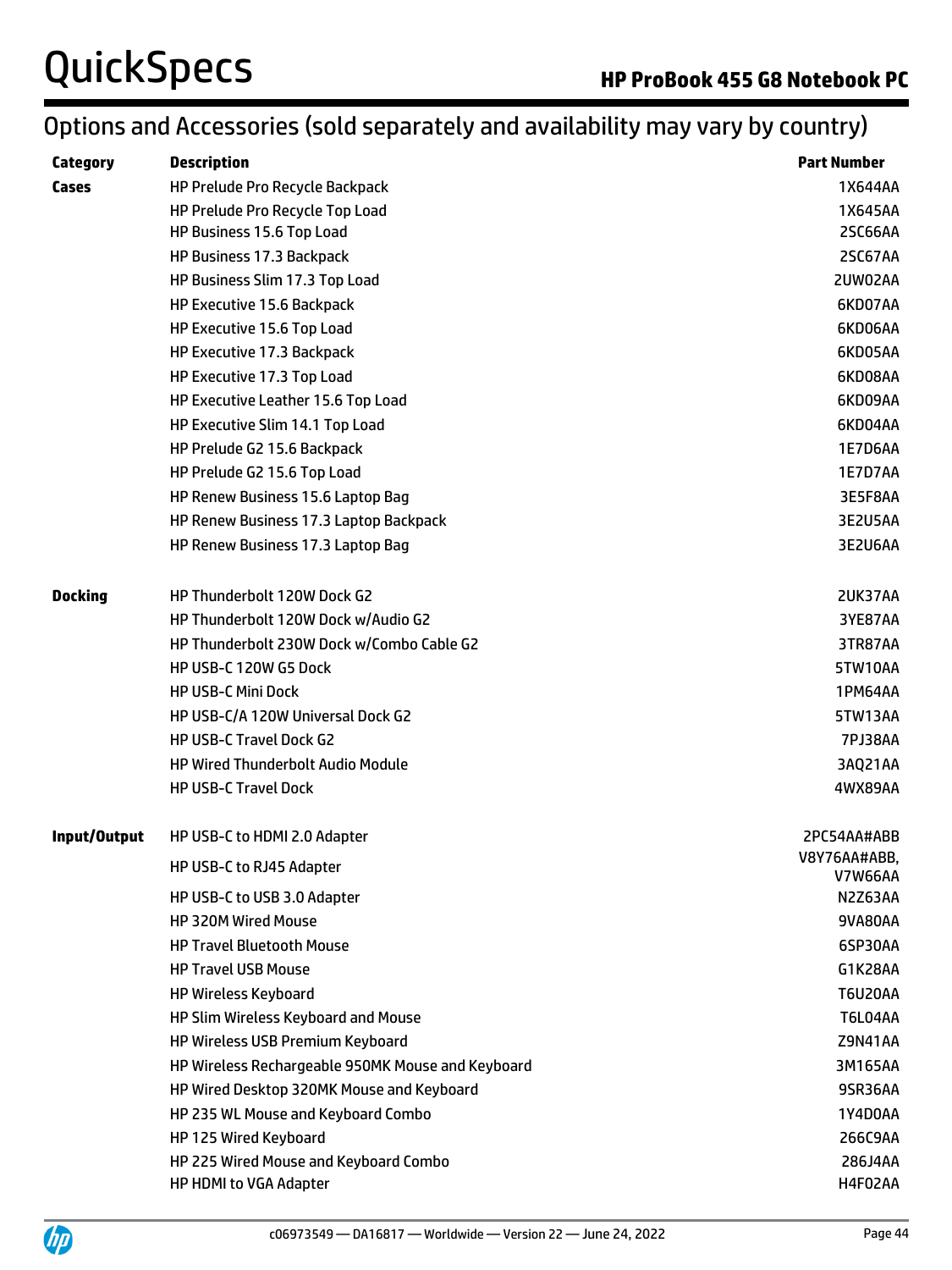## Options and Accessories (sold separately and availability may vary by country)

|                   | <b>HP 125 USB-A Wired Mouse</b>                                    | 265A9AA            |
|-------------------|--------------------------------------------------------------------|--------------------|
|                   | <b>HP 128 USB Laser Wired Mouse</b>                                | 265D9AA            |
|                   | HP 235 Wireless 2.4GHz Slim Wireless Mouse                         | 4E407AA<br>3B4Q5AA |
|                   | HP 435 Bluetooth 5.0 + Wireless 2.4GHz Multi-Device Wireless Mouse |                    |
|                   | <b>HP Creator USB-A+Bluetooth 935 Wireless Mouse</b>               | 1D0K8AA            |
|                   | HP USB-A+Bluetooth Multi-Device 635 Wireless Mouse Black           | 1D0K2AA            |
| <b>Power</b>      | HP 45W 4.5 mm LC Smart Japan Only AC Power Adapter                 | L6F60AA#ABJ        |
|                   | HP 45W 4.5 mm Smart AC Power Adapter                               | H6Y88AA#ABA        |
|                   | HP 45W USB-C LC AC Power Adapter                                   | 1MZ01AA#ABA        |
|                   | HP 65W 4.5 mm Smart AC Power Adapter                               | H6Y89AA#ABA        |
|                   | HP 65W 4.5 mm w Dongle 7.4 mm Slim AC Power Adapter                | H6Y82AA#ABA        |
|                   | HP 65W USB-C LC AC Power Adapter                                   | 1P3K6AA#ABA        |
|                   | HP 65W USB-C Slim Travel AC Power Adapter                          | X7W50AA#ABA        |
|                   | HP 65W USB-C Auto AC Power Adapter                                 | 5TQ76AA            |
| <b>Power bank</b> | <b>HP USB-C Essential Power Bank</b>                               | 3TB55AA            |
| <b>Storage</b>    | <b>HP USB DVD-Writer EXT ODD</b>                                   | <b>Y3T76AA</b>     |
| <b>Memory</b>     | HP 4GB DDR4 3200 Memory                                            | 286H5AA            |
|                   | HP 8GB DDR4 3200 Memory                                            | 286H8AA            |
|                   | HP 16GB DDR4 3200 Memory                                           | 286J1AA            |
| <b>Security</b>   | <b>HP Nano Cable Lock</b>                                          | 1AJ39AA            |
|                   | HP SureKey Standard/Nano/Wedge Cable Lock                          | 6UW42AA            |
|                   | HP Nano Master Keyed Cable Lock                                    | 1AJ40AA            |
|                   | HP Notebook 15.6" Privacy Filter                                   | <b>J7H71AA</b>     |
| <b>UCC</b>        | HP Stereo 3.5mm Headset                                            | <b>T1A66AA</b>     |
|                   | <b>HP Wired USB-A Stereo Headset</b>                               | <b>T1A67AA</b>     |